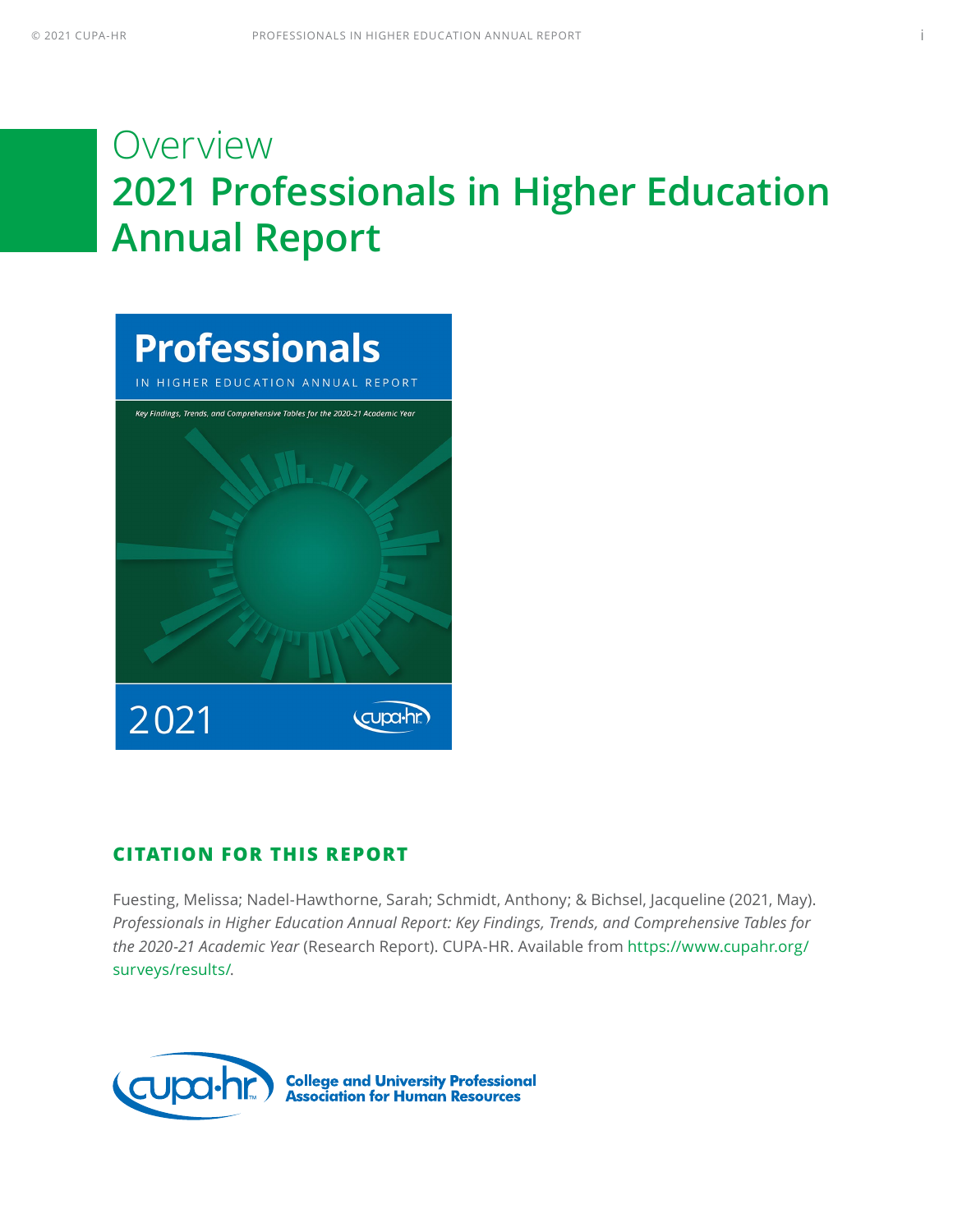



**College and University Professional Association for Human Resources** 

### <span id="page-1-0"></span>**About CUPA-HR**

[CUPA-HR](https://www.cupahr.org) is higher ed HR. We serve higher education by providing the knowledge, resources, advocacy and connections to achieve organizational and workforce excellence. Headquartered in Knoxville, Tennessee, and serving over 33,000 HR professionals and other campus leaders at nearly 2,000 member institutions, the association offers learning and professional development programs, higher education workforce data, extensive online resources and just-in-time regulatory and legislative information.

### **Authors**

Melissa Fuesting, Ph.D., Survey Researcher Sarah Nadel-Hawthorne, Ph.D., Survey Researcher Anthony Schmidt, M.S.Ed., Data Visualization Researcher Jacqueline Bichsel, Ph.D., Director of Research

#### **CITATION FOR THIS REPORT**

Fuesting, Melissa; Nadel-Hawthorne, Sarah; Schmidt, Anthony; & Bichsel, Jacqueline (2021, May). *Professionals in Higher Education Annual Report: Key Findings, Trends, and Comprehensive Tables for the 2020-21 Academic Year* (Research Report). CUPA-HR. Available from [https://www.cupahr.org/](https://www.cupahr.org/surveys/results/) [surveys/results/.](https://www.cupahr.org/surveys/results/)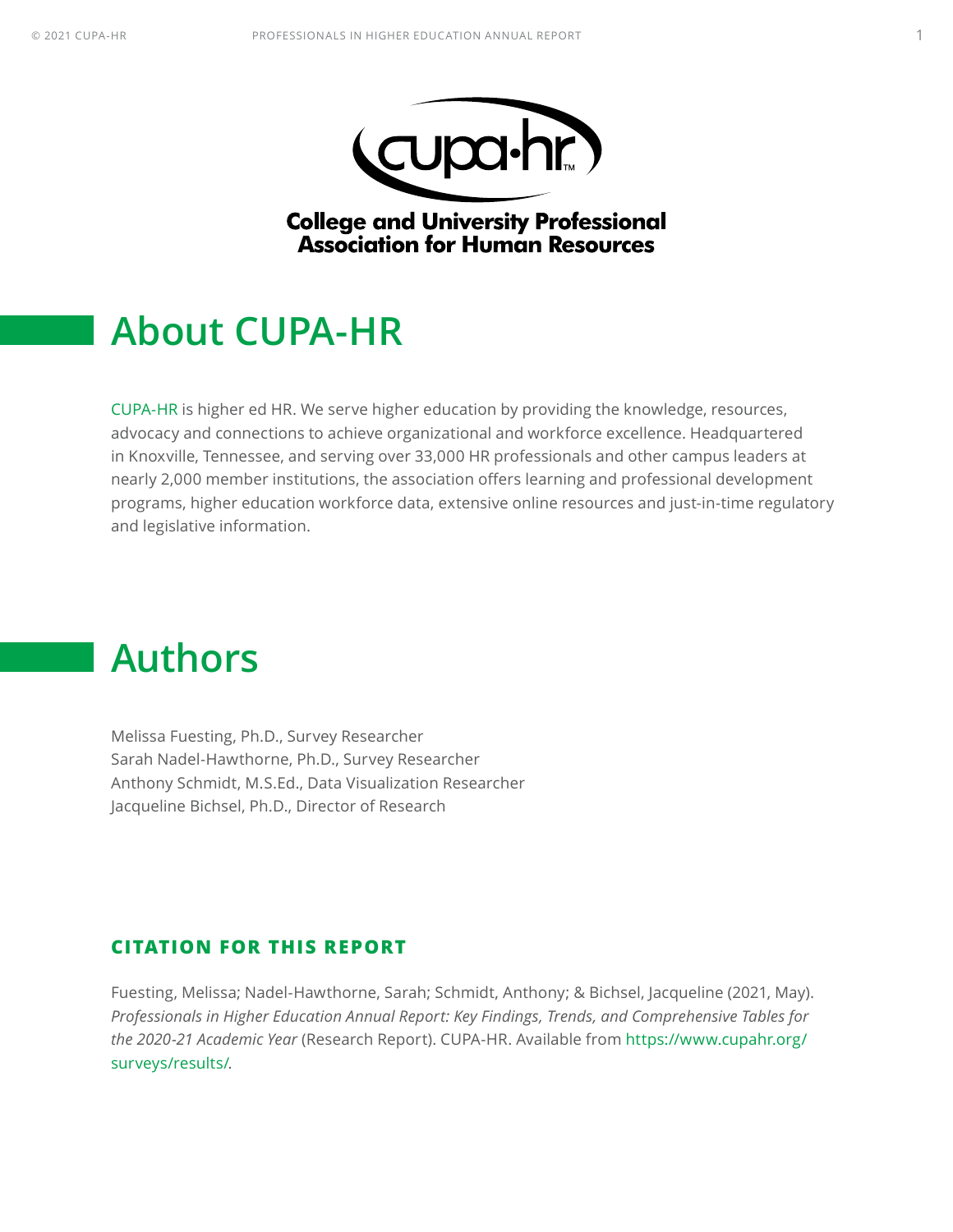# <span id="page-2-0"></span> **CUPA-HR Data Use Agreement**

- All survey results are copyrighted by the College and University Professional Association for Human Resources (CUPA-HR). No data contained in a survey report or obtained through DataOnDemand (DOD) may be reproduced in any form for any purpose without the written consent of CUPA-HR. Report findings and conclusions may be appropriately cited/referenced in other reporting if there is proper acknowledgment of the source and the referenced material does not involve reproduction of data tables or graphics.
- **DOD** can be purchased only by higher education institutions. Due to the sensitive and confidential nature of the data we collect, we reserve the right to confirm an individual's authorization to purchase DOD with his or her HR department, and to confirm with HR that each user listed on the order is authorized to view employee data. Individuals outside of the HR department seeking access will need written approval from the head of HR — these include faculty, unions, other administrators, etc. CUPA-HR accepts no responsibility for any employee who misrepresents his or her authorization.
- Annual survey reports contain comprehensive tables of aggregated data and may be purchased by anyone. However, all points of this agreement apply to the use of this tabular data.
- Survey results may not be changed or modified. Results may not be misrepresented as to their source or intent.
- Survey results may not be used to solicit or conduct business. The sole exception is the use of consultants who are currently engaged in a project with a higher ed institution that has granted access to that institution's purchase of DOD. Consultants may use the obtained data in their business dealings with the purchasing institution only. Consultants cannot order DOD directly. They should ask the appropriate representative of the institution for which they are working to contact us — via research@cupahr.org — to request consultant access to DOD. The institution representative should furnish: (a) the consultant's name, company, address, e-mail, and phone number; (b) a statement that indicates the consultant has been hired to perform work requiring the use of CUPA-HR data; (c) authorization for the consultant to see the institution's data; and (d) the names of the surveys to which the consultant should be granted access.
- Survey results may not be uploaded to a separate system or placed on the web without the explicit permission of CUPA-HR.
- **Access to survey reports and DOD is limited to the users purchasing the report or subscription.** Sharing report information, log-in credentials, output from DOD analyses, or DOD access with other institutions or organizations will result in immediate cancellation of access and will preclude future access. The system tracks and monitors purchases, use, and users.
- An institution is defined as an entity which has as its sole purpose the provision of postsecondary education and reports to the Integrated Postsecondary Education Data System (IPEDS) hosted by the National Center for Education Statistics (NCES). Results must be purchased for each institution in which CUPA-HR data is used and may only be used for the institution for which the subscription was purchased. Results may not be shared with — or used for institutions within a multi-institution system for which a DOD subscription or annual report has not been purchased. System offices, defined as any entity that oversees two or more institutions, may share or use data only with institutions in their system for which the data has been purchased.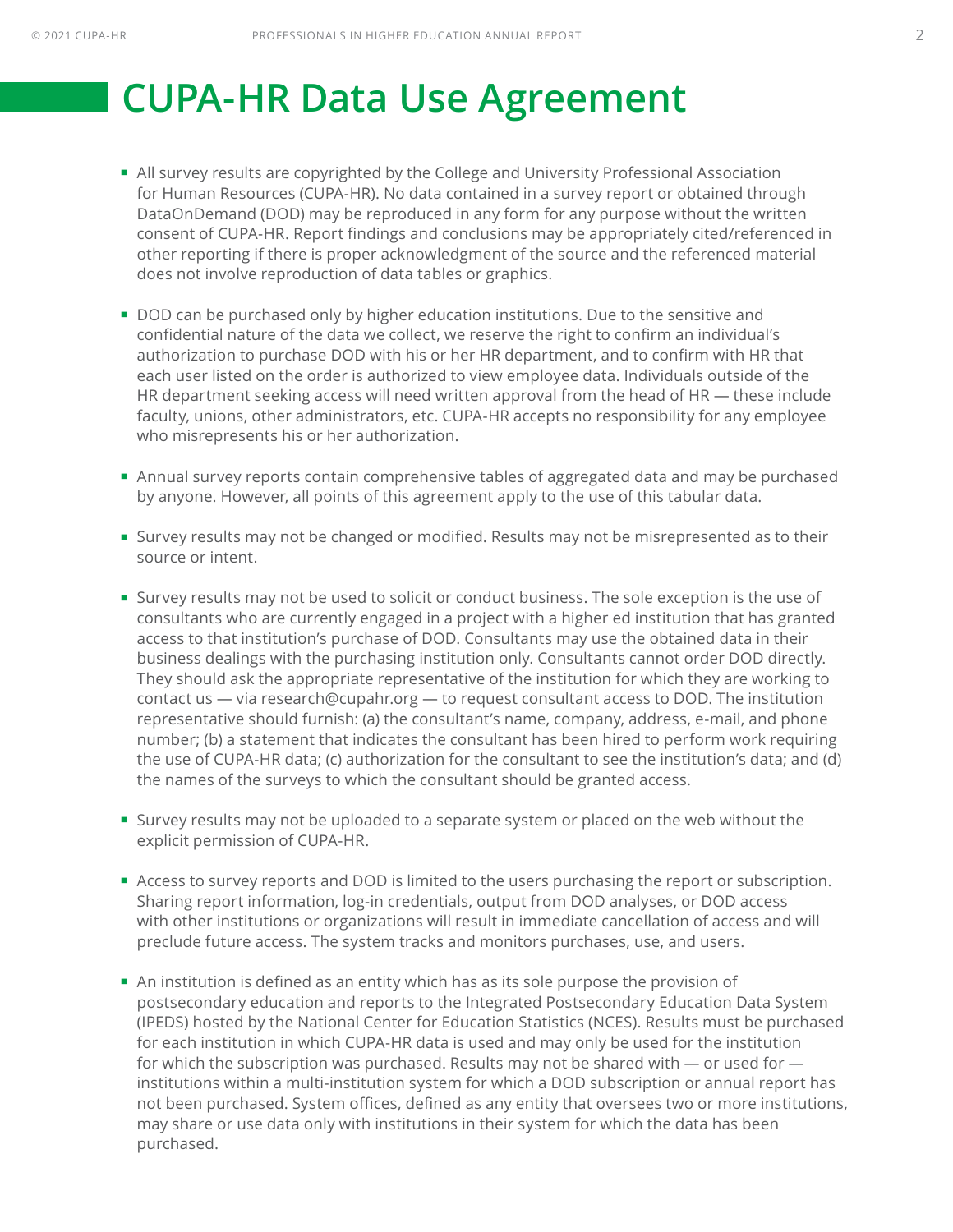# **Contents**

| <b>Trends in Professional Salaries</b>                                                               |                                           |
|------------------------------------------------------------------------------------------------------|-------------------------------------------|
| Salaries by Professional Area and Institutional Classification                                       | ALL SECTIONS                              |
| <b>Changes to the Higher Ed Professional Workforce Over the First</b><br><b>Year of the Pandemic</b> | <b>AVAILABLE IN</b><br><b>FULL REPORT</b> |
| Changes in Size of the Full-Time Exempt Workforce                                                    |                                           |
| Professional Positions With the Most Growth and Decline                                              |                                           |
| Representation and Pay of Women and Racial/Ethnic Minorities in<br><b>Higher Ed Professionals</b>    |                                           |
|                                                                                                      |                                           |
|                                                                                                      |                                           |
|                                                                                                      |                                           |
|                                                                                                      |                                           |
|                                                                                                      |                                           |
|                                                                                                      |                                           |
|                                                                                                      |                                           |
|                                                                                                      |                                           |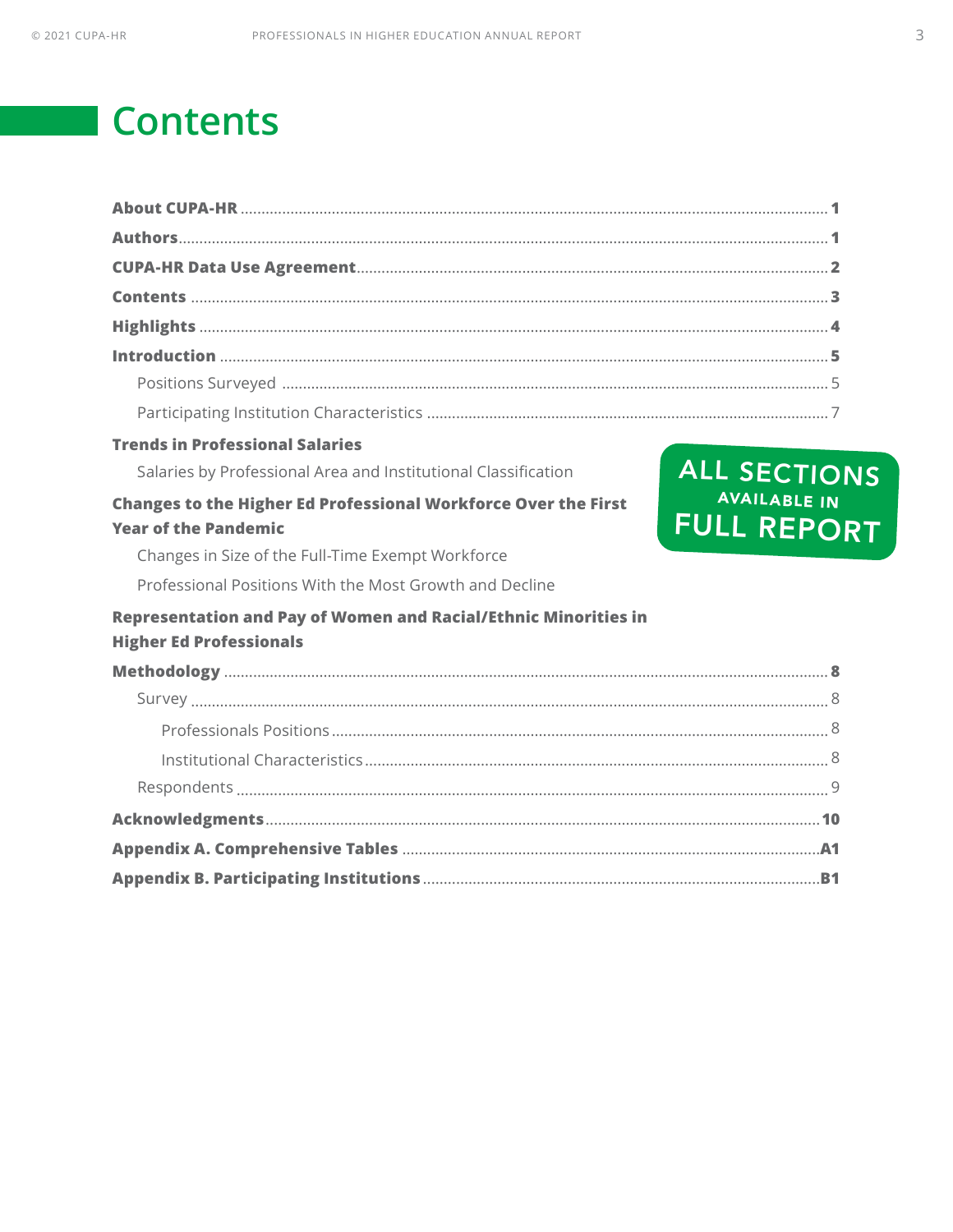# <span id="page-4-0"></span>**Highlights**

The following are highlighted results from the CUPA-HR 2021 *Professionals in Higher Education Annual Report:*

- The overall median salary increase for higher ed professionals from 2019-20 to 2020-21 was 0.62%, the lowest increase since 2010.
- Median salary increases were below 1% for all professional areas. Student affairs professionals received the largest median increase, whereas facilities and research and health sciences professionals received the lowest median increase (no increase).
- The size of the higher ed professional workforce overall decreased slightly over the past year. In 2019-20, the number of full-time exempt staff increased by 4.4%. In 2020-21, the number of full-time exempt staff decreased by 0.4%. Institutions of all classifications decreased their number of full-time exempt staff. Associate's institutions experienced the largest decrease, at 6.0%. Doctoral institutions experienced the smallest decrease in full-time exempt staff, at 0.6%.
- The professional position with the most growth over the past year is head of accreditation for graduate medical education. The position with the greatest percentage decrease in number of positions is IT consultant.
- The representation of women and racial/ethnic minorities within higher ed professional positions is slightly higher than last year, indicating that cuts made during the past year did not disproportionately impact the representation of women and minorities in professional positions overall.
- Continuing trends from past years, women are well represented in most professional areas, except athletics, facilities, and information technology. Women are paid less than men in all professional areas except external affairs, where women are paid equitably to men. The pay gap between women and men is most pronounced within athletics.
- Minority men make up less than one-tenth of higher ed professionals (9%). Minority women are better represented than minority men; they make up 15% of professionals.
- **Black, Hispanic/Latinx, and White women are paid less than White men in each professional** area, but Asian women are paid the same or more than White men in five of nine professional areas.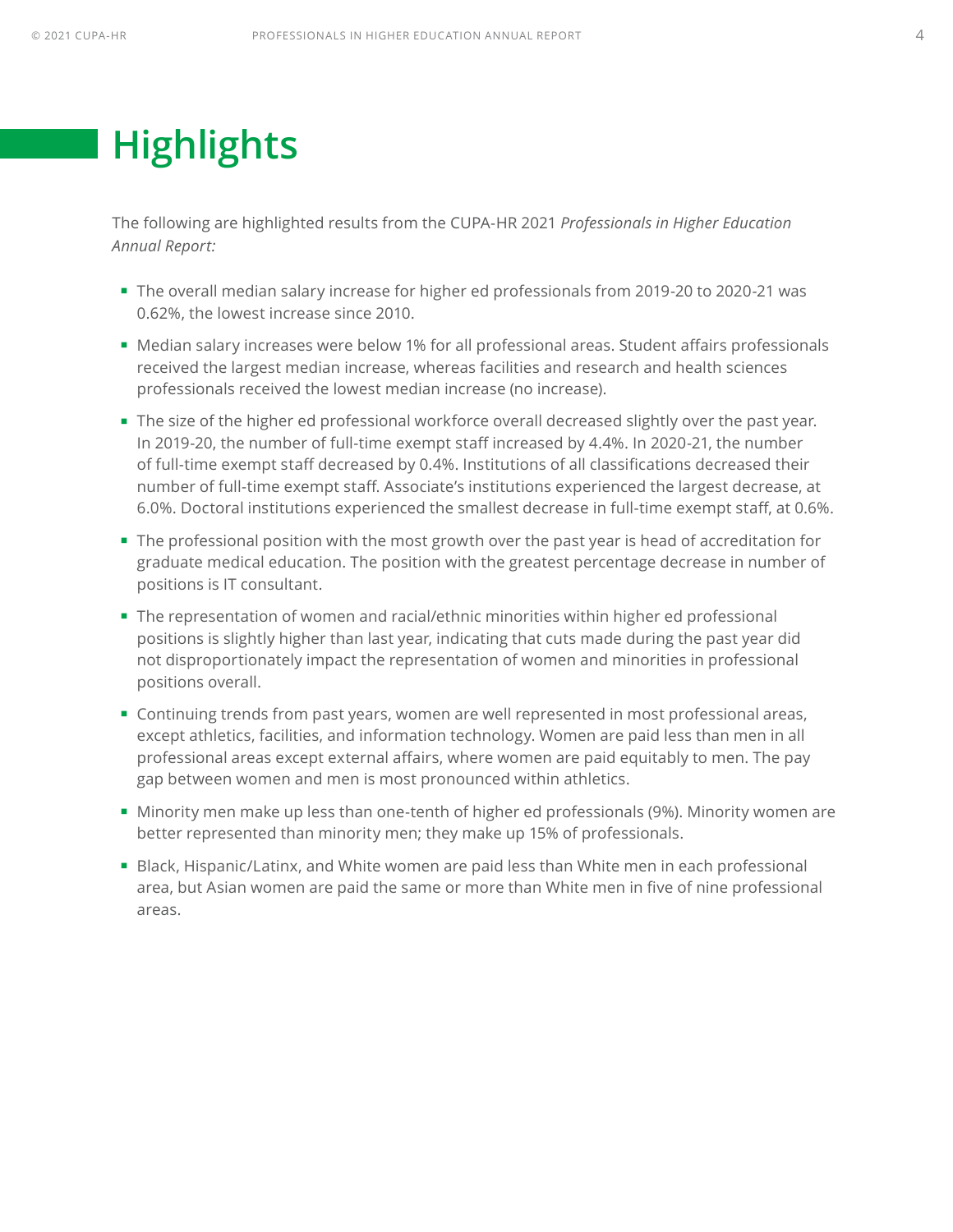## <span id="page-5-0"></span>**Introduction**

This marks the 24th year of data collection on higher education professionals for CUPA-HR. The *CUPA-HR Professionals in Higher Education Survey* collects data at the incumbent (non-aggregate) level for all professionals reported, allowing for the collection of salary, sex, race/ethnicity, age, and years in position. The CUPA-HR Professionals in Higher Education Survey is the largest of all CUPA-HR surveys, with data on more than 400 professional positions.

This marks a special year for data collection and reporting for all CUPA-HR surveys. The severe budget cuts in the wake of the COVID-19 pandemic forced many institutions to freeze hiring, cut positions, and, in some cases, decrease salaries. This report highlights the overall changes to professional composition and salaries over the past year.

### **POSITIONS SURVEYED**

Data for a total of 265,053 professionals were reported for this year's survey.<sup>1</sup> The 401 positions surveyed are grouped into the following professional areas:<sup>2</sup>

- **Academic Affairs** 
	- Academic Coordinators, Accrediting and Credential Specialists, and Advisers
	- Instructional Design and Media, Training Delivery, and Faculty Development
	- Librarians (with and without faculty status)
	- Museum Professionals, Performing Arts Professionals, and Religious Officials
	- Admissions, Financial Aid, and Enrollment Management Professionals
- **Athletics** 
	- Athletics Professionals and Trainers
	- Head Coaches
	- Specialty Coaches
	- Assistant Coaches
- **External Affairs** 
	- Development and Fundraising Professionals
	- Alumni Relations, Community Relations, and Public Policy Professionals
	- Communications and Marketing Professionals
	- Media Heads and Managers
	- Event Professionals
	- Extension Program Professionals
- **Facilities** 
	- Heads of Printing or Mailing Services, Maintenance, and Construction
	- Facilities Planners and Architects
	- **Engineers**
	- Environmental Safety and Risk Management, Facility Operations, and Retail Operation Professionals
- **1** See the Methodology section of this report for more specific information on the sample and the data collected.
- **2** See the *[Professionals Survey Participation and Information Template](https://www.cupahr.org/surveys/results/)* (SPIT) for descriptions of all positions surveyed.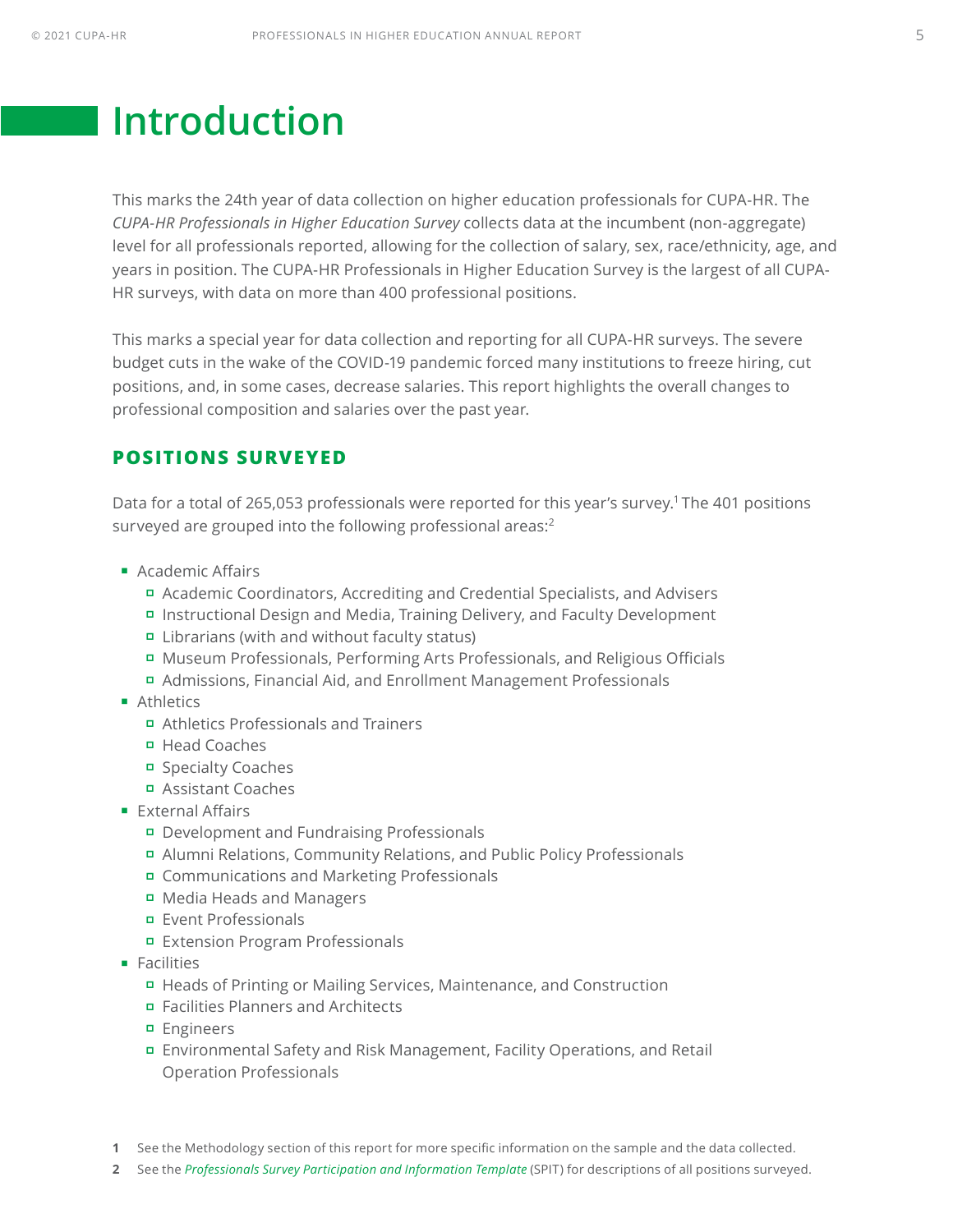- **Fiscal Affairs** 
	- Accounting Professionals
	- Audit and Finance and Budget Professionals
- **Information Technology (IT)** 
	- IT Heads
	- IT Analysts, Web Professionals, and Other End-User Specialists
	- IT Database, Client Support, and Network Support Professionals
	- IT Systems Support, Security, and Telecommunications Specialists
- **Institutional Affairs** 
	- Administrative Professional Associates
	- Legal and Human Resources Professionals
	- Organizational Development and Planning Professionals
	- Institutional Research and Assessment Professionals
	- Materials Management and Business Operations Professionals
	- Supervisors of Office and Clerical, Skilled Craft, and Service and Maintenance Personnel
- Research Professionals, Statisticians and Data Scientists, and Health Science and Environmental Sustainability Professionals
	- Research Professionals: Physical and Social Sciences
	- Research Professionals: Medical and Life Sciences
	- Laboratory Coordinators
	- Research Support Professionals
	- Statisticians and Data Scientists
	- Health Science and Environmental Sustainability Professionals
- **Student Affairs** 
	- Student Success Professionals
	- Housing Professionals
	- Student Activities, Wellness, and Counseling Professionals
	- Cultural, Diversity, and Equal Opportunity Professionals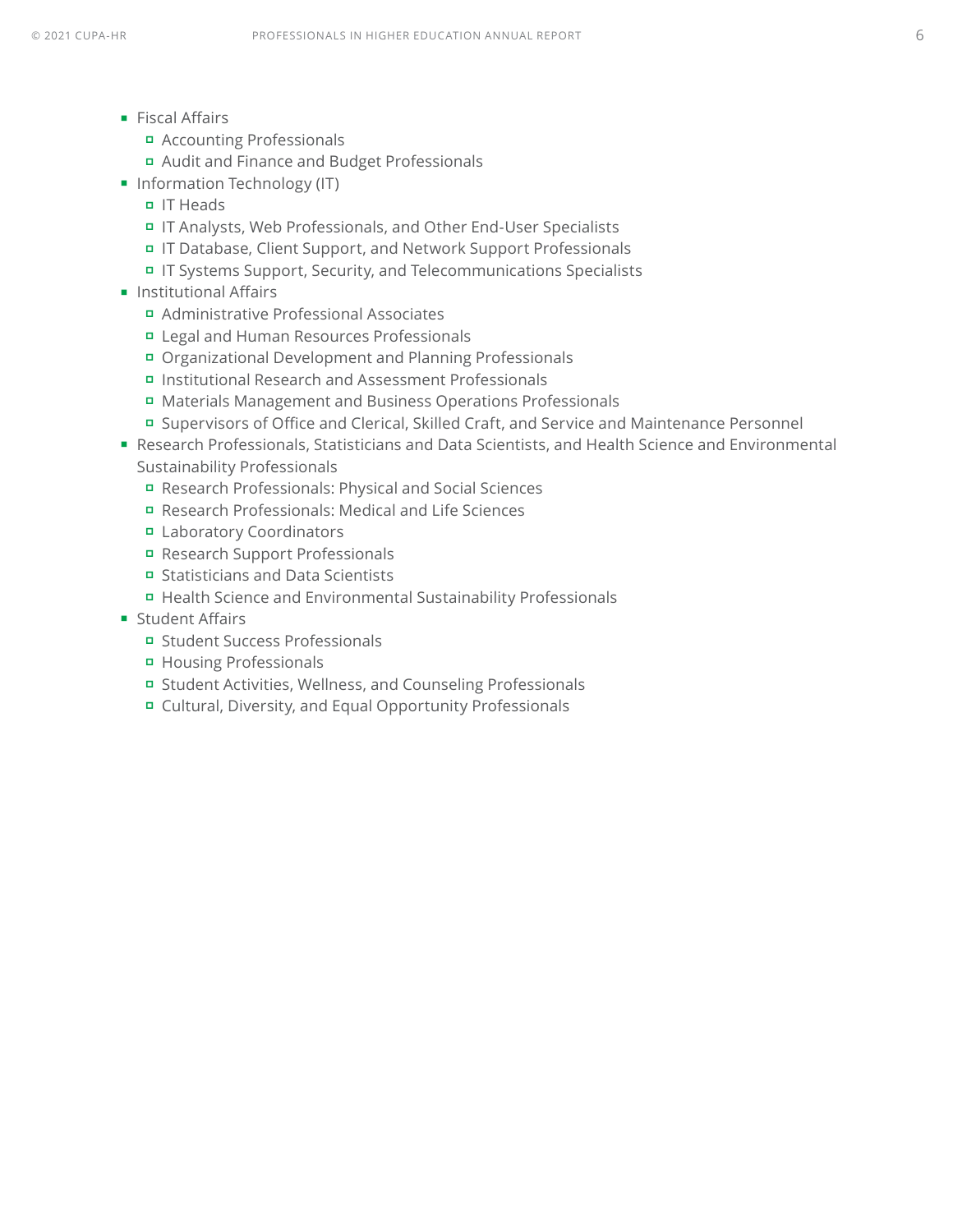### <span id="page-7-0"></span>**PARTICIPATING INSTITUTION CHARACTERISTICS**

Figure 1 summarizes the institutional characteristics of respondents to this year's *Professionals in Higher Education Survey.* In total, 987 institutions provided incumbent-level data for 265,053 professionals.<sup>3</sup> Institutions are well represented in this year's data by classification, affiliation, and region.



**2021 PROFESSIONALS IN HIGHER EDUCATION Professionals Survey Participants**

**<sup>3</sup>** See Appendix B for a list of all participating institutions. Special focus/other institutions (including for-profit institutions) were excluded from most analyses for this report. See the Methodology section for more detail on these exclusions.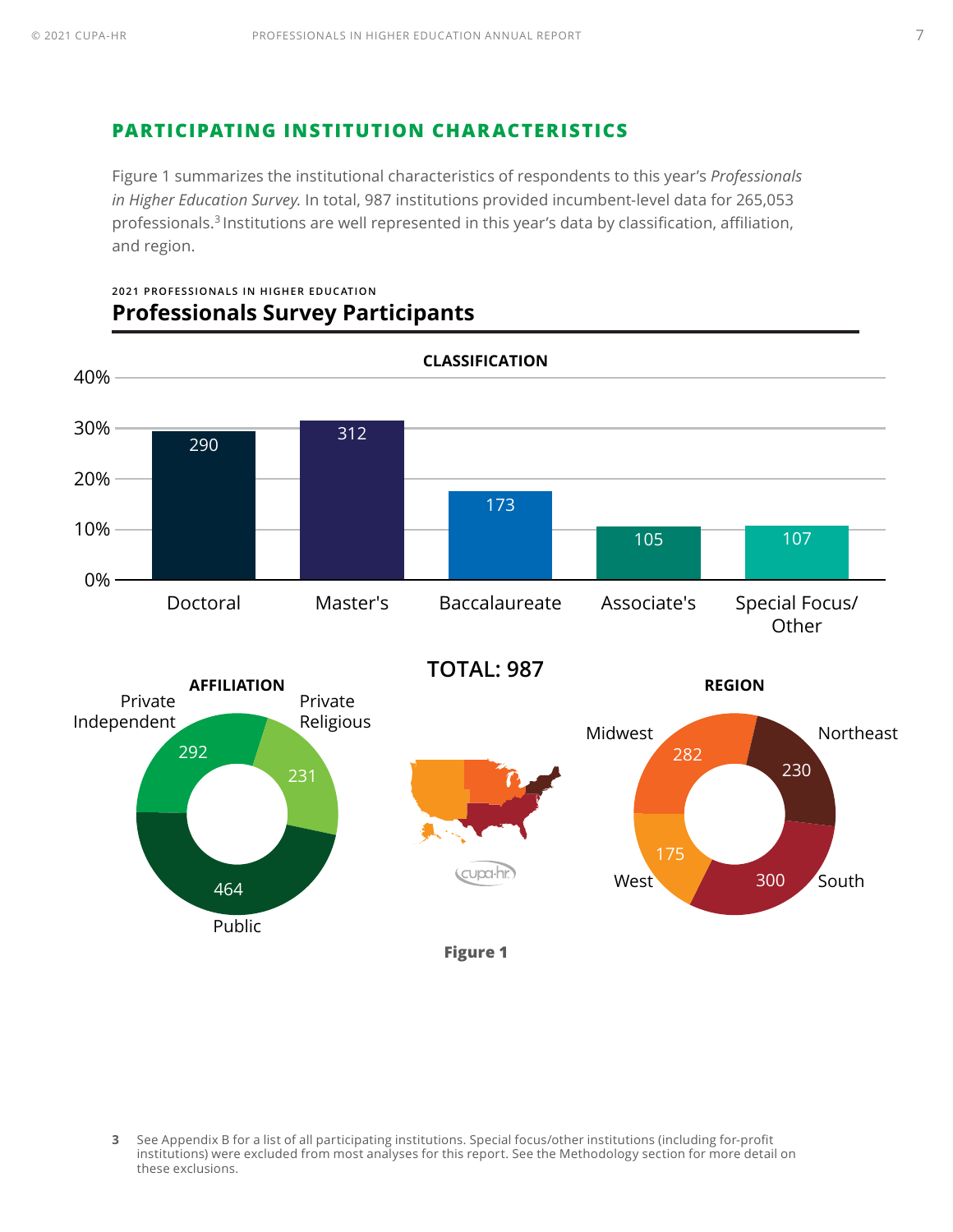# <span id="page-8-0"></span>**Methodology**

#### **SURVEY**

The data collection period for CUPA-HR's *Professionals in Higher Education Survey* ran from November 2, 2020 to January 15, 2021. The survey was conducted through Surveys Online.4

#### **Professionals Positions**

This year's survey includes data for 265,053 professionals. For each professional reported, the following data were collected:

- Annualized base salary (effective date November 1, 2020)
- $H$ -1B visa status
- **Exempt status**
- **Full-time or part-time status**
- Sex (optional)
- Race/ethnicity (optional)
- Year entered current position (optional)
- Birth year (optional)
- Bonus eligibility (yes or no; for coaches only)

Participants could either enter this data manually online for each professional or upload a file containing this data.

#### **Institutional Characteristics**

In addition, data on institutional characteristics were collected from all participants:<sup>5</sup>

- Total expenses reported to IPEDS in 2019-20
- Student enrollment (effective date approximately October 15, 2020)
- Faculty size (effective date November 1, 2020) and number of separations in the past year
- Staff size (effective date November 1, 2020) and number of separations in the past year
- Human resources staff size and number of separations in the past year
- **CHRO reporting relationship**
- Whether collective bargaining exists for the following groups:
	- Full-time faculty
	- Part-time or adjunct faculty
	- Full-time staff
	- Graduate students

Basic information on total expenses as well as student, faculty, and staff size were required questions. All other questions were optional.

- **4** Surveys Online is a product of [Peerfocus.](http://www.peerfocus.com/)
- **5** See the *[Professionals Survey Participation and Information Template](https://www.cupahr.org/surveys/results/) (SPIT)* for more specific information about the data collected on this year's survey, as well as the instructions provided to participants.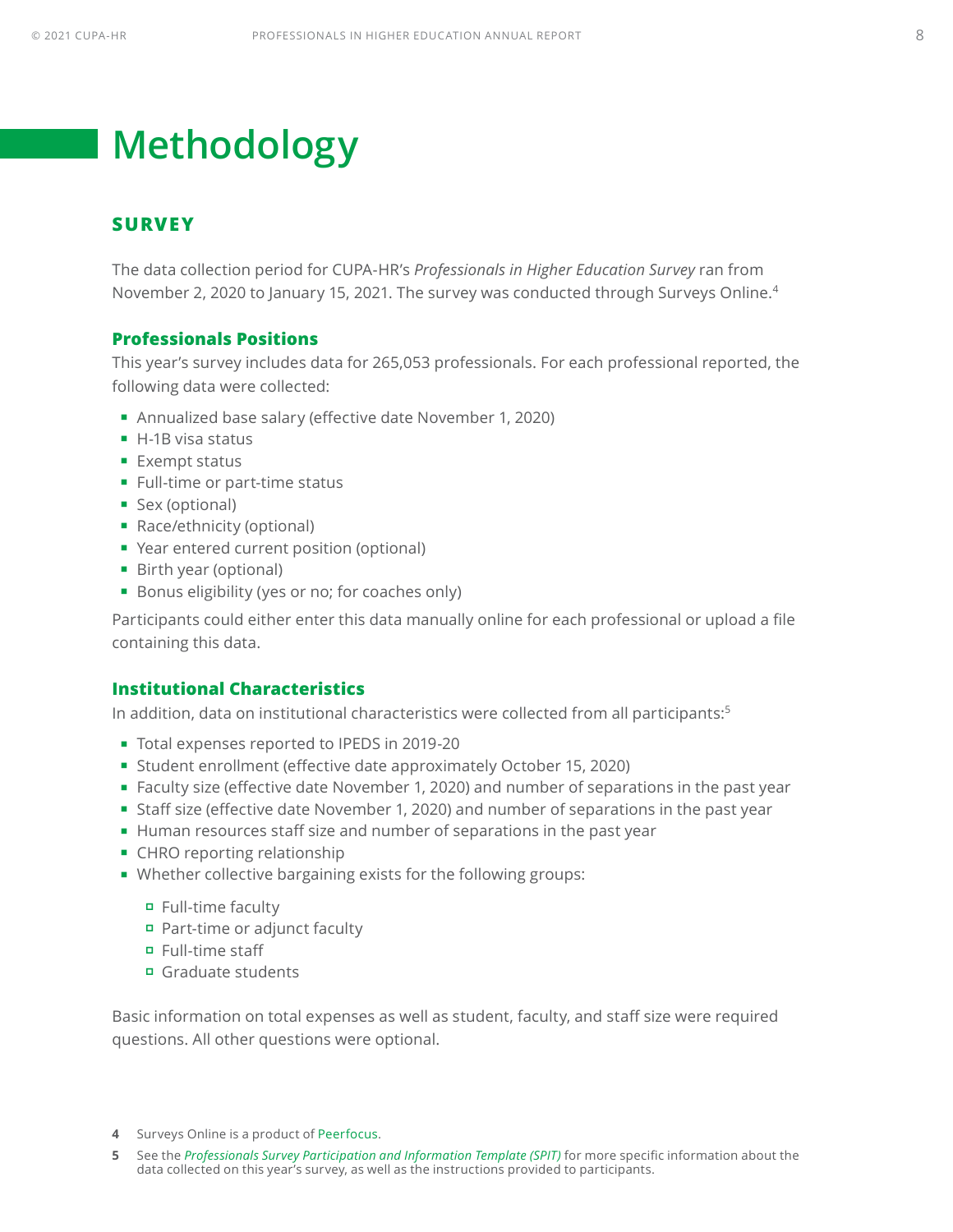#### <span id="page-9-0"></span>**RESPONDENTS**

Respondents were largely human resources professionals from higher education institutions in the U.S.<sup>6</sup> There were 987 institutions that completed the survey (Table 1). All participating institutions are listed in Appendix B.

|                           |                      | Affiliation            |                      |        | <b>Total</b> |
|---------------------------|----------------------|------------------------|----------------------|--------|--------------|
|                           |                      | Private<br>Independent | Private<br>Religious | Public |              |
| Classification            | Doctoral             | 65                     | 53                   | 172    | 290          |
|                           | Master's             | 78                     | 100                  | 134    | 312          |
|                           | <b>Baccalaureate</b> | 75                     | 67                   | 31     | 173          |
|                           | Associate's          |                        |                      | 104    | 105          |
|                           | Special Focus/Other  | 73                     |                      | 23     | 107          |
| <b>Total Participants</b> |                      | 292                    | 231                  | 464    | 987          |

|  |  |  |  | Table 1. Number of Responding Institutions by Classification and Affiliation |  |
|--|--|--|--|------------------------------------------------------------------------------|--|
|--|--|--|--|------------------------------------------------------------------------------|--|

**<sup>6</sup>** Special focus/other institutions include medical/law institutions, tribal colleges, research foundations, international institutions, for-profit institutions, higher ed affiliates, and unclassified institutions that typically have much different salary structures than traditional institutions and differ greatly from each other, so reporting them as a single category is not appropriate, and they do not appear in this report. However, their data are available for benchmarking in DataOnDemand, and their names appear in the participant list in Appendix B.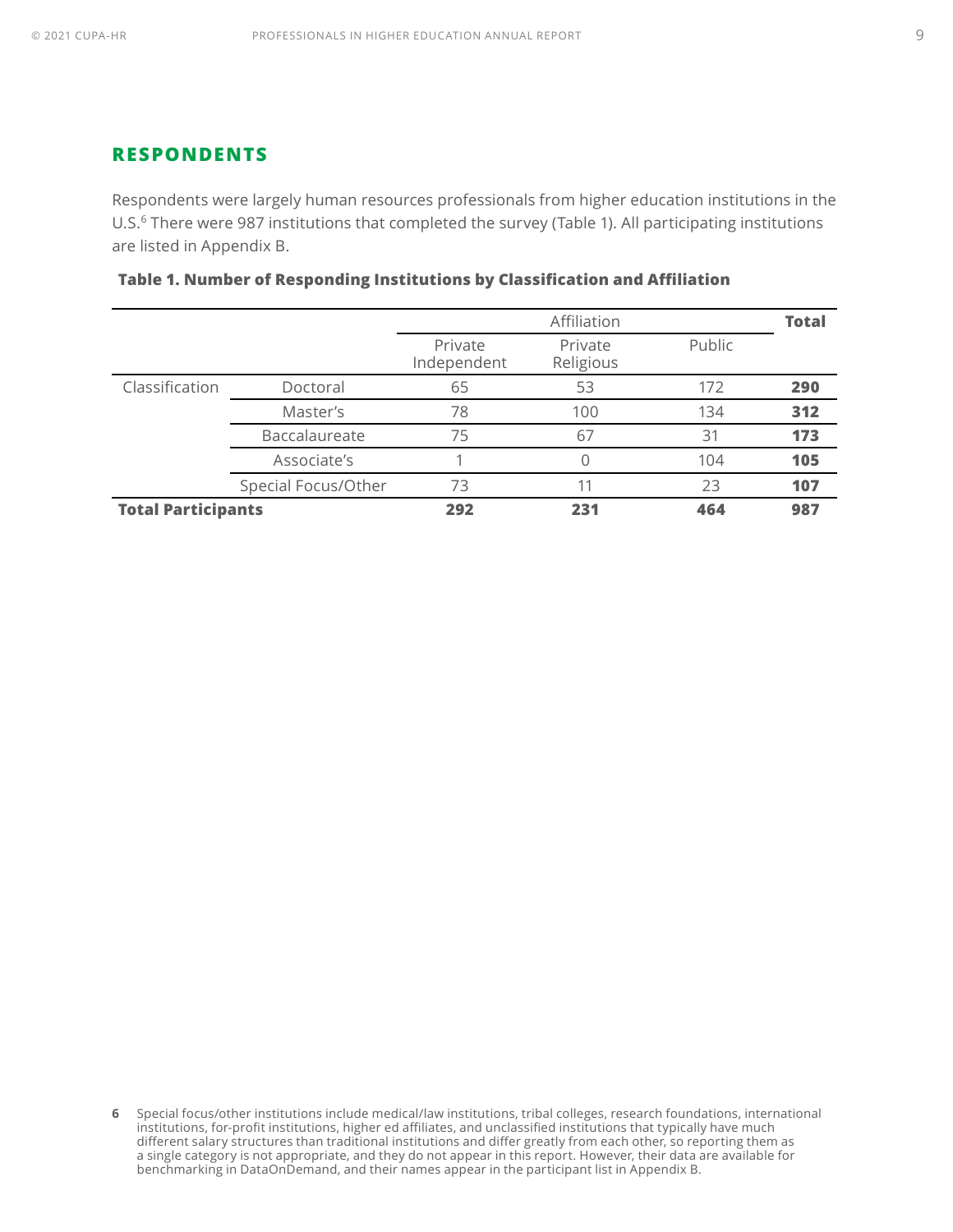## <span id="page-10-0"></span>**Acknowledgments**

CUPA-HR's *Professionals in Higher Education Annual Report* provides data on salaries and demographic information for professionals employed in a cross-section of the nation's colleges and universities.

We are indebted to the human resources professionals and institutional research professionals who completed the survey.

In the CUPA-HR national office, our research department staff coordinated and reviewed all aspects of survey analysis and report production. To ensure the accuracy of data, the research staff conducted numerous outlier and validation checks with those responsible for completing the survey. Peerfocus, Inc., our partner and collaborator in Surveys Online, provided web-based data collection, automated validation checks, and table generation. This report was designed, reviewed, edited, and marketed by members of our research, communications and marketing, and executive teams, acknowledged below.

#### **CUPA-HR RESEARCH STAFF**

**Jacqueline Bichsel, Ph.D.** Director of Research **Sarah Nadel-Hawthorne, Ph.D.** Survey Researcher **Melissa Fuesting, Ph.D.** Survey Researcher **Anthony Schmidt, M.S.Ed.** Data Visualization Researcher **Suzi Bowen, M.A.** Research Operations Manager

#### **CUPA-HR COMMUNICATIONS AND MARKETING STAFF**

**Gayle Kiser** Director of Communications and Marketing **Missy Kline** Project Manager **Erin Rosolina** Marketing Manager **Jeremy Longmire** Sr. Graphic Designer and Website Coordinator

#### **CUPA-HR EXECUTIVE REVIEWERS**

**Andy Brantley** President and Chief Executive Officer **Rob Shomaker** Senior Vice President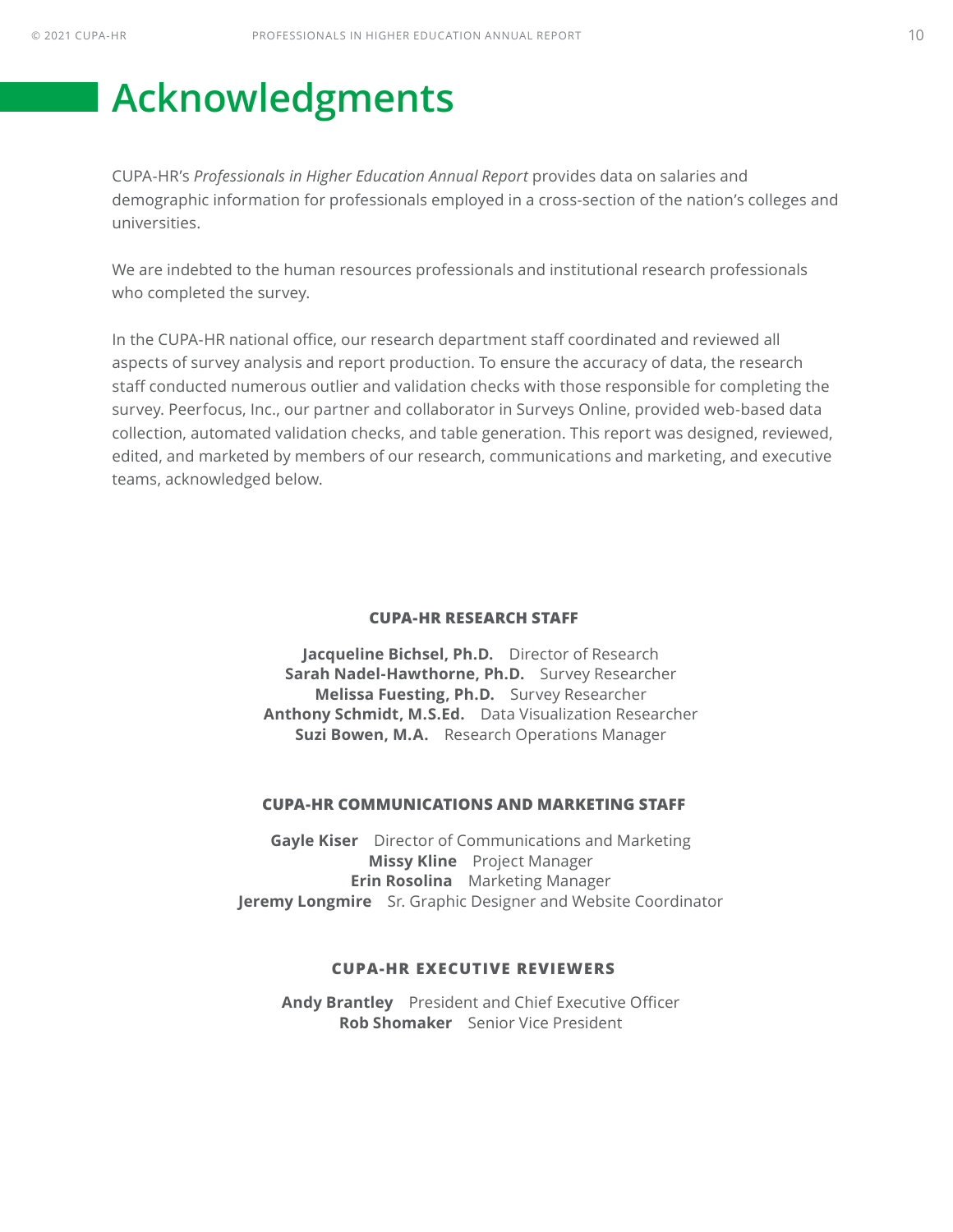# <span id="page-11-0"></span>**Appendix A. Comprehensive Tables**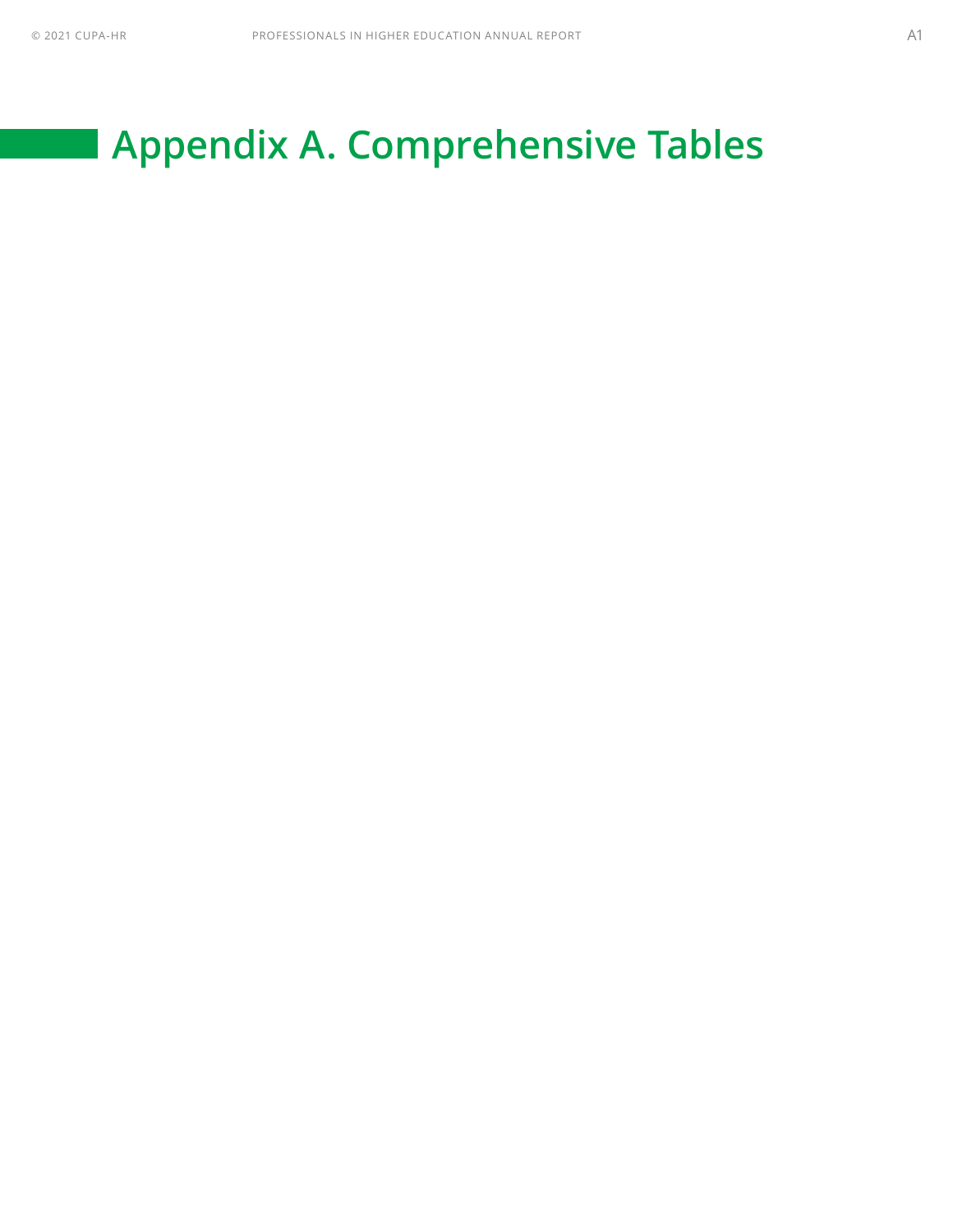# **Comprehensive Tables Median Salaries**

### **GENERAL**

| <b>Institutional Variables</b> |                                      |  |
|--------------------------------|--------------------------------------|--|
|                                | <b>TABLES</b><br><b>AVAILABLE IN</b> |  |
| <b>Demographic Variables</b>   |                                      |  |
|                                |                                      |  |
|                                |                                      |  |

### **BY EXPENSE QUARTILE**

### **Overall**

| <b>Affiliation</b>    |  |
|-----------------------|--|
|                       |  |
|                       |  |
|                       |  |
|                       |  |
| <b>Classification</b> |  |

### **BY ENROLLMENT QUARTILE**

### **Overall**

| <b>Affiliation</b> |  |
|--------------------|--|
|                    |  |
|                    |  |
|                    |  |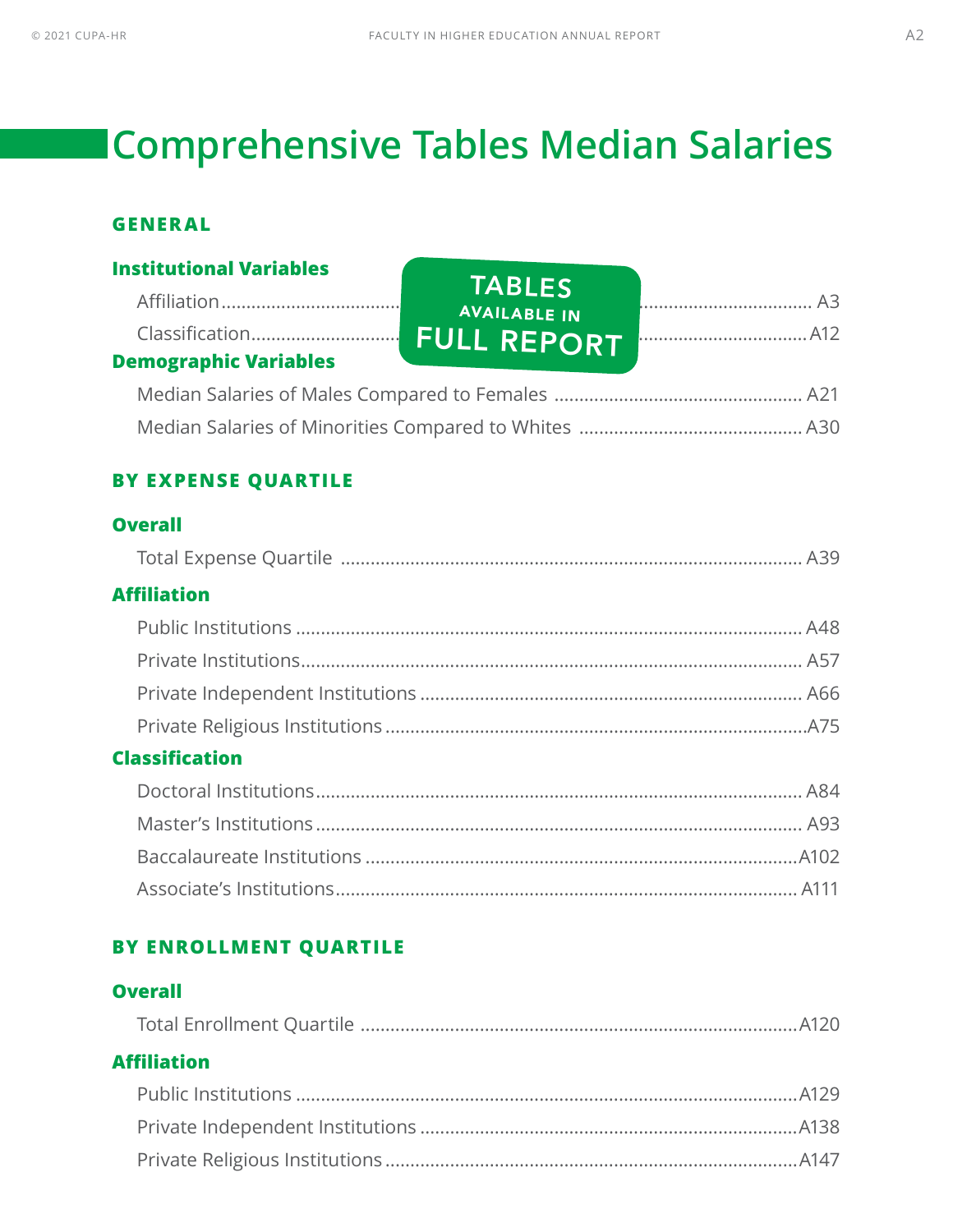# <span id="page-13-0"></span>**Appendix B. Participating Institutions**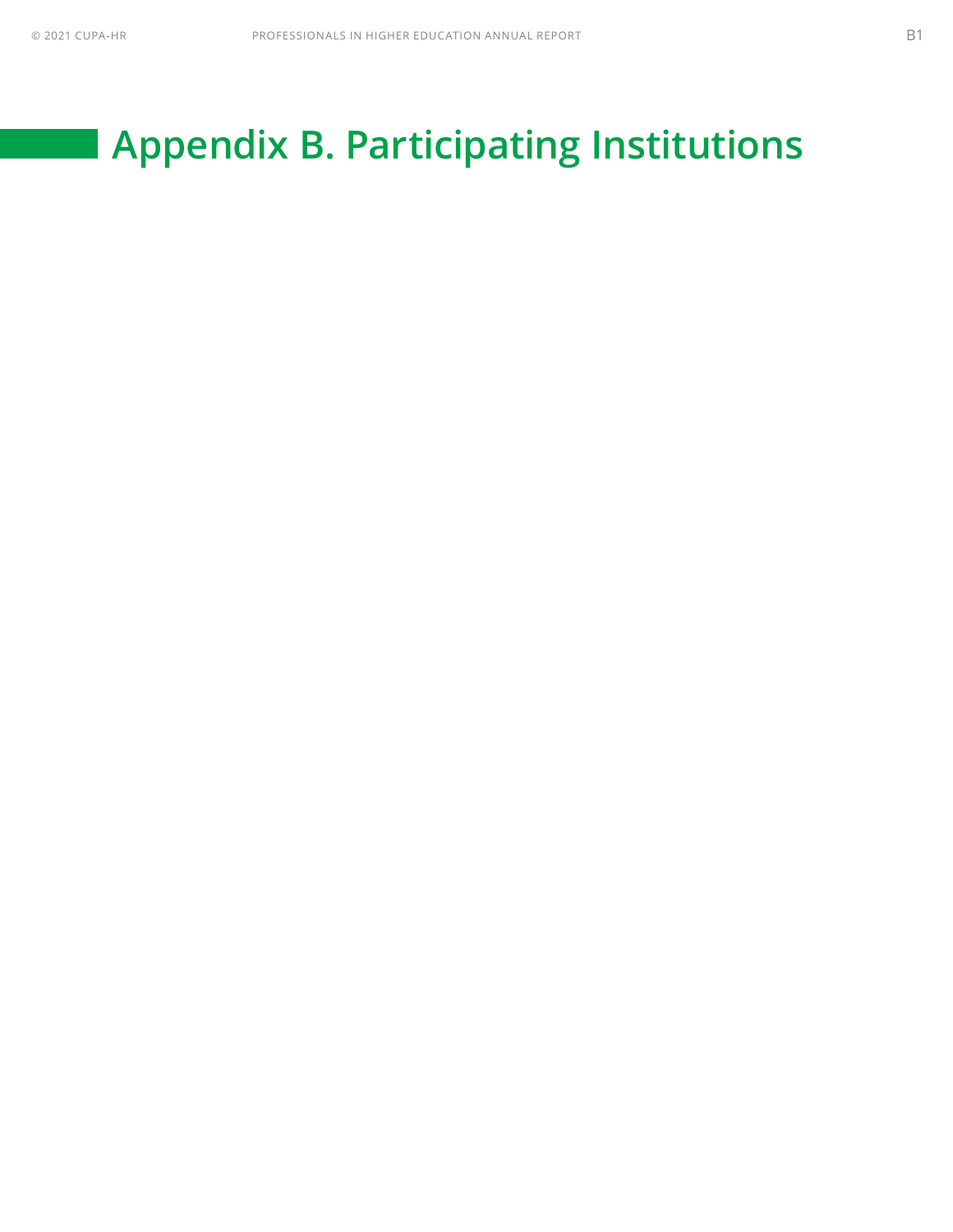| Institution                               | Classification | <b>Affiliation</b>  | <b>Entity Type</b>          | <b>Census Region</b> |
|-------------------------------------------|----------------|---------------------|-----------------------------|----------------------|
| A. T. Still University of Health Sciences | Special        | Private Independent | Single Unit Institution     | Midwest              |
| Abilene Christian University              | Master's       | Private Religious   | Single Unit Institution     | South                |
| <b>Adams State University</b>             | Master's       | Public              | Single Unit Institution     | West                 |
| Adelphi University                        | Doctoral       | Private Independent | Single Unit Institution     | Northeast            |
| Aims Community College                    | Associate's    | Public              | Single Unit Institution     | West                 |
| Alabama A & M University                  | Master's       | Public              | Single Unit Institution     | South                |
| Albany College of Pharmacy and Health     | Special        | Private Independent | Single Unit Institution     | Northeast            |
| Sciences                                  |                |                     |                             |                      |
| Albany Law School                         | Special        | Private Independent | Single Unit Institution     | Northeast            |
| Albert Einstein College of Medicine       | Not classified | Private Independent | Single Unit Institution     | Northeast            |
| Albertus Magnus College                   | Master's       | Private Independent | Single Unit Institution     | Northeast            |
| Albion College                            | Baccalaureate  | Private Religious   | Single Unit Institution     | Midwest              |
| Albright College                          | Baccalaureate  | Private Religious   | Single Unit Institution     | Northeast            |
| Alcorn State University                   | Master's       | Public              | Institution Within a System | South                |
| Alfred State College                      | Baccalaureate  | Public              | Institution Within a System | Northeast            |
| Alfred University                         | Master's       | Private Independent | Single Unit Institution     | Northeast            |
| Alice Lloyd College                       | Baccalaureate  | Private Independent | Single Unit Institution     | South                |
| Allegheny College                         | Baccalaureate  | Private Religious   | Single Unit Institution     | Northeast            |
| Allen College                             | Special        | Private Independent | Single Unit Institution     | Midwest              |
| Alliant International University          | Doctoral       | Private Independent | Single Unit Institution     | West                 |
| Alma College                              | Baccalaureate  | Private Independent | Single Unit Institution     | Midwest              |
| Alvernia University                       | Master's       | Private Religious   | Single Unit Institution     | Northeast            |
| Alverno College                           | Master's       | Private Independent | Single Unit Institution     | Midwest              |
| American Public University System (APUS)  | Master's       | Private for-Profit  | Single Unit Institution     | South                |
|                                           |                |                     |                             |                      |
| American University                       | Doctoral       | Private Religious   | Single Unit Institution     | South                |
| Amherst College                           | Baccalaureate  | Private Independent | Single Unit Institution     | Northeast            |
| <b>Andrews University</b>                 | Doctoral       | Private Religious   | Single Unit Institution     | Midwest              |
| Anne Arundel Community College            | Associate's    | Public              | Single Unit Institution     | South                |
| Appalachian State University              | Master's       | Public              | Institution Within a System | South                |
| Aquinas College                           | Baccalaureate  | Private Religious   | Single Unit Institution     | Midwest              |
| Arapahoe Community College                | Associate's    | Public              | Institution Within a System | West                 |
| Arcadia University                        | Master's       | Private Independent | Single Unit Institution     | Northeast            |
| Arkansas Colleges of Health Education     | Not classified | Private Independent | Single Unit Institution     | South                |
| Arkansas Tech University                  | Master's       | Public              | Institution Within a System | South                |
| Asbury University                         | Master's       | Private Independent | Single Unit Institution     | South                |
| <b>Ashland University</b>                 | Master's       | Private Religious   | Single Unit Institution     | Midwest              |
| Athens State University                   | Baccalaureate  | Public              | Single Unit Institution     | South                |
| <b>Auburn University</b>                  | Doctoral       | Public              | Institution Within a System | South                |
| Auburn University at Montgomery           | Master's       | Public              | Institution Within a System | South                |
| Augsburg University                       | Master's       | Private Religious   | Single Unit Institution     | Midwest              |
| Augusta University                        | Doctoral       | Public              | Institution Within a System | South                |
| Augustana College                         | Baccalaureate  | Private Religious   | Single Unit Institution     | Midwest              |
| Augustana University                      | Master's       | Private Religious   | Single Unit Institution     | Midwest              |
| Aultman College of Nursing and Health     | Special        | Private Independent | Single Unit Institution     | Midwest              |
| Sciences                                  |                |                     |                             |                      |
| Aurora University                         | Doctoral       | Private Independent | Single Unit Institution     | Midwest              |
| Austin Community College District         | Associate's    | Public              | Single Unit Institution     | South                |
| Austin Peay State University              | Master's       | Public              | Institution Within a System | South                |
| <b>Averett University</b>                 | Baccalaureate  | Private Independent | Single Unit Institution     | South                |
| Avila University                          | Master's       | Private Religious   | Single Unit Institution     | Midwest              |
| Azusa Pacific University                  | Doctoral       | Private Independent | Single Unit Institution     | West                 |
| <b>Babson College</b>                     | Special        | Private Independent | Single Unit Institution     | Northeast            |
| <b>Baker College</b>                      | Master's       | Private Independent | Single Unit Institution     | Midwest              |
| <b>Ball State University</b>              | Doctoral       | Public              | Single Unit Institution     | Midwest              |
| <b>Baptist College of Health Sciences</b> | Special        | Private Independent | Single Unit Institution     | South                |
| <b>Barry University</b>                   | Doctoral       | Private Religious   | Single Unit Institution     | South                |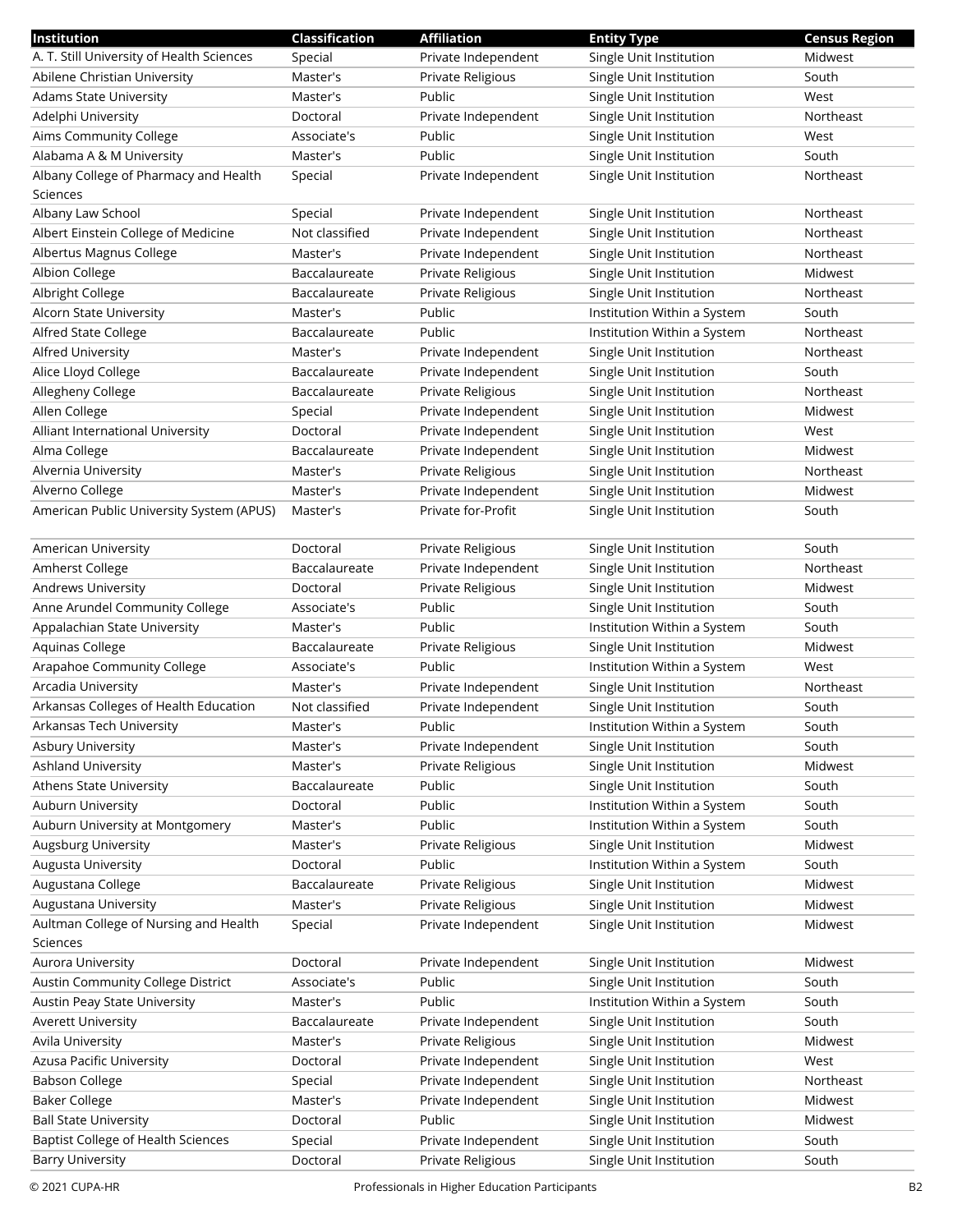| <b>Barton College</b>                      | Baccalaureate  | Private Religious   | Single Unit Institution     | South     |
|--------------------------------------------|----------------|---------------------|-----------------------------|-----------|
| <b>Bastyr University</b>                   | Special        | Private Independent | Single Unit Institution     | West      |
| <b>Bates College</b>                       | Baccalaureate  | Private Independent | Single Unit Institution     | Northeast |
| Bay Path University                        | Master's       | Private Independent | Single Unit Institution     | Northeast |
| <b>Baylor College of Medicine</b>          | Special        | Private Independent | Single Unit Institution     | South     |
| <b>Baylor University</b>                   | Doctoral       | Private Religious   | Single Unit Institution     | South     |
| <b>Beacon College</b>                      | Baccalaureate  | Private Independent | Single Unit Institution     | South     |
| <b>Bellarmine University</b>               | Doctoral       | Private Independent | Single Unit Institution     | South     |
| <b>Bellin College</b>                      | Special        | Private Independent | Single Unit Institution     | Midwest   |
| <b>Belmont University</b>                  | Doctoral       | Private Religious   | Single Unit Institution     | South     |
| Bemidji State University                   | Master's       | Public              | Institution Within a System | Midwest   |
| <b>Benedictine University</b>              | Doctoral       | Private Religious   | Single Unit Institution     | Midwest   |
| <b>Bennington College</b>                  | Baccalaureate  | Private Independent | Single Unit Institution     | Northeast |
| <b>Bentley University</b>                  | Master's       | Private Independent | Single Unit Institution     | Northeast |
| Berea College                              | Baccalaureate  | Private Independent | Single Unit Institution     | South     |
| Berry College                              | Master's       | Private Independent | Single Unit Institution     | South     |
| <b>Bethel University</b>                   | Doctoral       | Private Religious   | Single Unit Institution     | Midwest   |
| Bethlehem College & Seminary               | Special        | Private Independent | Single Unit Institution     | Midwest   |
| <b>Biola University</b>                    | Doctoral       | Private Independent | Single Unit Institution     | West      |
| Birmingham-Southern College                | Baccalaureate  | Private Religious   | Single Unit Institution     | South     |
| <b>Bismarck State College</b>              | Associate's    | Public              | Institution Within a System | Midwest   |
| <b>Black Hills State University</b>        | Master's       | Public              | Institution Within a System | Midwest   |
| Blessing-Rieman College of Nursing &       | Special        | Private Independent | Single Unit Institution     | Midwest   |
| <b>Health Sciences</b>                     |                |                     |                             |           |
| <b>Bloomfield College</b>                  | Baccalaureate  | Private Religious   | Single Unit Institution     | Northeast |
| Bloomsburg University of Pennsylvania      | Master's       | Public              | Institution Within a System | Northeast |
| Blue Ridge Community and Technical         | Associate's    | Public              | Institution Within a System | South     |
| College                                    |                |                     |                             |           |
| <b>Bluefield State College</b>             | Baccalaureate  | Public              | Institution Within a System | South     |
| <b>Boise State University</b>              | Doctoral       | Public              | Single Unit Institution     | West      |
|                                            |                |                     |                             |           |
| <b>Bossier Parish Community College</b>    | Associate's    | Public              | Institution Within a System | South     |
| <b>Boston College</b>                      | Doctoral       | Private Religious   | Single Unit Institution     | Northeast |
| <b>Boston University</b>                   | Doctoral       | Private Independent | Single Unit Institution     | Northeast |
| <b>Bowdoin College</b>                     | Baccalaureate  | Private Independent | Single Unit Institution     | Northeast |
| <b>Bowie State University</b>              | Master's       | Public              | Institution Within a System | South     |
| <b>Bowling Green State University</b>      | Doctoral       | Public              | Institution Within a System | Midwest   |
| <b>Brandeis University</b>                 | Doctoral       | Private Independent | Single Unit Institution     | Northeast |
| <b>Brandman University</b>                 | Doctoral       | Private Independent | Institution Within a System | West      |
| <b>Bridgewater College</b>                 | Baccalaureate  | Private Religious   | Single Unit Institution     | South     |
| <b>Bridgewater State University</b>        | Master's       | Public              | Institution Within a System | Northeast |
| <b>Brigham Young University</b>            | Doctoral       | Private Religious   | Single Unit Institution     | West      |
| Brigham Young University-Idaho             | Baccalaureate  | Private Religious   | Single Unit Institution     | West      |
| <b>Brookdale Community College</b>         | Associate's    | Public              | Single Unit Institution     | Northeast |
| <b>Broward College</b>                     | Associate's    | Public              | Single Unit Institution     | South     |
| <b>Brown University</b>                    | Doctoral       | Private Independent | Single Unit Institution     | Northeast |
| <b>Bryant University</b>                   | Master's       | Private Independent | Single Unit Institution     | Northeast |
| Bryn Mawr College                          | Baccalaureate  | Private Independent | Single Unit Institution     | Northeast |
| <b>Bucknell University</b>                 | Baccalaureate  | Private Independent | Single Unit Institution     | Northeast |
| <b>Bucks County Community College</b>      | Associate's    | Public              | Single Unit Institution     | Northeast |
| <b>Buena Vista University</b>              | Master's       | Private Religious   | Single Unit Institution     | Midwest   |
| Buffalo State College, State University of | Master's       | Public              | Institution Within a System | Northeast |
| New York                                   |                |                     |                             |           |
| Burrell College of Osteopathic Medicine    | Not classified | Private Independent | Single Unit Institution     | West      |
| <b>Butler University</b>                   | Master's       | Private Independent | Single Unit Institution     | Midwest   |
| Cabrini University                         | Master's       | Private Religious   | Single Unit Institution     | Northeast |
| Caldwell University                        | Master's       | Private Religious   | Single Unit Institution     | Northeast |
| California Institute of the Arts           | Special        | Private Independent | Single Unit Institution     | West      |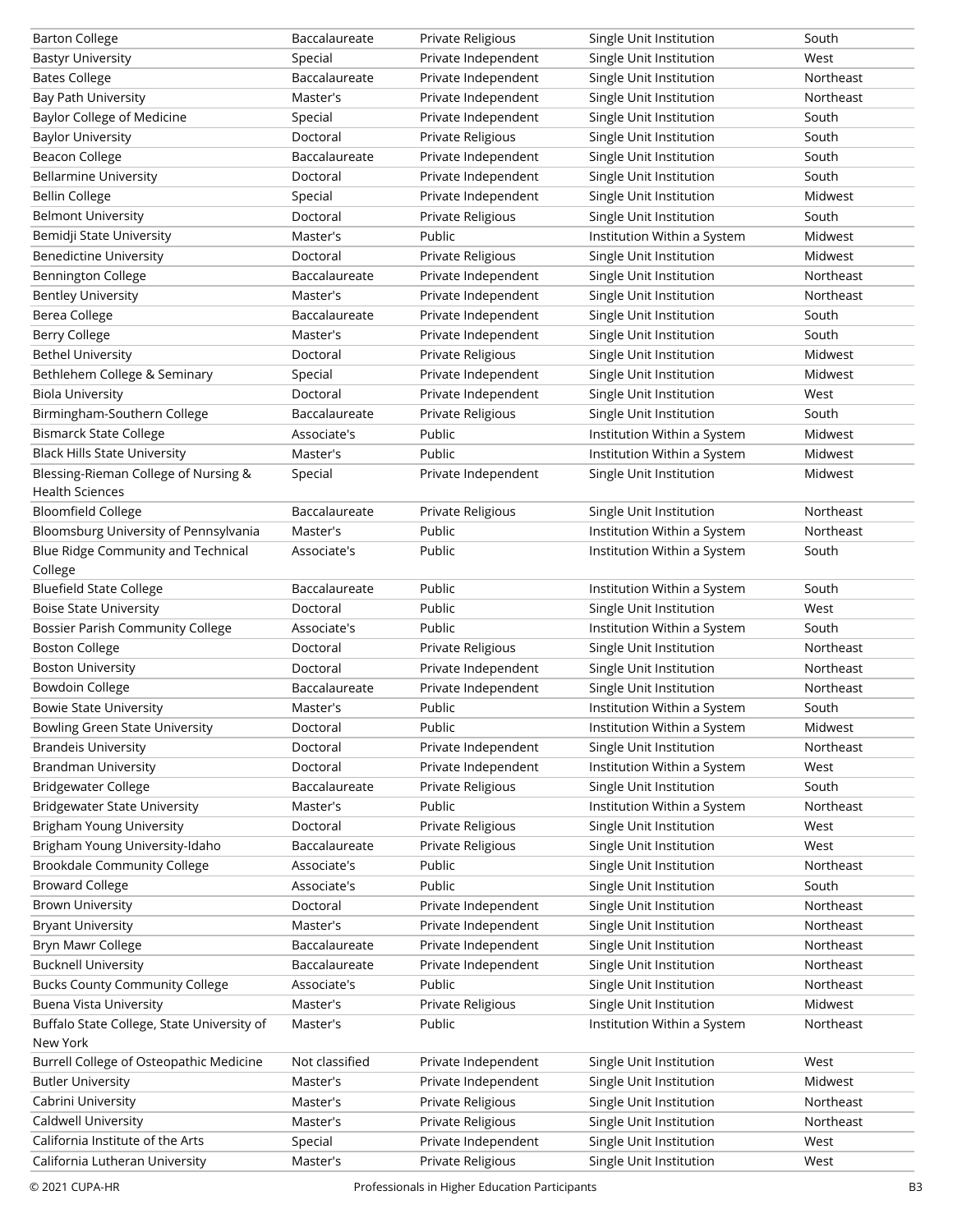| California State University-Fullerton    | Master's       | Public              | Institution Within a System | West      |
|------------------------------------------|----------------|---------------------|-----------------------------|-----------|
| California University of Pennsylvania    | Master's       | Public              | Institution Within a System | Northeast |
| California University of Science and     | Not classified | Private Independent | Single Unit Institution     | West      |
| Medicine                                 |                |                     |                             |           |
| Calvin College                           | Master's       | Private Religious   | Single Unit Institution     | Midwest   |
| Cameron University                       | Master's       | Public              | Single Unit Institution     | South     |
| Campbell University                      | Doctoral       | Private Religious   | Single Unit Institution     | South     |
| Canisius College                         | Master's       | Private Religious   | Single Unit Institution     | Northeast |
| Capital University                       | Master's       | Private Religious   | Single Unit Institution     | Midwest   |
| Carleton College                         | Baccalaureate  | Private Independent | Single Unit Institution     | Midwest   |
| Carlow University                        | Master's       | Private Religious   | Single Unit Institution     | Northeast |
| Carnegie Mellon University               | Doctoral       | Private Independent | Single Unit Institution     | Northeast |
| Carolinas College of Health Sciences     | Special        | Public              | Single Unit Institution     | South     |
| Carroll College                          | Baccalaureate  | Private Religious   | Single Unit Institution     | West      |
| Cascadia College                         | Associate's    | Public              | Institution Within a System | West      |
| Case Western Reserve University          | Doctoral       | Private Independent | Single Unit Institution     | Midwest   |
| Casper College                           | Associate's    | Public              | Single Unit Institution     | West      |
| Catawba College                          | Baccalaureate  | Private Religious   | Single Unit Institution     | South     |
| Cecil College                            | Associate's    | Public              | Single Unit Institution     | South     |
| <b>Cedar Crest College</b>               | Master's       | Private Religious   | Single Unit Institution     | Northeast |
| Cedars-Sinai                             | Not classified | Private Independent | Higher Ed Affiliate         | West      |
| Centenary College of Louisiana           | Baccalaureate  | Private Religious   | Single Unit Institution     | South     |
| Centenary University                     | Master's       | Private Independent | Single Unit Institution     | Northeast |
| Central Arizona College                  | Associate's    | Public              | Single Unit Institution     | West      |
| Central College                          | Baccalaureate  | Private Religious   | Single Unit Institution     | Midwest   |
| <b>Central Methodist University</b>      | Baccalaureate  | Private Religious   | Single Unit Institution     | Midwest   |
| Central Michigan University              | Doctoral       | Public              | Single Unit Institution     | Midwest   |
| Central New Mexico Community College     | Associate's    | Public              | Single Unit Institution     | West      |
| Central Ohio Technical College           | Associate's    | Public              | Single Unit Institution     | Midwest   |
| Central Oregon Community College         | Associate's    | Public              | Single Unit Institution     | West      |
| Central Wyoming College                  | Associate's    | Public              | Single Unit Institution     | West      |
| Centre College                           | Baccalaureate  | Private Independent | Single Unit Institution     | South     |
| Chadron State College                    | Master's       | Public              | Institution Within a System | Midwest   |
| Chapman University                       | Doctoral       | Private Religious   | Institution Within a System | West      |
| Charles R. Drew University of Medicine & | Special        | Private Independent | Single Unit Institution     | West      |
| Science                                  |                |                     |                             |           |
| Chatham University                       | Doctoral       | Private Independent | Single Unit Institution     | Northeast |
| Cheyney University of Pennsylvania       | Baccalaureate  | Public              | Institution Within a System | Northeast |
| Christian Brothers University            | Master's       | Private Religious   | Single Unit Institution     | South     |
| Christopher Newport University           | Master's       | Public              | Single Unit Institution     | South     |
| City Colleges of Chicago                 | Associate's    | Public              | Institution Within a System | Midwest   |
| <b>Claremont Graduate University</b>     | Doctoral       | Private Independent | Institution Within a System | West      |
| Claremont McKenna College                | Baccalaureate  | Private Independent | Institution Within a System | West      |
| Clarion University of Pennsylvania       | Master's       | Public              | Institution Within a System | Northeast |
| Clark University                         | Doctoral       | Private Independent | Single Unit Institution     | Northeast |
| Clarkson University                      | Doctoral       | Private Independent | Single Unit Institution     | Northeast |
| Clemson University                       | Doctoral       | Public              | Single Unit Institution     | South     |
| Cleveland Institute of Music             | Special        | Private Independent | Single Unit Institution     | Midwest   |
| Cleveland University - Kansas City       | Special        | Private Independent | Single Unit Institution     | Midwest   |
| Clovis Community College                 | Associate's    | Public              | Single Unit Institution     | West      |
| Coastal Carolina University              | Master's       | Public              | Single Unit Institution     | South     |
| Cochise College                          | Associate's    | Public              | Single Unit Institution     | West      |
| Coconino Community College               | Associate's    | Public              | Single Unit Institution     | West      |
| Colby College                            | Baccalaureate  | Private Independent | Single Unit Institution     | Northeast |
| Colby-Sawyer College                     | Baccalaureate  | Private Independent | Single Unit Institution     | Northeast |
| Cold Spring Harbor Laboratory            | Not classified | Private Independent | Higher Ed Affiliate         | Northeast |
| <b>Colgate University</b>                | Baccalaureate  | Private Independent | Single Unit Institution     | Northeast |
| College of Charleston                    | Master's       | Public              | Single Unit Institution     | South     |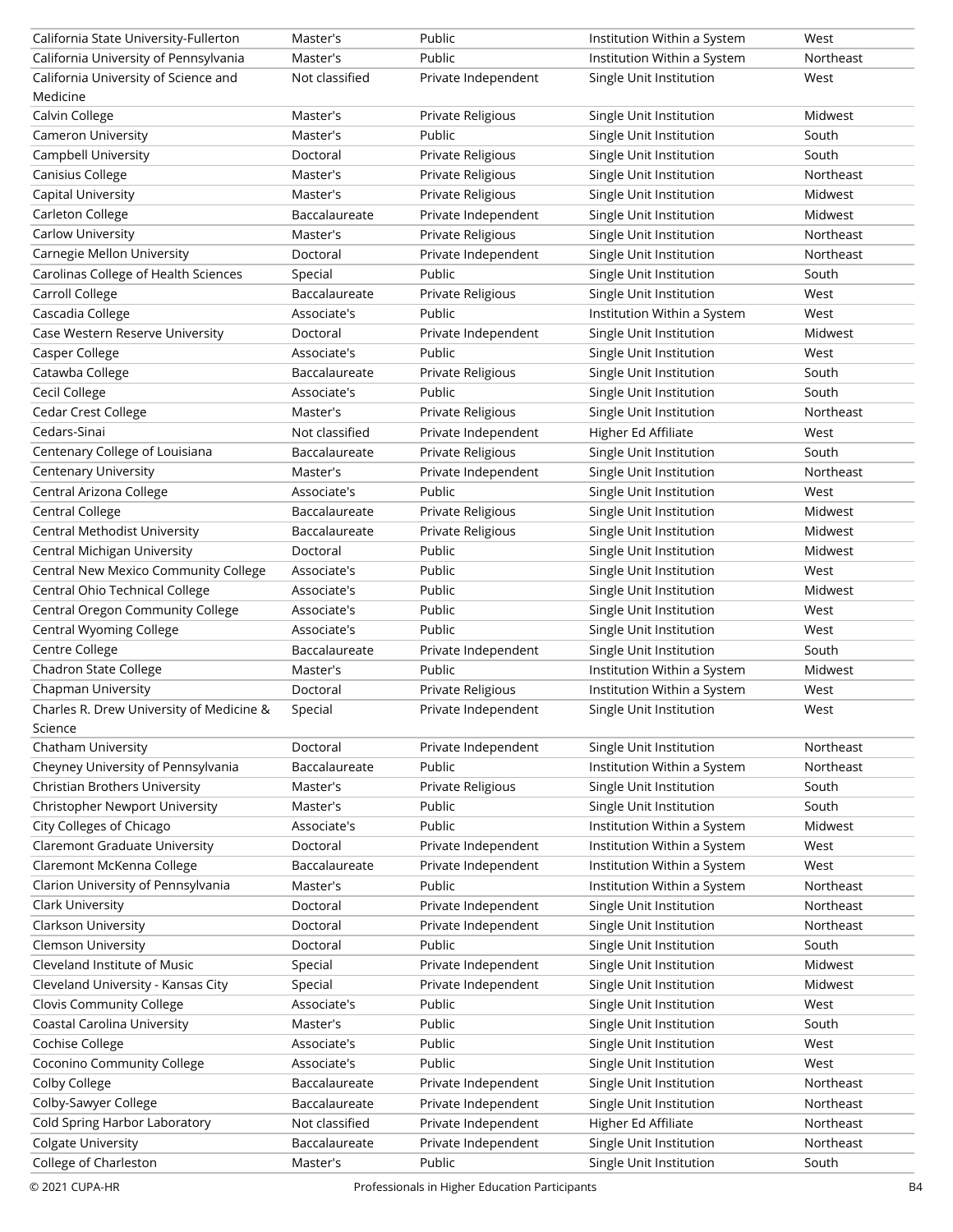| College of Lake County                                              | Associate's    | Public              | Single Unit Institution     | Midwest   |
|---------------------------------------------------------------------|----------------|---------------------|-----------------------------|-----------|
| College of Our Lady of the Elms                                     | Master's       | Private Religious   | Single Unit Institution     | Northeast |
| <b>College of Saint Benedict</b>                                    | Baccalaureate  | Private Religious   | Single Unit Institution     | Midwest   |
| College of Saint Mary                                               | Master's       | Private Religious   | Single Unit Institution     | Midwest   |
| College of Southern Nevada                                          | Associate's    | Public              | Institution Within a System | West      |
| College of the Holy Cross                                           | Baccalaureate  | Private Religious   | Single Unit Institution     | Northeast |
| College of Western Idaho                                            | Associate's    | Public              | Single Unit Institution     | West      |
| College of William & Mary                                           | Doctoral       | Public              | Single Unit Institution     | South     |
| Collin County Community College District                            | Associate's    | Public              | Single Unit Institution     | South     |
|                                                                     |                |                     |                             |           |
| Colorado Christian University                                       | Master's       | Private Independent | Single Unit Institution     | West      |
| Colorado College                                                    | Baccalaureate  | Private Independent | Single Unit Institution     | West      |
| Colorado Mesa University                                            | Master's       | Public              | Institution Within a System | West      |
| Colorado Mountain College                                           | Baccalaureate  | Public              | Single Unit Institution     | West      |
| Colorado School of Mines                                            | Doctoral       | Public              | Single Unit Institution     | West      |
| Columbia International University                                   | Master's       | Private Independent | Single Unit Institution     | South     |
| Columbia Southern University                                        | Doctoral       | Private for-Profit  | Single Unit Institution     | South     |
| Columbus State Community College                                    | Associate's    | Public              | Single Unit Institution     | Midwest   |
| Community College of Allegheny County                               | Associate's    | Public              | Single Unit Institution     | Northeast |
| Community College of Philadelphia                                   | Associate's    | Public              | Single Unit Institution     | Northeast |
| <b>Concord University</b>                                           | Master's       | Public              |                             | South     |
|                                                                     |                |                     | Institution Within a System |           |
| Concordia College                                                   | Baccalaureate  | Private Religious   | Single Unit Institution     | Midwest   |
| Concordia Seminary                                                  | Special        | Private Religious   | Single Unit Institution     | Midwest   |
| Concordia University Wisconsin                                      | Doctoral       | Private Religious   | Single Unit Institution     | Midwest   |
| Connecticut College                                                 | Baccalaureate  | Private Independent | Single Unit Institution     | Northeast |
| Converse College                                                    | Master's       | Private Independent | Single Unit Institution     | South     |
| Coppin State University                                             | Master's       | Public              | Institution Within a System | South     |
| Corban University                                                   | Baccalaureate  | Private Independent | Single Unit Institution     | West      |
| Cornell College                                                     | Baccalaureate  | Private Religious   | Single Unit Institution     | Midwest   |
| Cornell University                                                  | Doctoral       | Private Independent | Institution Within a System | Northeast |
| Cornerstone University                                              | Master's       | Private Independent | Single Unit Institution     | Midwest   |
| Covenant College                                                    | Baccalaureate  | Private Religious   | Single Unit Institution     | South     |
| Creighton University                                                | Doctoral       | Private Religious   | Single Unit Institution     | Midwest   |
| Crown College                                                       | Master's       | Private Religious   | Single Unit Institution     | Midwest   |
| Curry College                                                       | Master's       | Private Independent | Single Unit Institution     | Northeast |
| Cuyahoga Community College                                          | Associate's    | Public              | Single Unit Institution     | Midwest   |
| Daemen College                                                      | Doctoral       | Private Independent | Single Unit Institution     | Northeast |
| Dakota State University                                             | Master's       | Public              | Institution Within a System | Midwest   |
| Dallas College                                                      | Associate's    | Public              | Single Unit Institution     | South     |
| Dalton State College                                                | Baccalaureate  | Public              | Institution Within a System | South     |
| Davenport University                                                | Master's       | Private Independent | Single Unit Institution     | Midwest   |
| Davidson College                                                    | Baccalaureate  | Private Independent | Single Unit Institution     | South     |
| Davis Technical College                                             | Not classified | Public              | Single Unit Institution     | West      |
| Del Mar College                                                     | Associate's    | Public              | Single Unit Institution     | South     |
|                                                                     |                |                     |                             |           |
| Delaware Technical and Community<br>College Charles L. Terry Campus | Associate's    | Public              | Institution Within a System | South     |
|                                                                     |                |                     |                             |           |
| Delaware Technical and Community                                    | Associate's    | Public              | Institution Within a System | South     |
| College Jack F. Owens Campus                                        |                |                     |                             |           |
| Delaware Technical and Community                                    | Associate's    | Public              | Institution Within a System | South     |
| College Stanton-Wilmington Campus                                   |                |                     |                             |           |
| Delaware Valley University                                          | Master's       | Private Independent | Single Unit Institution     | Northeast |
| Delta State University                                              | Master's       | Public              | Institution Within a System | South     |
| Denison University                                                  | Baccalaureate  | Private Independent | Single Unit Institution     | Midwest   |
| Denver Seminary                                                     | Special        | Private Religious   | Single Unit Institution     | West      |
| DePaul University                                                   | Doctoral       | Private Religious   | Single Unit Institution     | Midwest   |
| Des Moines University                                               | Special        | Private Independent | Single Unit Institution     | Midwest   |
| <b>DeSales University</b>                                           | Master's       | Private Religious   | Single Unit Institution     | Northeast |
| Desert Research Institute                                           | Not classified | Public              | Higher Ed Affiliate         | West      |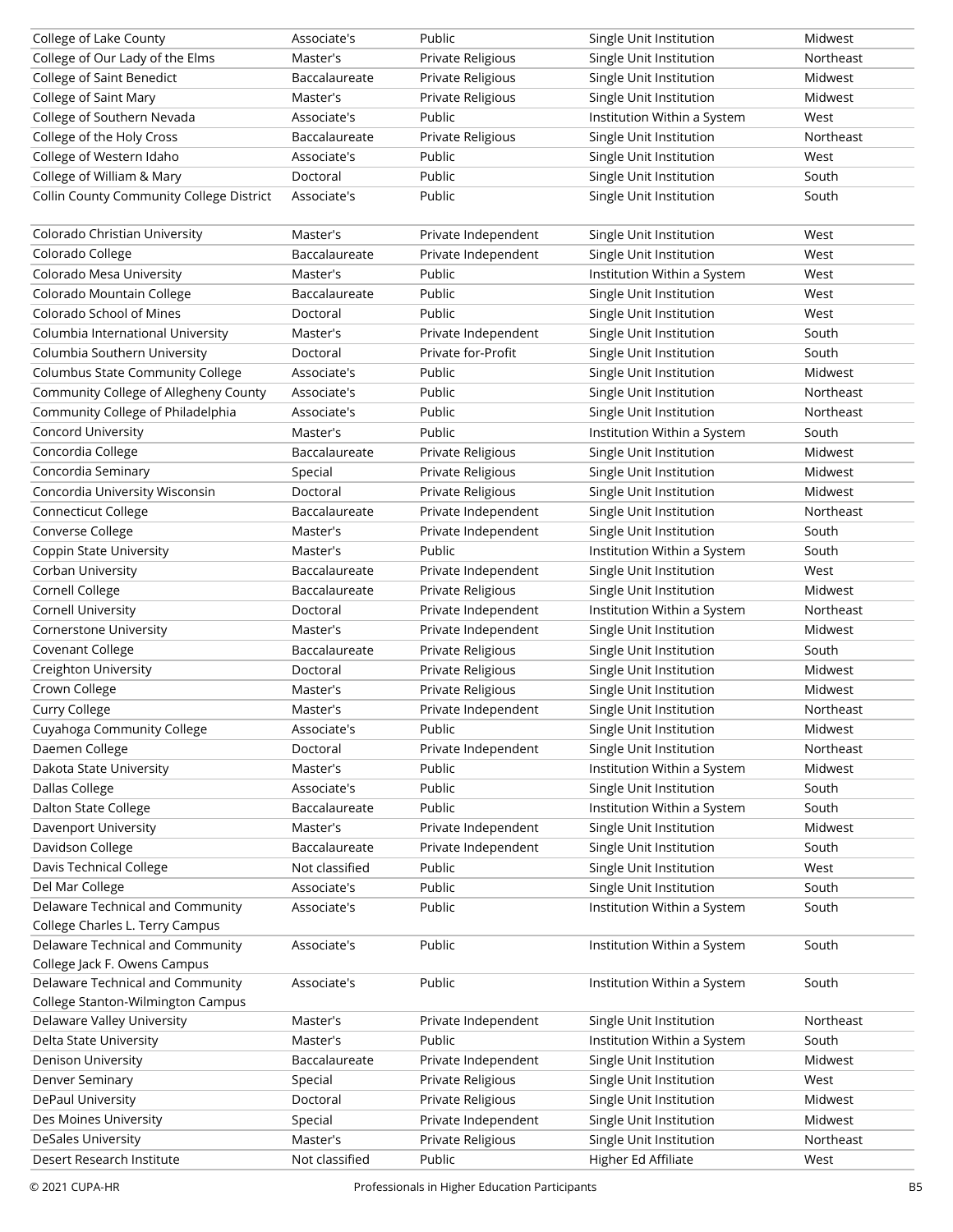| Dickinson College                     | Baccalaureate | Private Independent | Single Unit Institution     | Northeast |
|---------------------------------------|---------------|---------------------|-----------------------------|-----------|
| Dickinson State University            | Baccalaureate | Public              | Institution Within a System | Midwest   |
| Dixie State University                | Baccalaureate | Public              | Institution Within a System | West      |
| Dominican University                  | Master's      | Private Religious   | Single Unit Institution     | Midwest   |
| Dominican University of California    | Master's      | Private Independent | Single Unit Institution     | West      |
| Drake University                      | Doctoral      | Private Independent | Single Unit Institution     | Midwest   |
| Drexel University                     | Doctoral      | Private Independent | Single Unit Institution     | Northeast |
| Drury University                      | Master's      | Private Independent | Single Unit Institution     | Midwest   |
| Duke University                       | Doctoral      | Private Independent | Single Unit Institution     | South     |
| Duquesne University                   | Doctoral      | Private Religious   | Single Unit Institution     | Northeast |
| East Carolina University              | Doctoral      | Public              | Institution Within a System | South     |
| East Stroudsburg University of        | Master's      | Public              | Institution Within a System | Northeast |
| Pennsylvania                          |               |                     |                             |           |
| East Tennessee State University       | Doctoral      | Public              | Institution Within a System | South     |
| Eastern Kentucky University           | Master's      | Public              | Single Unit Institution     | South     |
| Eastern Mennonite University          | Master's      | Private Religious   | Single Unit Institution     | South     |
| Eastern Michigan University           | Doctoral      | Public              | Single Unit Institution     | Midwest   |
| Eastern Oregon University             | Master's      | Public              | Single Unit Institution     | West      |
| Eastern University                    | Master's      | Private Religious   | Single Unit Institution     | Northeast |
| Eastern Virginia Medical School       | Special       | Private Independent | Single Unit Institution     | South     |
| Eastern Washington University         | Master's      | Public              | Single Unit Institution     | West      |
| Eastern West Virginia Community and   | Associate's   | Public              | Institution Within a System | South     |
| <b>Technical College</b>              |               |                     |                             |           |
| <b>Eckerd College</b>                 | Baccalaureate | Private Religious   | Single Unit Institution     | South     |
| <b>Edgewood College</b>               | Doctoral      | Private Religious   | Single Unit Institution     | Midwest   |
| <b>Edinboro University</b>            | Master's      | Public              | Institution Within a System | Northeast |
| <b>Edison State Community College</b> | Associate's   | Public              | Single Unit Institution     | Midwest   |
| El Paso Community College             | Associate's   | Public              | Single Unit Institution     | South     |
| Elizabethtown College                 | Baccalaureate | Private Religious   | Single Unit Institution     | Northeast |
| Elon University                       | Doctoral      | Private Independent | Single Unit Institution     | South     |
| Embry-Riddle Aeronautical University  | Master's      | Private Independent | Institution Within a System | South     |
| <b>Emerson College</b>                | Master's      | Private Independent | Single Unit Institution     | Northeast |
| <b>Emory University</b>               | Doctoral      | Private Religious   | Single Unit Institution     | South     |
| <b>Emporia State University</b>       | Master's      | Public              | Single Unit Institution     | Midwest   |
| Fairleigh Dickinson University        | Master's      | Private Independent | Single Unit Institution     | Northeast |
| Fairmont State University             | Master's      | Public              | Institution Within a System | South     |
| Faulkner University                   | Master's      | Private Religious   | Single Unit Institution     | South     |
| Felician University                   | Master's      | Private Religious   | Single Unit Institution     | Northeast |
| Ferris State University               | Doctoral      | Public              | Single Unit Institution     | Midwest   |
| Ferrum College                        | Baccalaureate | Private Religious   | Single Unit Institution     | South     |
| <b>Fielding Graduate University</b>   | Doctoral      | Private Independent | Single Unit Institution     | West      |
| <b>Fitchburg State University</b>     | Master's      | Public              | Institution Within a System | Northeast |
| Flathead Valley Community College     | Associate's   | Public              | Institution Within a System | West      |
| Florida Agricultural and Mechanical   | Doctoral      | Public              | Institution Within a System | South     |
| University                            |               |                     |                             |           |
| Florida Atlantic University           | Doctoral      | Public              | Institution Within a System | South     |
| Florida Gulf Coast University         | Master's      | Public              | Institution Within a System | South     |
| Florida Institute of Technology       | Doctoral      | Private Independent | Single Unit Institution     | South     |
| Florida International University      | Doctoral      | Public              | Institution Within a System | South     |
| Florida Polytechnic University        | Baccalaureate | Public              | Single Unit Institution     | South     |
| Florida Southern College              | Master's      | Private Religious   | Single Unit Institution     | South     |
| Florida State University              | Doctoral      | Public              | Institution Within a System | South     |
| Fort Hays State University            | Master's      | Public              | Single Unit Institution     | Midwest   |
| Fort Lewis College                    | Baccalaureate | Public              | Single Unit Institution     | West      |
| Framingham State University           | Master's      | Public              | Institution Within a System | Northeast |
| Franciscan Missionaries of Our Lady   | Special       | Private Religious   | Single Unit Institution     | South     |
| University                            |               |                     |                             |           |
| Franciscan University of Steubenville | Master's      | Private Religious   | Single Unit Institution     | Midwest   |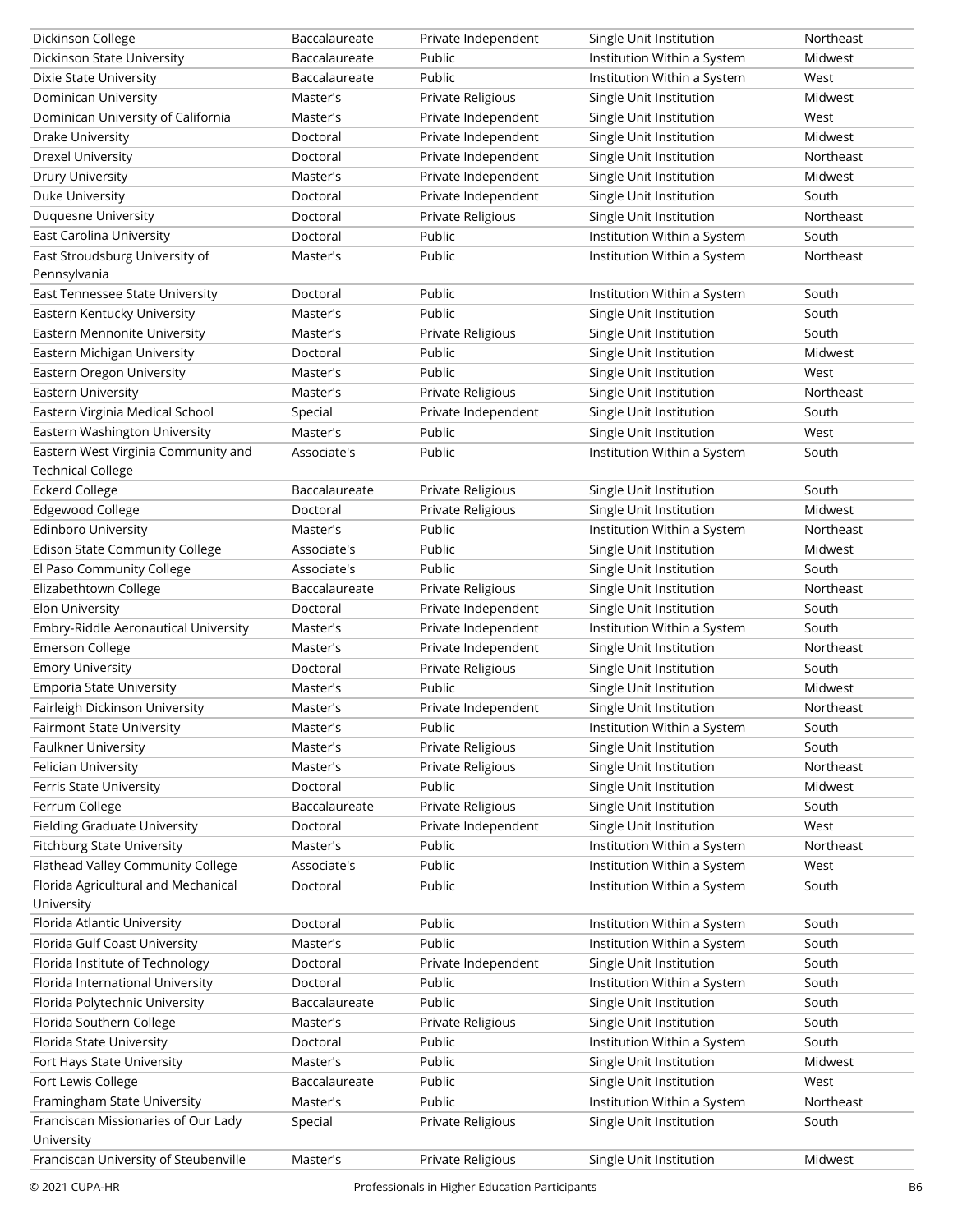| Franklin & Marshall College             | Baccalaureate | Private Independent | Single Unit Institution     | Northeast |
|-----------------------------------------|---------------|---------------------|-----------------------------|-----------|
| Franklin Pierce University              | Master's      | Private Independent | Single Unit Institution     | Northeast |
| Franklin University                     | Special       | Private Independent | Single Unit Institution     | Midwest   |
| Franklin W. Olin College of Engineering | Special       | Private Independent | Single Unit Institution     | Northeast |
| Frederick Community College             | Associate's   | Public              | Single Unit Institution     | South     |
| Freed-Hardeman University               | Master's      | Private Religious   | Single Unit Institution     | South     |
| Friends University                      | Master's      | Private Independent | Single Unit Institution     | Midwest   |
| Front Range Community College           | Associate's   | Public              | Institution Within a System | West      |
| Frostburg State University              | Master's      | Public              | Institution Within a System | South     |
| Furman University                       | Baccalaureate | Private Independent | Single Unit Institution     | South     |
| Galen College of Nursing                | Special       | Private for-Profit  | Single Unit Institution     | South     |
| Gannon University                       | Doctoral      | Private Religious   | Single Unit Institution     | Northeast |
| Geisinger Commonwealth School of        | Special       | Private Independent | Single Unit Institution     | Northeast |
| Medicine                                |               |                     |                             |           |
| George Fox University                   | Doctoral      | Private Religious   | Single Unit Institution     | West      |
| George Mason University                 | Doctoral      | Public              | Single Unit Institution     | South     |
| Georgetown University                   | Doctoral      | Private Religious   | Single Unit Institution     | South     |
| Georgia Gwinnett College                | Baccalaureate | Public              | Institution Within a System | South     |
| Georgia State University                | Doctoral      | Public              | Institution Within a System | South     |
| Georgian Court University               | Master's      | Private Religious   | Single Unit Institution     | Northeast |
| Goldey-Beacom College                   | Special       | Private Independent | Single Unit Institution     | South     |
| Gonzaga University                      | Doctoral      | Private Religious   | Single Unit Institution     | West      |
| <b>Gordon State College</b>             | Baccalaureate | Public              | Institution Within a System | South     |
| Goshen College                          | Baccalaureate | Private Religious   | Single Unit Institution     | Midwest   |
| Goucher College                         | Baccalaureate | Private Independent | Single Unit Institution     | South     |
| Governors State University              | Master's      | Public              | Single Unit Institution     | Midwest   |
| Grace College and Seminary              | Master's      | Private Religious   | Single Unit Institution     | Midwest   |
| Graduate Theological Union              | Special       | Private Independent | Single Unit Institution     | West      |
| <b>Grand Canyon University</b>          | Doctoral      | Private for-Profit  | Single Unit Institution     | West      |
| Grand Valley State University           | Doctoral      | Public              | Single Unit Institution     | Midwest   |
| <b>Grand View University</b>            | Baccalaureate | Private Religious   | Single Unit Institution     | Midwest   |
| <b>Granite State College</b>            | Master's      | Public              | Institution Within a System | Northeast |
| Great Falls College Montana State       | Associate's   | Public              | Institution Within a System | West      |
| University                              |               |                     |                             |           |
| Greensboro College                      | Baccalaureate | Private Religious   | Single Unit Institution     | South     |
| Greenville University                   | Master's      | Private Religious   | Single Unit Institution     | Midwest   |
| <b>Grinnell College</b>                 | Baccalaureate | Private Independent | Single Unit Institution     | Midwest   |
| Hamilton College                        | Baccalaureate | Private Independent | Single Unit Institution     | Northeast |
| Hanover College                         | Baccalaureate | Private Religious   | Single Unit Institution     | Midwest   |
| Harcum College                          | Associate's   | Private Independent | Single Unit Institution     | Northeast |
| Hardin-Simmons University               | Master's      | Private Religious   | Single Unit Institution     | South     |
| Harrisburg Area Community College       | Associate's   | Public              | Single Unit Institution     | Northeast |
| Hartwick College                        | Baccalaureate | Private Independent | Single Unit Institution     | Northeast |
| Harvey Mudd College                     | Baccalaureate | Private Independent | Institution Within a System | West      |
| <b>Hastings College</b>                 | Baccalaureate | Private Religious   | Single Unit Institution     | Midwest   |
| Hawaii Pacific University               | Master's      | Private Independent | Single Unit Institution     | West      |
| Hazard Community and Technical College  | Associate's   | Public              | Institution Within a System | South     |
|                                         |               |                     |                             |           |
| Henderson Community College             | Associate's   | Public              | Institution Within a System | South     |
| Hendrix College                         | Baccalaureate | Private Religious   | Single Unit Institution     | South     |
| <b>Highland Community College</b>       | Associate's   | Public              | Single Unit Institution     | Midwest   |
| <b>Hilbert College</b>                  | Baccalaureate | Private Independent | Single Unit Institution     | Northeast |
| Hillsborough Community College          | Associate's   | Public              | Single Unit Institution     | South     |
| Hobart and William Smith Colleges       | Baccalaureate | Private Independent | Single Unit Institution     | Northeast |
| Hofstra University                      | Doctoral      | Private Independent | Single Unit Institution     | Northeast |
| <b>Hollins University</b>               | Baccalaureate | Private Independent | Single Unit Institution     | South     |
| Holy Cross College                      | Baccalaureate | Private Religious   | Single Unit Institution     | Midwest   |
| Holy Family University                  | Master's      | Private Religious   | Single Unit Institution     | Northeast |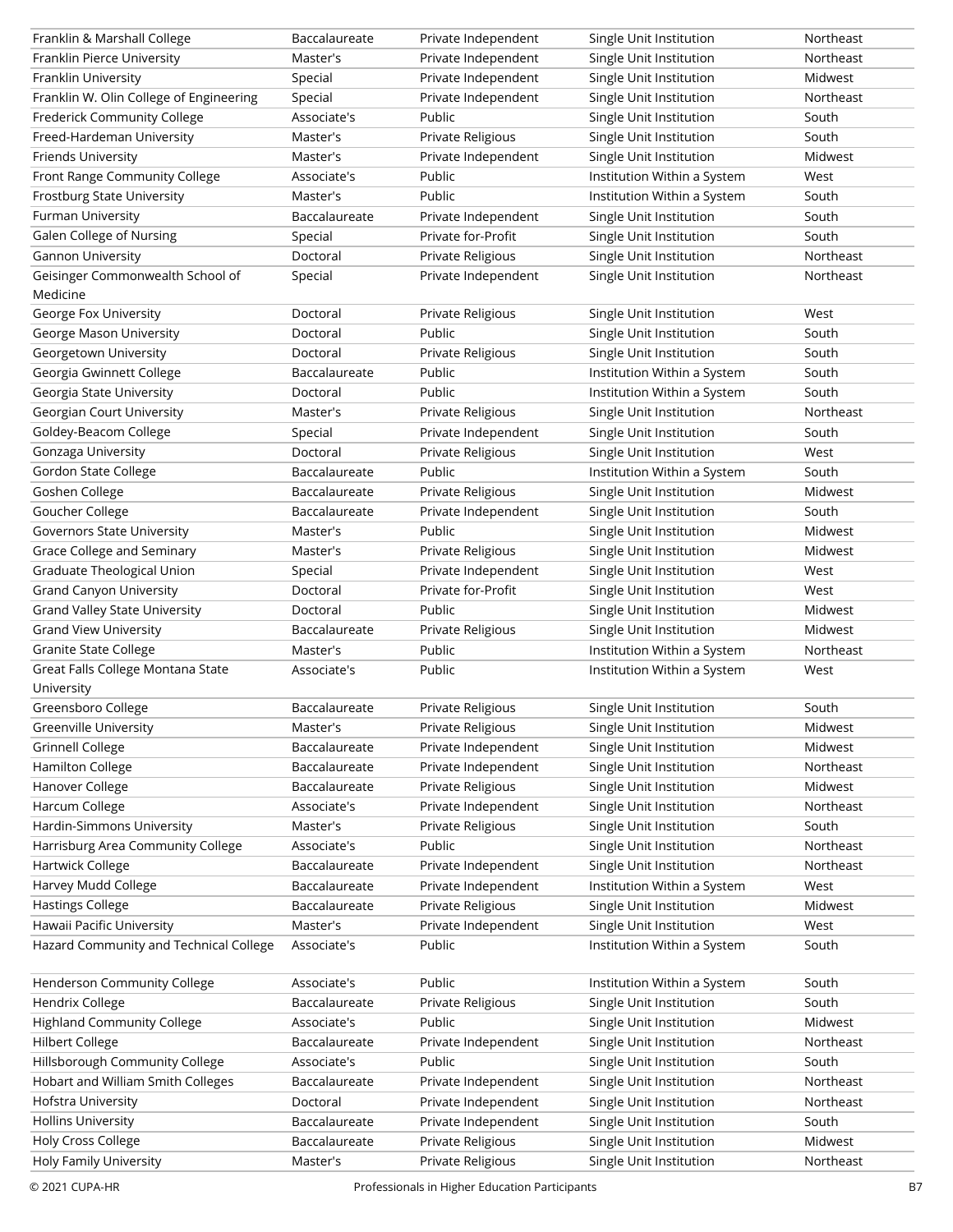| Holy Names University                                 | Master's       | Private Independent           | Single Unit Institution     | West      |
|-------------------------------------------------------|----------------|-------------------------------|-----------------------------|-----------|
| Holyoke Community College                             | Associate's    | Public                        | Institution Within a System | Northeast |
| <b>Houston Community College</b>                      | Associate's    | Public                        | Single Unit Institution     | South     |
| Idaho College of Osteopathic Medicine                 | Not classified | Private for-Profit            | Single Unit Institution     | West      |
| Idaho State University                                | Doctoral       | Public                        | Single Unit Institution     | West      |
| Illinois College                                      | Baccalaureate  | Private Independent           | Single Unit Institution     | Midwest   |
| Illinois State University                             | Doctoral       | Public                        | Single Unit Institution     | Midwest   |
| Illinois Valley Community College                     | Associate's    | Public                        | Single Unit Institution     | Midwest   |
| Illinois Wesleyan University                          | Baccalaureate  | Private Independent           | Single Unit Institution     | Midwest   |
| Indiana State University                              | Doctoral       | Public                        | Single Unit Institution     | Midwest   |
| Indiana Tech                                          | Master's       | Private Independent           | Single Unit Institution     | Midwest   |
| Indiana University                                    | Doctoral       | Public                        | Institution Within a System | Midwest   |
| Indiana University East                               | Master's       | Public                        | Institution Within a System | Midwest   |
| Indiana University Kokomo                             | Baccalaureate  | Public                        | Institution Within a System | Midwest   |
| Indiana University Northwest                          | Master's       | Public                        | Institution Within a System | Midwest   |
| Indiana University of Pennsylvania                    | Doctoral       | Public                        | Institution Within a System | Northeast |
| Indiana University South Bend                         | Master's       | Public                        | Institution Within a System | Midwest   |
| Indiana University Southeast                          | Master's       | Public                        | Institution Within a System | Midwest   |
| Indiana University-Purdue University                  | Doctoral       | Public                        | Institution Within a System | Midwest   |
| Indianapolis                                          |                |                               |                             |           |
| Indiana Wesleyan University                           | Master's       | Private Religious             | Single Unit Institution     | Midwest   |
| Iona College                                          | Master's       | Private Independent           | Single Unit Institution     | Northeast |
| Iowa State University                                 | Doctoral       | Public                        | Single Unit Institution     | Midwest   |
| Iowa Wesleyan College                                 | Baccalaureate  | Private Religious             | Single Unit Institution     | Midwest   |
| Ithaca College                                        | Master's       | Private Independent           |                             | Northeast |
| Jacksonville University                               |                |                               | Single Unit Institution     | South     |
| James Madison University                              | Master's       | Private Independent<br>Public | Single Unit Institution     |           |
|                                                       | Master's       |                               | Single Unit Institution     | South     |
| Jefferson College                                     | Associate's    | Public                        | Single Unit Institution     | Midwest   |
| Jefferson Community and Technical College Associate's |                | Public                        | Institution Within a System | South     |
| John Brown University                                 | Master's       | Private Independent           | Single Unit Institution     | South     |
| John Carroll University                               | Master's       | Private Religious             | Single Unit Institution     | Midwest   |
| Johns Hopkins University                              | Doctoral       | Private Independent           | Single Unit Institution     | South     |
| Johnson & Wales University                            | Master's       | Private Independent           | Single Unit Institution     | Northeast |
| Johnson County Community College                      | Associate's    | Public                        | Single Unit Institution     | Midwest   |
| Juniata College                                       | Baccalaureate  | Private Independent           | Single Unit Institution     | Northeast |
| Kansas City University of Medicine &                  | Special        | Private Independent           | Single Unit Institution     | Midwest   |
| <b>Biosciences</b>                                    |                |                               |                             |           |
| Kansas State University                               | Doctoral       | Public                        | Single Unit Institution     | Midwest   |
| Keck Graduate Institute                               | Master's       | Private Independent           | Institution Within a System | West      |
| Keene State College                                   | Baccalaureate  | Public                        | Institution Within a System | Northeast |
| Kennesaw State University                             | Doctoral       | Public                        | Institution Within a System | South     |
| Kent State University Main Campus                     | Doctoral       | Public                        | Institution Within a System | Midwest   |
| Kentucky Christian University                         | Baccalaureate  | Private Religious             | Single Unit Institution     | South     |
| Kentucky State University                             | Baccalaureate  | Public                        | Single Unit Institution     | South     |
| Kentucky Wesleyan College                             | Baccalaureate  | Private Religious             | Single Unit Institution     | South     |
| Kenyon College                                        | Baccalaureate  | Private Independent           | Single Unit Institution     | Midwest   |
| Kettering College                                     |                |                               | Single Unit Institution     | Midwest   |
|                                                       | Special        | Private Religious             |                             |           |
| Kettering University                                  | Master's       | Private Independent           | Single Unit Institution     | Midwest   |
| King's College                                        | Master's       | Private Religious             | Single Unit Institution     | Northeast |
| Knox College                                          | Baccalaureate  | Private Independent           | Single Unit Institution     | Midwest   |
| Kutztown University of Pennsylvania                   | Master's       | Public                        | Institution Within a System | Northeast |
| La Roche College                                      | Master's       | Private Religious             | Single Unit Institution     | Northeast |
| Lafayette College                                     | Baccalaureate  | Private Independent           | Single Unit Institution     | Northeast |
| Lake Erie College                                     | Master's       | Private Independent           | Single Unit Institution     | Midwest   |
| Lake Superior State University                        | Baccalaureate  | Public                        | Single Unit Institution     | Midwest   |
| Lansing Community College                             | Associate's    | Public                        | Single Unit Institution     | Midwest   |
| Laramie County Community College                      | Associate's    | Public                        | Single Unit Institution     | West      |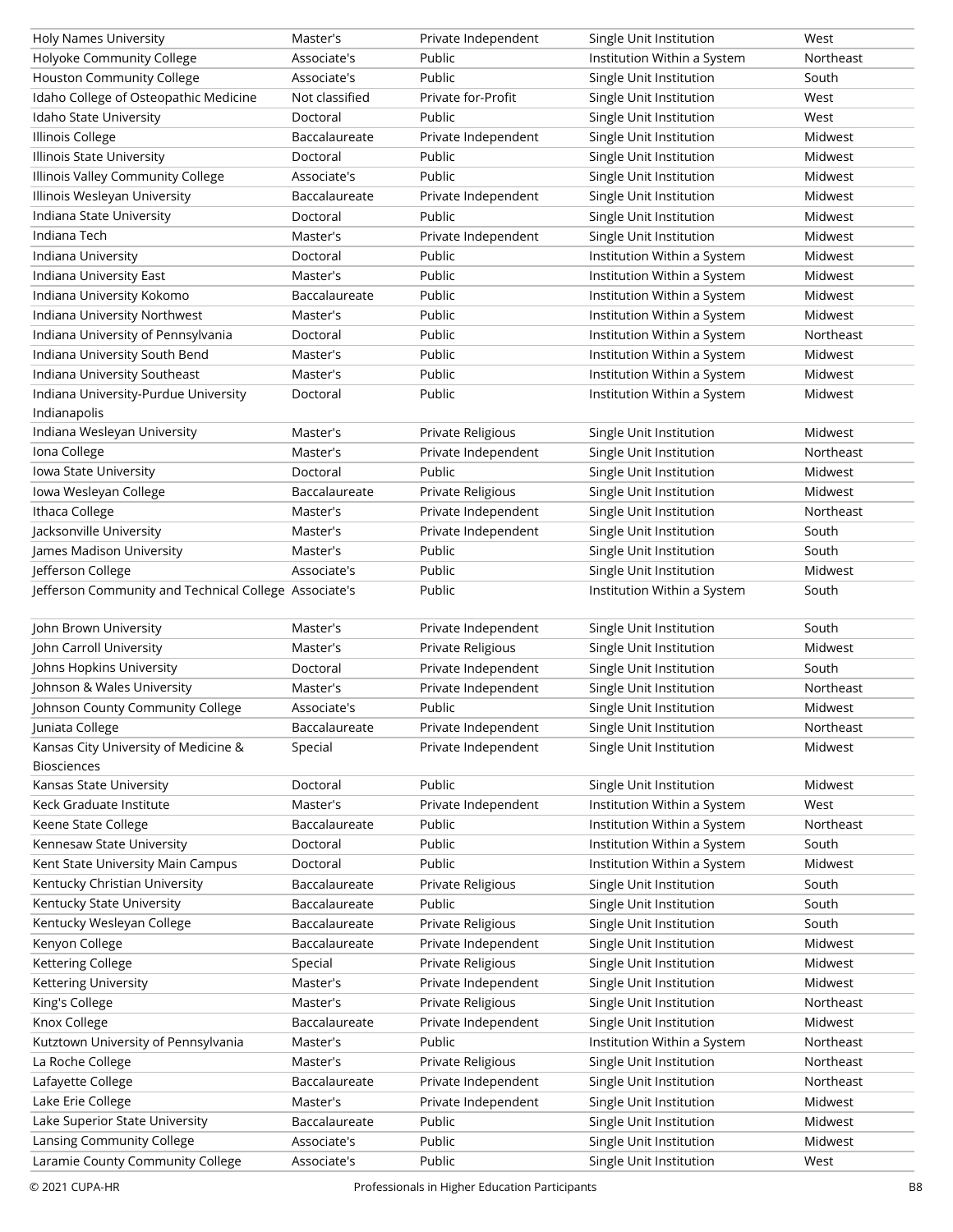| Le Moyne College                            | Master's                  | Private Independent | Single Unit Institution     | Northeast |
|---------------------------------------------|---------------------------|---------------------|-----------------------------|-----------|
| Lebanon Valley College                      | Master's                  | Private Religious   | Single Unit Institution     | Northeast |
| Lee University                              | Master's                  | Private Religious   | Single Unit Institution     | South     |
| Lehigh University                           | Doctoral                  | Private Independent | Single Unit Institution     | Northeast |
| Lewis and Clark College                     | Baccalaureate             | Private Independent | Single Unit Institution     | West      |
| Lewis University                            | Master's                  | Private Religious   | Single Unit Institution     | Midwest   |
| Lewis-Clark State College                   | Baccalaureate             | Public              | Single Unit Institution     | West      |
| Lincoln University                          | Master's                  | Public              | Single Unit Institution     | Northeast |
| Lock Haven University of Pennsylvania       | Master's                  | Public              | Institution Within a System | Northeast |
| Loma Linda University                       | Special                   | Private Religious   | Single Unit Institution     | West      |
| Lone Star College                           | Associate's               | Public              | Single Unit Institution     | South     |
| Longwood University                         | Master's                  | Public              | Single Unit Institution     | South     |
| Loras College                               | Baccalaureate             | Private Religious   | Single Unit Institution     | Midwest   |
| Louisiana State University and Agricultural | Doctoral                  | Public              | Institution Within a System | South     |
| and Mechanical College - Baton Rouge        |                           |                     |                             |           |
| Louisiana State University Health Sciences  | Special                   | Public              | Institution Within a System | South     |
| Center                                      |                           |                     |                             |           |
| Loyola University Chicago                   | Doctoral                  | Private Religious   | Single Unit Institution     | Midwest   |
| Loyola University Maryland                  | Master's                  | Private Religious   | Single Unit Institution     | South     |
| Loyola University New Orleans               | Doctoral                  | Private Religious   | Single Unit Institution     | South     |
| Lubbock Christian University                | Master's                  | Private Religious   | Single Unit Institution     | South     |
| Luther College                              | Baccalaureate             | Private Religious   | Single Unit Institution     | Midwest   |
| Lutheran School of Theology at Chicago      | Special                   | Private Religious   | Single Unit Institution     | Midwest   |
| Lycoming College                            | Baccalaureate             | Private Religious   | Single Unit Institution     | Northeast |
| Macalester College                          | Baccalaureate             | Private Religious   | Single Unit Institution     | Midwest   |
| Madison Area Technical College              | Associate's               | Public              | Single Unit Institution     | Midwest   |
| Malone University                           | Master's                  | Private Religious   | Single Unit Institution     | Midwest   |
| Manchester University                       | Baccalaureate             | Private Religious   | Single Unit Institution     | Midwest   |
|                                             |                           |                     |                             |           |
| Manhattan College                           | Master's                  | Private Independent | Single Unit Institution     | Northeast |
|                                             | Baccalaureate             | Public              |                             | Northeast |
| Mansfield University of Pennsylvania        |                           |                     | Institution Within a System | Midwest   |
| Marian University                           | Master's<br>Baccalaureate | Private Religious   | Single Unit Institution     |           |
| Marietta College                            |                           | Private Independent | Single Unit Institution     | Midwest   |
| Marist College                              | Master's                  | Private Independent | Single Unit Institution     | Northeast |
| Marquette University                        | Doctoral                  | Private Religious   | Single Unit Institution     | Midwest   |
| Marshall B. Ketchum University              | Special                   | Private Independent | Single Unit Institution     | West      |
| Marshall University                         | Doctoral                  | Public              | Single Unit Institution     | South     |
| Mary Baldwin University                     | Doctoral                  | Private Religious   | Single Unit Institution     | South     |
| Maryland Institute College of Art           | Special                   | Private Independent | Single Unit Institution     | South     |
| Marymount Manhattan College                 | Baccalaureate             | Private Independent | Single Unit Institution     | Northeast |
| Marymount University                        | Master's                  | Private Religious   | Single Unit Institution     | South     |
| Maryville University of Saint Louis         | Doctoral                  | Private Independent | Single Unit Institution     | Midwest   |
| Marywood University                         | Master's                  | Private Religious   | Single Unit Institution     | Northeast |
| Massachusetts Institute of Technology       | Doctoral                  | Private Independent | Single Unit Institution     | Northeast |
| Mayville State University                   | Baccalaureate             | Public              | Institution Within a System | Midwest   |
| McHenry County College                      | Associate's               | Public              | Single Unit Institution     | Midwest   |
| McKendree University                        | Master's                  | Private Religious   | Single Unit Institution     | Midwest   |
| McLennan Community College                  | Associate's               | Public              | Single Unit Institution     | South     |
| McNeese State University                    | Master's                  | Public              | Institution Within a System | South     |
| Medical University of South Carolina        | Special                   | Public              | Single Unit Institution     | South     |
| Mercer County Community College             | Associate's               | Public              | Single Unit Institution     | Northeast |
| Mercer University                           | Doctoral                  | Private Independent | Single Unit Institution     | South     |
| Mercy College of Health Sciences            | Special                   | Private Religious   | Single Unit Institution     | Midwest   |
| Meredith College                            | Baccalaureate             | Private Independent | Single Unit Institution     | South     |
| <b>Messiah University</b>                   | Master's                  | Private Religious   | Single Unit Institution     | Northeast |
| Methodist College                           | Special                   | Private Independent | Single Unit Institution     | Midwest   |
| <b>Methodist University</b>                 | Master's                  | Private Religious   | Single Unit Institution     | South     |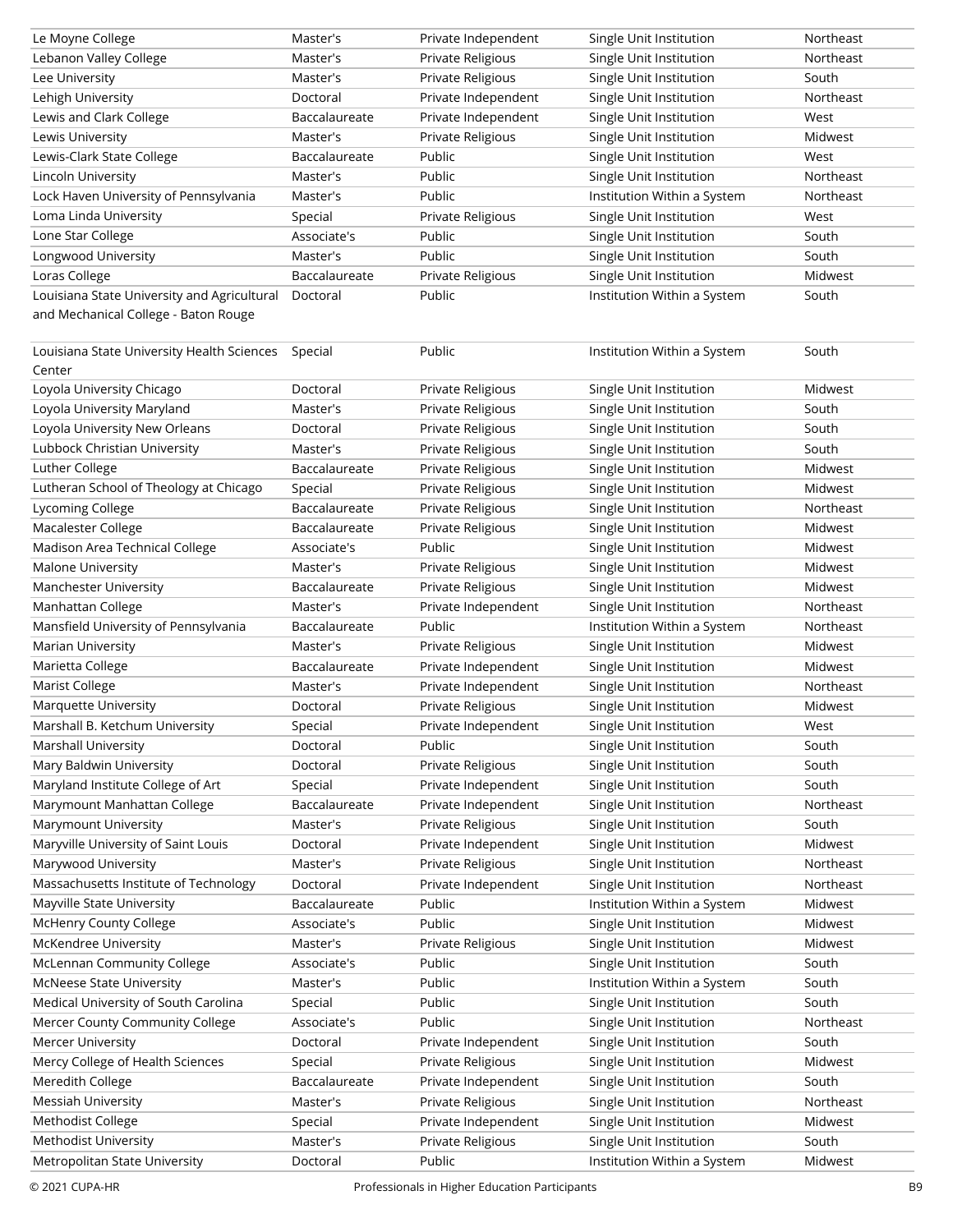| Metropolitan State University of Denver      | Master's       | Public                        | Single Unit Institution     | West      |
|----------------------------------------------|----------------|-------------------------------|-----------------------------|-----------|
| MGH Institute of Health Professions          | Special        | Private Independent           | Single Unit Institution     | Northeast |
| Miami University                             | Doctoral       | Public                        | Institution Within a System | Midwest   |
| Michigan State University                    | Doctoral       | Public                        | Single Unit Institution     | Midwest   |
| Michigan Technological University            | Doctoral       | Public                        | Single Unit Institution     | Midwest   |
| Mid-America Christian University             | Master's       | Private Religious             | Single Unit Institution     | South     |
| Middle Tennessee State University            | Doctoral       | Public                        | Institution Within a System | South     |
| Middlebury College                           | Baccalaureate  | Private Independent           | Single Unit Institution     | Northeast |
| <b>Midland University</b>                    | Master's       | Private Religious             | Single Unit Institution     | Midwest   |
| Midwestern University                        | Special        | Private Independent           | Single Unit Institution     | Midwest   |
| Miles Community College                      | Associate's    | Public                        | Institution Within a System | West      |
| Millersville University of Pennsylvania      | Master's       | Public                        | Institution Within a System | Northeast |
| Millikin University                          | Baccalaureate  | Private Religious             | Single Unit Institution     | Midwest   |
| Mills College                                | Master's       | Private Independent           | Single Unit Institution     | West      |
| Minneapolis College of Art and Design        | Special        | Private Independent           | Single Unit Institution     | Midwest   |
| Minnesota State University Moorhead          | Master's       | Public                        | Institution Within a System | Midwest   |
| Minnesota State University, Mankato          | Master's       | Public                        | Institution Within a System | Midwest   |
| Minot State University                       | Master's       | Public                        | Institution Within a System | Midwest   |
| Misericordia University                      | Doctoral       | Private Religious             | Single Unit Institution     | Northeast |
| Mississippi State University                 | Doctoral       | Public                        | Institution Within a System | South     |
| Missouri Baptist University                  | Master's       | Private Religious             | Single Unit Institution     | Midwest   |
| Missouri State University                    | Doctoral       | Public                        | Institution Within a System | Midwest   |
| Missouri University of Science &             | Doctoral       | Public                        | Institution Within a System | Midwest   |
| Technology                                   |                |                               |                             |           |
| Missouri Western State University            | Master's       | Public                        | Single Unit Institution     | Midwest   |
| Moberly Area Community College               | Associate's    | Public                        | Single Unit Institution     | Midwest   |
| Mohave Community College                     | Associate's    | Public                        | Single Unit Institution     | West      |
| Molloy College                               |                | Private Independent           |                             | Northeast |
|                                              | Master's       |                               | Single Unit Institution     | Northeast |
| Monmouth University                          | Master's       | Private Independent<br>Public | Single Unit Institution     | West      |
| Montana State University                     | Doctoral       |                               | Institution Within a System |           |
| Montana Tech of The University of<br>Montana | Master's       | Public                        | Institution Within a System | West      |
| Montgomery College                           | Associate's    | Public                        | Single Unit Institution     | South     |
| Montgomery County Community College          | Associate's    | Public                        | Single Unit Institution     | Northeast |
|                                              |                |                               |                             |           |
| Moraine Park Technical College               | Associate's    | Public                        | Single Unit Institution     | Midwest   |
| Moravian College                             | Baccalaureate  | Private Religious             | Single Unit Institution     | Northeast |
| Morehead State University                    | Master's       | Public                        | Single Unit Institution     | South     |
| Morgan State University                      | Doctoral       | Public                        | Single Unit Institution     | South     |
| Morningside College                          | Master's       | Private Religious             | Single Unit Institution     | Midwest   |
| Mott Community College                       | Associate's    | Public                        | Single Unit Institution     | Midwest   |
| Mount Carmel College of Nursing              | Special        | Private Religious             | Single Unit Institution     | Midwest   |
| Mount Holyoke College                        | Baccalaureate  | Private Independent           | Single Unit Institution     | Northeast |
| Mount Mary University                        | Master's       | Private Religious             | Single Unit Institution     | Midwest   |
| Mount Mercy University                       | Master's       | Private Religious             | Single Unit Institution     | Midwest   |
| Mount Saint Mary College                     | Master's       | Private Independent           | Single Unit Institution     | Northeast |
| Mount Saint Mary's University                | Master's       | Private Religious             | Single Unit Institution     | West      |
| Mount St. Joseph University                  | Master's       | Private Religious             | Single Unit Institution     | Midwest   |
| Mount St. Mary's University                  | Master's       | Private Religious             | Single Unit Institution     | South     |
| Mountainland Technical College               | Not classified | Public                        | Single Unit Institution     | West      |
| Muhlenberg College                           | Baccalaureate  | Private Religious             | Single Unit Institution     | Northeast |
| Murray State University                      | Master's       | Public                        | Single Unit Institution     | South     |
| National Louis University                    | Doctoral       | Private Independent           | Single Unit Institution     | Midwest   |
| National University                          | Master's       | Private Independent           | Institution Within a System | West      |
| Nazareth College of Rochester                | Master's       | Private Independent           | Single Unit Institution     | Northeast |
| Nebraska Wesleyan University                 | Master's       | Private Religious             | Single Unit Institution     | Midwest   |
| Neumann University                           | Master's       | Private Religious             | Single Unit Institution     | Northeast |
| Nevada State College                         | Baccalaureate  | Public                        | Institution Within a System | West      |
|                                              |                |                               |                             |           |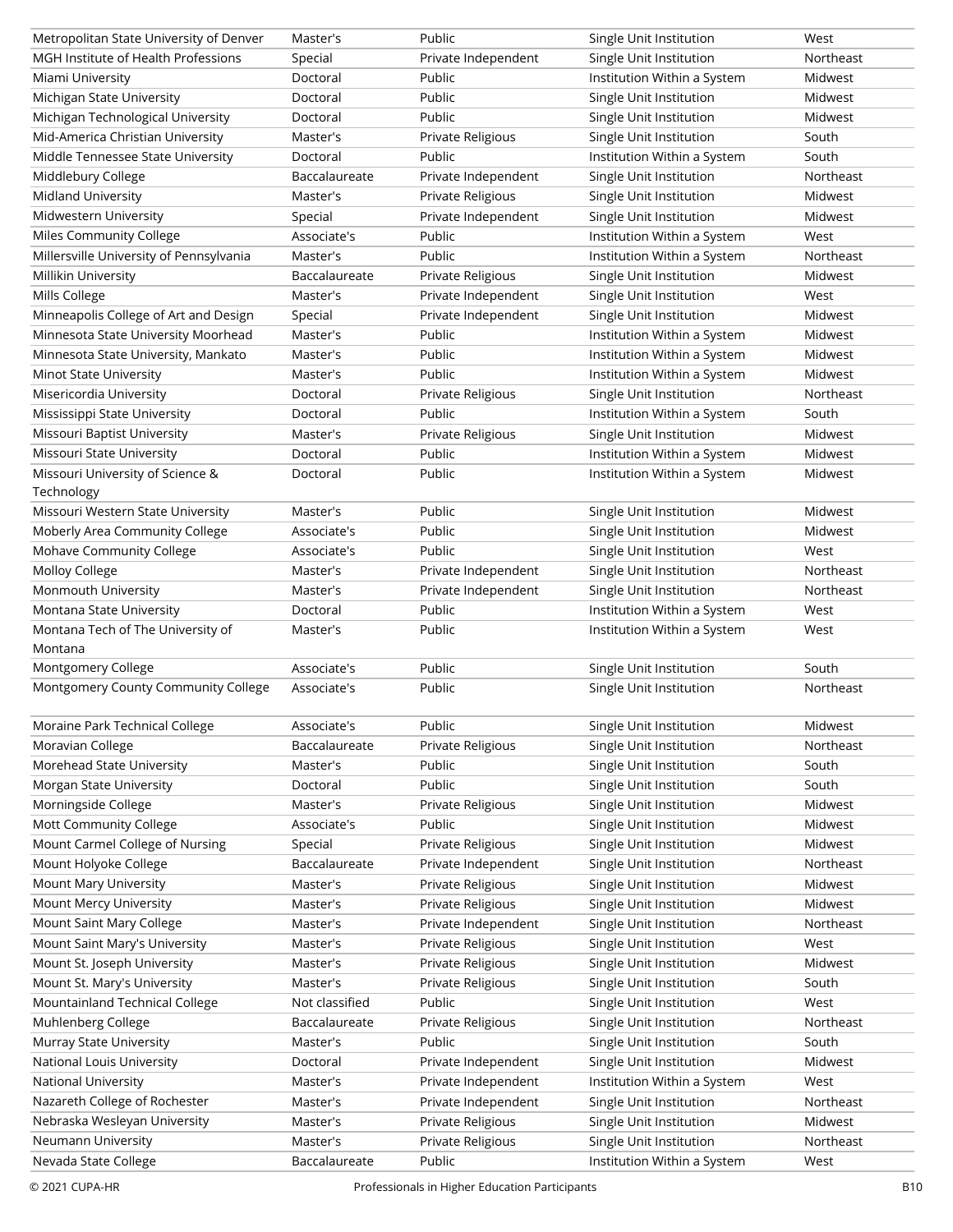| New College of Florida                           | Baccalaureate | Public              | Institution Within a System | South     |
|--------------------------------------------------|---------------|---------------------|-----------------------------|-----------|
| New England College                              | Master's      | Private Independent | Single Unit Institution     | Northeast |
| New Jersey City University                       | Master's      | Public              | Single Unit Institution     | Northeast |
| New Mexico State University Main Campus Doctoral |               | Public              | Institution Within a System | West      |
|                                                  |               |                     |                             |           |
| New York Institute of Technology                 | Master's      | Private Independent | Institution Within a System | Northeast |
| New York School of Interior Design               | Special       | Private Independent | Single Unit Institution     | Northeast |
| Newman University                                | Master's      | Private Religious   | Single Unit Institution     | Midwest   |
| Niagara University                               | Master's      | Private Independent | Single Unit Institution     | Northeast |
| Nicholls State University                        | Master's      | Public              | Institution Within a System | South     |
| Nicolet Area Technical College                   | Associate's   | Public              | Single Unit Institution     | Midwest   |
| North Carolina Agricultural and Technical        | Doctoral      | Public              | Institution Within a System | South     |
| <b>State University</b>                          |               |                     |                             |           |
| North Carolina State University                  | Doctoral      | Public              | Institution Within a System | South     |
| North Carolina Wesleyan College                  | Baccalaureate | Private Religious   | Single Unit Institution     | South     |
| North Dakota State College of Science            | Associate's   | Public              | Institution Within a System | Midwest   |
| North Dakota State University Main               | Doctoral      | Public              | Institution Within a System | Midwest   |
| Campus                                           |               |                     |                             |           |
| North Idaho College                              | Associate's   | Public              | Single Unit Institution     | West      |
| North Park University                            | Master's      | Private Religious   | Single Unit Institution     | Midwest   |
| North Shore Community College                    | Associate's   | Public              | Institution Within a System | Northeast |
| Northampton Community College                    | Associate's   | Public              | Single Unit Institution     | Northeast |
| Northeast Community College                      | Associate's   | Public              | Single Unit Institution     | Midwest   |
| Northeast Ohio Medical University                | Special       | Public              | Single Unit Institution     | Midwest   |
| Northeastern State University                    | Master's      | Public              | Institution Within a System | South     |
| Northeastern University                          | Doctoral      | Private Independent | Single Unit Institution     | Northeast |
| Northern Arizona University                      | Doctoral      | Public              | Institution Within a System | West      |
| Northern Illinois University                     | Doctoral      | Public              | Single Unit Institution     | Midwest   |
| Northern Kentucky University                     | Doctoral      | Public              | Single Unit Institution     | South     |
| Northern Michigan University                     | Master's      | Public              | Single Unit Institution     | Midwest   |
| Northern State University                        | Master's      | Public              | Institution Within a System | Midwest   |
| Northern Wyoming Community College               | Associate's   | Public              | Single Unit Institution     | West      |
| District                                         |               |                     |                             |           |
| Northwest Missouri State University              | Master's      | Public              | Single Unit Institution     | Midwest   |
| Northwest State Community College                | Associate's   | Public              | Single Unit Institution     | Midwest   |
| Northwestern College                             | Baccalaureate | Private Religious   | Single Unit Institution     | Midwest   |
| Northwestern Health Sciences University          | Special       | Private Independent | Single Unit Institution     | Midwest   |
| Northwestern Michigan College                    | Associate's   | Public              | Single Unit Institution     | Midwest   |
| Northwood University                             | Special       | Private Independent | Institution Within a System | Midwest   |
| Norwich University                               | Master's      | Private Independent | Single Unit Institution     | Northeast |
| Notre Dame of Maryland University                | Master's      | Private Religious   | Single Unit Institution     | South     |
| Nova Southeastern University                     | Doctoral      | Private Independent | Single Unit Institution     | South     |
| Oakland University                               | Doctoral      | Public              | Single Unit Institution     | Midwest   |
| Oberlin College                                  | Baccalaureate | Private Independent | Single Unit Institution     | Midwest   |
| Occidental College                               | Baccalaureate | Private Independent | Single Unit Institution     | West      |
| Ocean County College                             | Associate's   | Public              | Single Unit Institution     | Northeast |
| Oglethorpe University                            | Baccalaureate | Private Independent | Single Unit Institution     | South     |
| Ohio Northern University                         | Baccalaureate | Private Religious   | Single Unit Institution     | Midwest   |
| Ohio University                                  | Doctoral      | Public              | Institution Within a System | Midwest   |
| Oklahoma Christian University                    | Master's      | Private Independent | Single Unit Institution     | South     |
| Oklahoma City University                         | Doctoral      | Private Religious   | Single Unit Institution     | South     |
| Oklahoma State University                        | Doctoral      | Public              | Institution Within a System | South     |
| Oklahoma State University Center for             | Special       | Public              | Institution Within a System | South     |
| <b>Health Sciences</b>                           |               |                     |                             |           |
| Old Dominion University                          | Doctoral      | Public              | Single Unit Institution     | South     |
| Olivet Nazarene University                       | Master's      | Private Religious   | Single Unit Institution     | Midwest   |
| Oregon Health & Science University               | Special       | Public              | Single Unit Institution     | West      |
| Oregon Institute of Technology                   | Baccalaureate | Public              | Single Unit Institution     | West      |
|                                                  |               |                     |                             |           |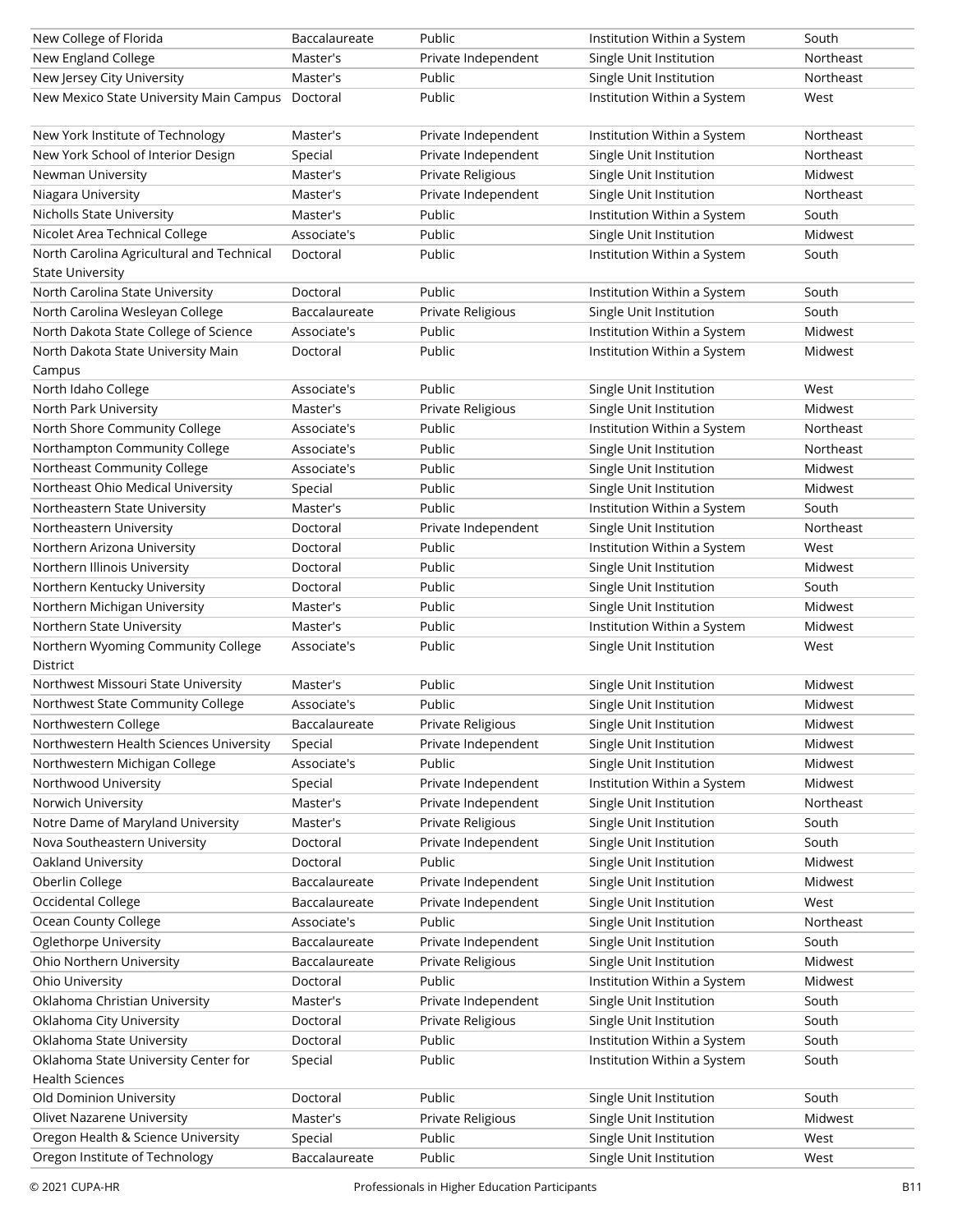| Oregon State University                 | Doctoral       | Public              | Single Unit Institution     | West      |
|-----------------------------------------|----------------|---------------------|-----------------------------|-----------|
| Otterbein University                    | Master's       | Private Religious   | Single Unit Institution     | Midwest   |
| Our Lady of the Lake University         | Doctoral       | Private Religious   | Single Unit Institution     | South     |
| Pace University                         | Doctoral       | Private Independent | Single Unit Institution     | Northeast |
| Pacific Lutheran University             | Master's       | Private Religious   | Single Unit Institution     | West      |
| Pacific Oaks College                    | Special        | Private Independent | Institution Within a System | West      |
| Palm Beach State College                | Associate's    | Public              | Single Unit Institution     | South     |
| Pardee RAND Graduate School of Policy   | Special        | Private Independent | Single Unit Institution     | West      |
| <b>Studies</b>                          |                |                     |                             |           |
| Park University                         | Master's       | Private Independent | Single Unit Institution     | Midwest   |
| Parkland College                        | Associate's    | Public              | Single Unit Institution     | Midwest   |
| Pennsylvania College of Health Sciences | Special        | Private Independent | Single Unit Institution     | Northeast |
| Pennsylvania College of Technology      | Baccalaureate  | Public              | Single Unit Institution     | Northeast |
| Pennsylvania Highlands Community        | Associate's    | Public              | Single Unit Institution     | Northeast |
| College                                 |                |                     |                             |           |
| Pennsylvania State University           | Doctoral       | Public              | Institution Within a System | Northeast |
| Pepperdine University                   | Doctoral       | Private Religious   | Single Unit Institution     | West      |
| Peru State College                      | Master's       | Public              | Institution Within a System | Midwest   |
| Philadelphia College of Osteopathic     | Special        | Private Independent | Single Unit Institution     | Northeast |
| Medicine                                |                |                     |                             |           |
| Phillips Exeter Academy                 | Not classified | Private Independent | Higher Ed Affiliate         | Northeast |
| Phoenix Seminary                        | Special        | Private Religious   | Single Unit Institution     | West      |
| Pikes Peak Community College            | Associate's    | Public              | Institution Within a System | West      |
| Pima County Community College District  | Associate's    | Public              | Single Unit Institution     | West      |
| <b>Pittsburg State University</b>       | Master's       | Public              | Single Unit Institution     | Midwest   |
| Pittsburgh Theological Seminary         | Special        | Private Religious   | Single Unit Institution     | Northeast |
| Pitzer College                          | Baccalaureate  | Private Independent | Institution Within a System | West      |
| Plymouth State University               | Master's       | Public              | Institution Within a System | Northeast |
| Point Loma Nazarene University          | Master's       | Private Religious   | Single Unit Institution     | West      |
| Point Park University                   | Master's       | Private Independent | Single Unit Institution     | Northeast |
| Pomona College                          | Baccalaureate  | Private Independent | Institution Within a System | West      |
| Portland Community College              | Associate's    | Public              | Single Unit Institution     | West      |
| Portland State University               | Doctoral       | Public              | Single Unit Institution     | West      |
| Prairie View A & M University           | Master's       | Public              | Institution Within a System | South     |
| Pratt Institute                         | Special        | Private Independent | Single Unit Institution     | Northeast |
| <b>Presentation College</b>             | Special        | Private Religious   | Single Unit Institution     | Midwest   |
| Principia College                       | Baccalaureate  |                     |                             |           |
|                                         |                | Private Independent | Single Unit Institution     | Midwest   |
| Providence College                      | Master's       | Private Religious   | Single Unit Institution     | Northeast |
| Pueblo Community College                | Associate's    | Public              | Institution Within a System | West      |
| Purdue University Fort Wayne            | Master's       | Public              | Institution Within a System | Midwest   |
| Purdue University Northwest-Hammond     | Master's       | Public              | Institution Within a System | Midwest   |
|                                         |                |                     |                             |           |
| Queens University of Charlotte          | Master's       | Private Religious   | Single Unit Institution     | South     |
| Quinnipiac University                   | Doctoral       | Private Independent | Single Unit Institution     | Northeast |
| Radford University                      | Master's       | Public              | Single Unit Institution     | South     |
| Ramapo College of New Jersey            | Master's       | Public              | Single Unit Institution     | Northeast |
| Randolph-Macon College                  | Baccalaureate  | Private Religious   | Single Unit Institution     | South     |
| Reading Area Community College          | Associate's    | Public              | Single Unit Institution     | Northeast |
| Red Rocks Community College             | Associate's    | Public              | Institution Within a System | West      |
| Reed College                            | Baccalaureate  | Private Independent | Single Unit Institution     | West      |
| <b>Regent University</b>                | Doctoral       | Private Independent | Single Unit Institution     | South     |
| <b>Regis University</b>                 | Doctoral       | Private Religious   | Single Unit Institution     | West      |
| Rensselaer Polytechnic Institute        | Doctoral       | Private Independent | Single Unit Institution     | Northeast |
| <b>Resurrection University</b>          | Special        | Private Independent | Single Unit Institution     | Midwest   |
| Rhode Island College                    | Master's       | Public              | Single Unit Institution     | Northeast |
| Rhode Island School of Design           | Special        | Private Independent | Single Unit Institution     | Northeast |
| Rhodes College                          | Baccalaureate  | Private Religious   | Single Unit Institution     | South     |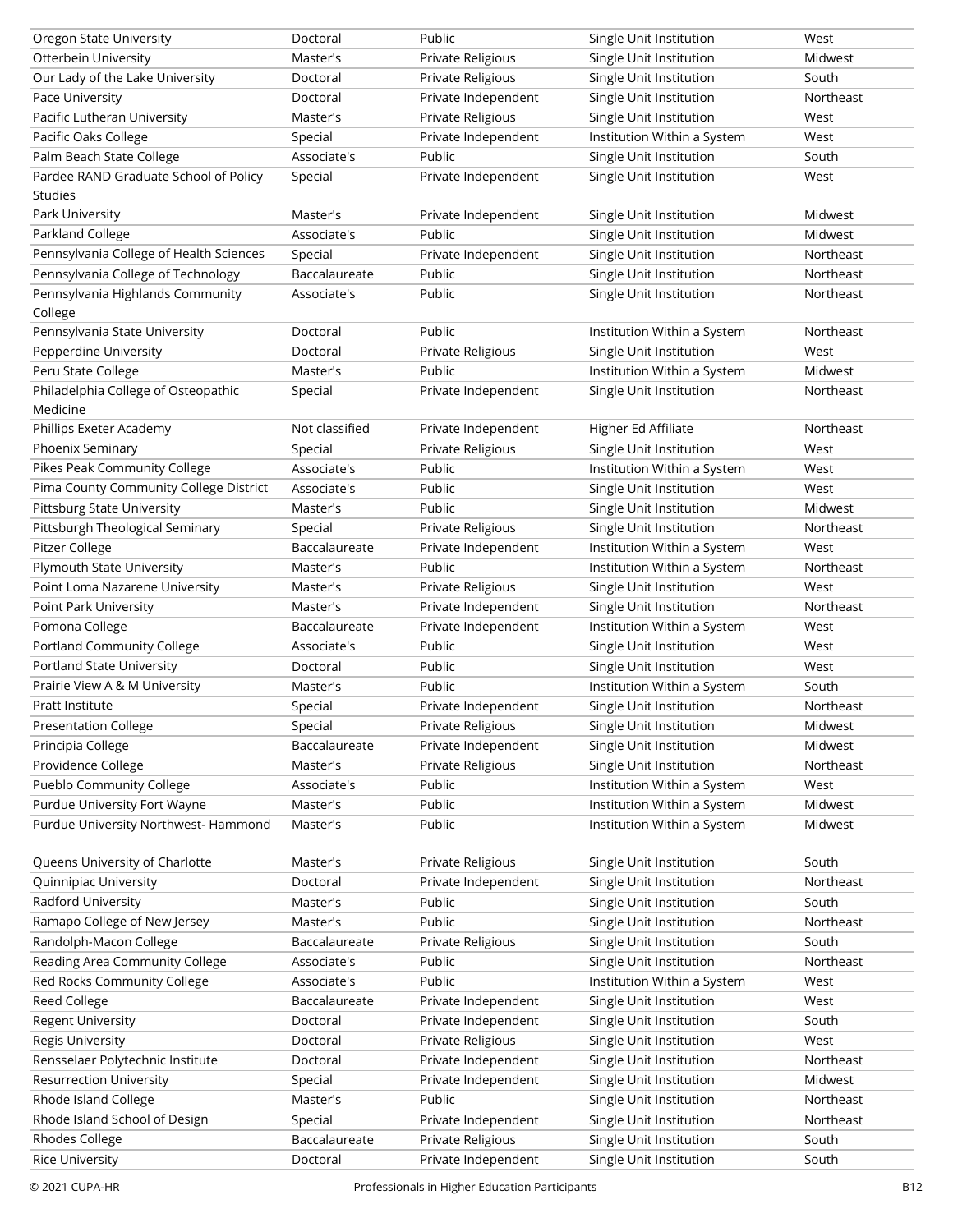| <b>Rider University</b>                    | Master's       | Private Independent | Single Unit Institution     | Northeast |
|--------------------------------------------|----------------|---------------------|-----------------------------|-----------|
| Ringling College of Art and Design         | Special        | Private Independent | Single Unit Institution     | South     |
| <b>Rivier University</b>                   | Master's       | Private Religious   | Single Unit Institution     | Northeast |
| Roanoke College                            | Baccalaureate  | Private Religious   | Single Unit Institution     | South     |
| <b>Robert Morris University</b>            | Doctoral       | Private Independent | Single Unit Institution     | Northeast |
| Rochester Institute of Technology          | Doctoral       | Private Independent | Single Unit Institution     | Northeast |
| Rockford University                        | Master's       | Private Independent | Single Unit Institution     | Midwest   |
| Rockhurst University                       | Master's       | Private Religious   | Single Unit Institution     | Midwest   |
| Rocky Mountain College                     | Master's       | Private Religious   | Single Unit Institution     | West      |
| Rocky Mountain College of Art & Design     | Special        | Private for-Profit  | Single Unit Institution     | West      |
| Rocky Vista University                     | Special        | Private for-Profit  | Single Unit Institution     | West      |
| <b>Roger Williams University</b>           | Master's       | Private Independent | Single Unit Institution     | Northeast |
| Rollins College                            | Master's       | Private Independent | Single Unit Institution     | South     |
| Roosevelt University                       | Doctoral       | Private Independent | Single Unit Institution     | Midwest   |
| Rosalind Franklin University of Medicine & | Special        | Private Independent | Single Unit Institution     | Midwest   |
| Science                                    |                |                     |                             |           |
| Rose-Hulman Institute of Technology        | Special        | Private Independent | Single Unit Institution     | Midwest   |
| Rowan University                           | Doctoral       | Public              | Single Unit Institution     | Northeast |
| Rowan-Cabarrus Community College           | Associate's    | Public              | Institution Within a System | South     |
| Rush University Medical Center             | Not classified | Private Independent | Higher Ed Affiliate         | Midwest   |
| Sacred Heart University                    | Doctoral       | Private Independent | Single Unit Institution     | Northeast |
| Saginaw Valley State University            | Master's       | Public              | Single Unit Institution     | Midwest   |
| Saint Anselm College                       | Baccalaureate  | Private Religious   | Single Unit Institution     | Northeast |
| Saint Francis University                   | Master's       | Private Religious   | Single Unit Institution     | Northeast |
| Saint John's University                    | Baccalaureate  | Private Religious   | Single Unit Institution     | Midwest   |
| Saint Joseph's University                  | Master's       | Private Religious   | Single Unit Institution     | Northeast |
| Saint Leo University                       | Master's       | Private Religious   | Single Unit Institution     | South     |
| Saint Louis College of Pharmacy            | Special        | Private Independent | Single Unit Institution     | Midwest   |
| Saint Louis University                     | Doctoral       | Private Religious   | Single Unit Institution     | Midwest   |
| Saint Martin's University                  | Master's       | Private Religious   | Single Unit Institution     | West      |
| Saint Mary's College                       | Baccalaureate  | Private Religious   | Single Unit Institution     | Midwest   |
| Saint Mary's College of California         | Master's       | Private Religious   | Single Unit Institution     | West      |
| Saint Mary's University of Minnesota       | Master's       | Private Religious   | Single Unit Institution     | Midwest   |
| Saint Norbert College                      | Baccalaureate  | Private Religious   | Single Unit Institution     | Midwest   |
| Saint Peter's University                   | Master's       | Private Religious   | Single Unit Institution     | Northeast |
| Saint Xavier University                    | Master's       | Private Religious   | Single Unit Institution     | Midwest   |
| Salem State University                     | Master's       | Public              | Institution Within a System | Northeast |
| Salisbury University                       | Master's       | Public              | Institution Within a System | South     |
| Salt Lake Community College                | Associate's    | Public              | Institution Within a System | West      |
| Salve Regina University                    | Master's       | Private Religious   | Single Unit Institution     | Northeast |
| Sam Houston State University               | Doctoral       | Public              | Institution Within a System | South     |
| Samuel Merritt University                  | Special        | Private Independent | Single Unit Institution     | West      |
| San Diego State University                 | Doctoral       | Public              | Institution Within a System | West      |
| San Jacinto College District               | Associate's    | Public              | Single Unit Institution     | South     |
| San Juan College                           | Associate's    | Public              | Single Unit Institution     | West      |
| Santa Clara University                     | Doctoral       | Private Independent | Single Unit Institution     | West      |
| Sarah Lawrence College                     | Baccalaureate  | Private Independent | Single Unit Institution     | Northeast |
| <b>Schreiner University</b>                | Baccalaureate  | Private Religious   | Single Unit Institution     | South     |
| <b>Scripps College</b>                     | Baccalaureate  | Private Independent | Institution Within a System | West      |
| Seattle Pacific University                 | Doctoral       | Private Religious   | Single Unit Institution     | West      |
| Seattle University                         | Doctoral       | Private Religious   | Single Unit Institution     | West      |
| Seton Hall University                      | Doctoral       | Private Religious   | Single Unit Institution     | Northeast |
| Seton Hill University                      | Master's       | Private Religious   | Single Unit Institution     | Northeast |
| Sewanee: The University of the South       | Baccalaureate  | Private Religious   | Single Unit Institution     | South     |
| Shawnee State University                   | Master's       | Public              | Single Unit Institution     | Midwest   |
| Shenandoah University                      | Doctoral       | Private Religious   | Single Unit Institution     | South     |
| Shepherd University                        | Baccalaureate  | Public              | Single Unit Institution     | South     |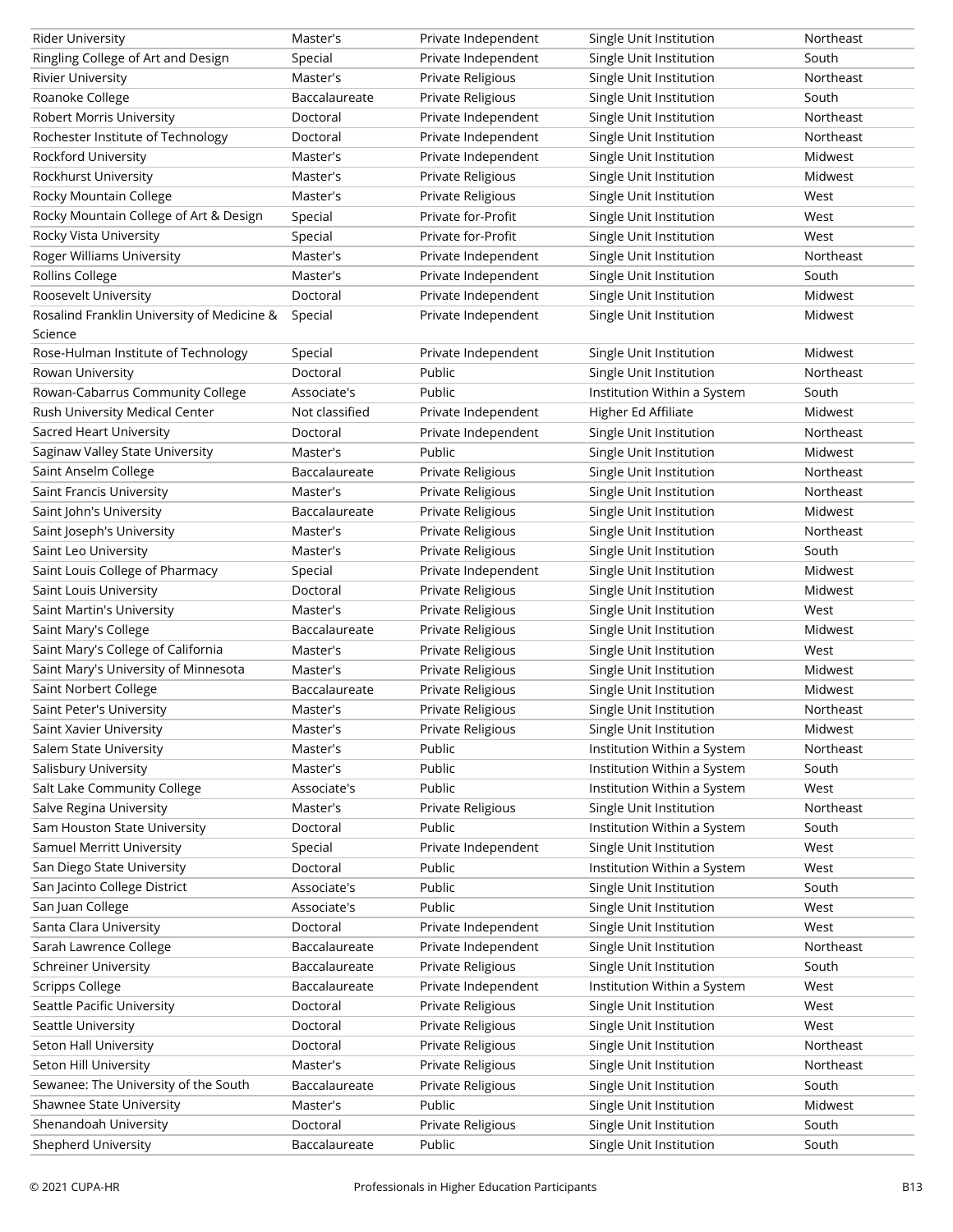| Shippensburg University of Pennsylvania            | Master's      | Public              | Institution Within a System | Northeast |
|----------------------------------------------------|---------------|---------------------|-----------------------------|-----------|
| Siena College                                      | Master's      | Private Independent | Single Unit Institution     | Northeast |
| <b>Simmons University</b>                          | Doctoral      | Private Independent | Single Unit Institution     | Northeast |
| Skidmore College                                   | Baccalaureate | Private Independent | Single Unit Institution     | Northeast |
| Slippery Rock University of Pennsylvania           | Master's      | Public              | Institution Within a System | Northeast |
| Smith College                                      | Baccalaureate | Private Independent | Single Unit Institution     | Northeast |
| South Dakota School of Mines and                   | Special       | Public              | Institution Within a System | Midwest   |
| Technology                                         |               |                     |                             |           |
| South Dakota State University                      | Doctoral      | Public              | Institution Within a System | Midwest   |
| South Texas College                                | Associate's   | Public              | Single Unit Institution     | South     |
| Southeast Arkansas College                         | Associate's   | Public              | Single Unit Institution     | South     |
| Southeast Missouri Hospital College of             | Special       | Private Independent | Single Unit Institution     | Midwest   |
| Nursing and Health Sciences                        |               |                     |                             |           |
| Southeast Missouri State University                | Master's      | Public              | Single Unit Institution     | Midwest   |
| Southeastern Baptist Theological Seminary Master's |               | Private Religious   | Single Unit Institution     | South     |
|                                                    |               |                     |                             |           |
| Southeastern Louisiana University                  | Master's      | Public              | Institution Within a System | South     |
| Southeastern University                            | Master's      | Private Religious   | Single Unit Institution     | South     |
| Southern College of Optometry                      | Special       | Private Independent | Single Unit Institution     | South     |
| Southern Illinois University Carbondale            | Doctoral      | Public              | Institution Within a System | Midwest   |
| Southern Methodist University                      | Doctoral      | Private Religious   | Single Unit Institution     | South     |
| Southern New Hampshire University                  | Master's      | Private Independent | Single Unit Institution     | Northeast |
| Southern Oregon University                         | Master's      | Public              | Single Unit Institution     | West      |
| Southern Utah University                           | Master's      | Public              | Institution Within a System | West      |
| Southwest Baptist University                       | Master's      | Private Religious   | Single Unit Institution     | Midwest   |
| Southwest Minnesota State University               | Master's      | Public              | Institution Within a System | Midwest   |
| Southwestern Michigan College                      | Associate's   | Public              | Single Unit Institution     | Midwest   |
| Southwestern Oklahoma State University             | Master's      | Public              | Institution Within a System | South     |
| Southwestern Oregon Community College              | Associate's   | Public              | Single Unit Institution     | West      |
| Southwestern University                            | Baccalaureate | Private Religious   | Single Unit Institution     | South     |
| Sowela Technical Community College                 | Special       | Public              | Institution Within a System | South     |
| Spring Hill College                                | Baccalaureate | Private Religious   | Single Unit Institution     | South     |
| Springfield College                                | Master's      | Private Independent | Single Unit Institution     | Northeast |
| St. Ambrose University                             | Master's      | Private Religious   | Single Unit Institution     | Midwest   |
| St. Bonaventure University                         | Master's      | Private Religious   | Single Unit Institution     | Northeast |
| St. Catherine University                           | Doctoral      | Private Religious   | Single Unit Institution     | Midwest   |
| St. Charles Community College                      | Associate's   | Public              | Single Unit Institution     | Midwest   |
| St. Cloud State University                         | Master's      | Public              | Institution Within a System | Midwest   |
| St. Edward's University                            | Master's      | Private Independent | Single Unit Institution     | South     |
| St. John's University                              | Doctoral      | Private Religious   | Single Unit Institution     | Northeast |
| St. Lawrence University                            | Baccalaureate | Private Independent | Single Unit Institution     | Northeast |
| St. Mary's College of Maryland                     | Baccalaureate | Public              | Single Unit Institution     | South     |
| St. Mary's University                              | Master's      | Private Religious   | Single Unit Institution     | South     |
| St. Olaf College                                   | Baccalaureate | Private Religious   | Single Unit Institution     | Midwest   |
| <b>Stanford University</b>                         | Doctoral      | Private Independent | Single Unit Institution     | West      |
| <b>State Technical College of Missouri</b>         | Associate's   | Public              | Single Unit Institution     | Midwest   |
| State University of New York At Albany             | Doctoral      | Public              | Institution Within a System | Northeast |
| State University of New York College at            | Master's      | Public              | Institution Within a System | Northeast |
| Cortland                                           |               |                     |                             |           |
| State University of New York College at            | Master's      | Public              | Institution Within a System | Northeast |
| Geneseo                                            |               |                     |                             |           |
| Stephen F. Austin State University                 | Doctoral      | Public              | Single Unit Institution     | South     |
| <b>Stetson University</b>                          | Master's      | Private Independent | Single Unit Institution     | South     |
| <b>Stevenson University</b>                        | Master's      | Private Independent | Single Unit Institution     | South     |
| <b>Stony Brook University</b>                      | Doctoral      | Public              | Institution Within a System | Northeast |
|                                                    |               |                     |                             |           |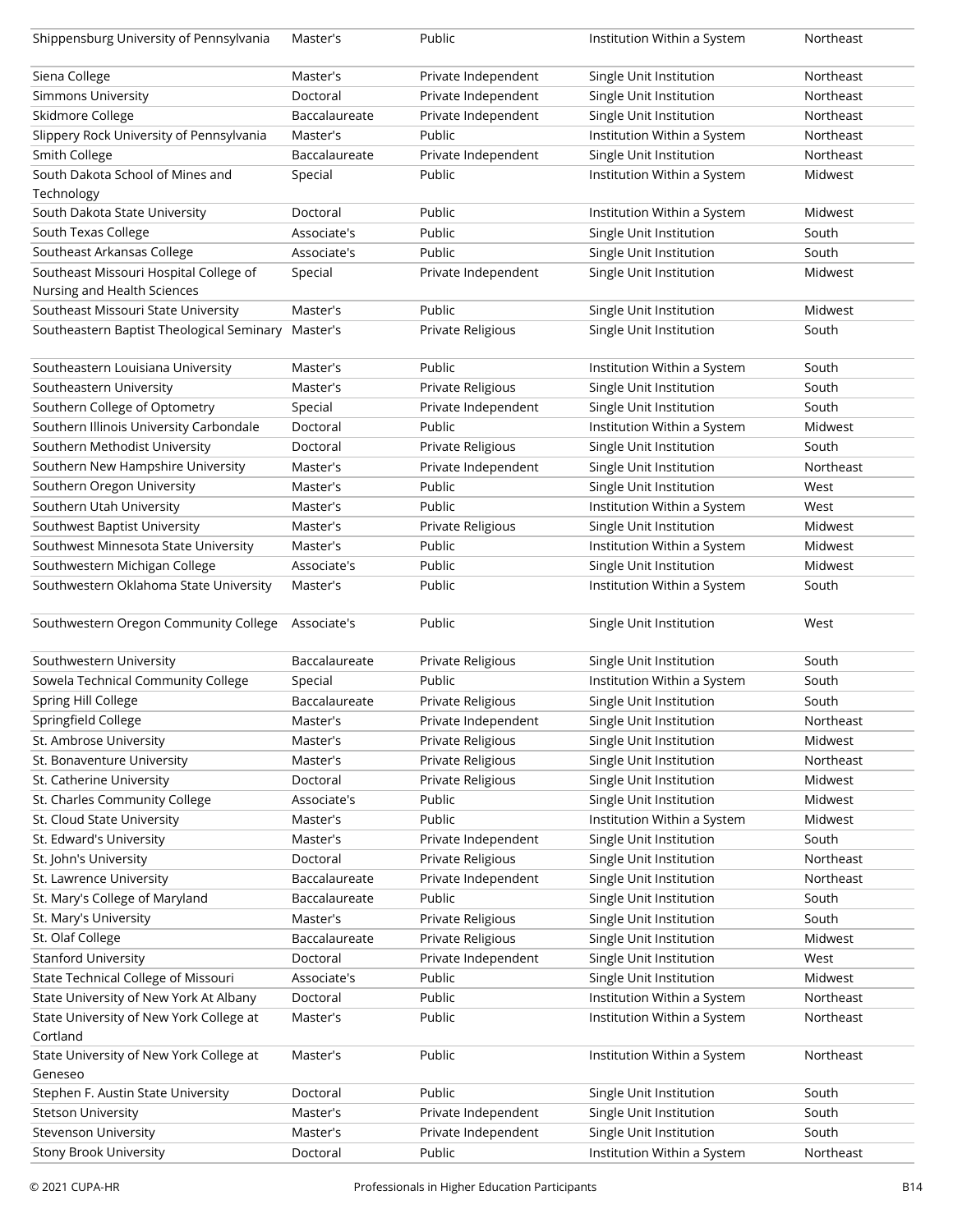| Suffolk University                           | Master's       | Private Independent | Single Unit Institution     | Northeast |
|----------------------------------------------|----------------|---------------------|-----------------------------|-----------|
| Susquehanna University                       | Baccalaureate  | Private Religious   | Single Unit Institution     | Northeast |
| Swarthmore College                           | Baccalaureate  | Private Independent | Single Unit Institution     | Northeast |
| <b>Syracuse University</b>                   | Doctoral       | Private Independent | Single Unit Institution     | Northeast |
| <b>Tarleton State University</b>             | Master's       | Public              | Institution Within a System | South     |
| <b>Tarrant County College District</b>       | Associate's    | Public              | Single Unit Institution     | South     |
| <b>Taylor University</b>                     | Baccalaureate  | Private Independent | Single Unit Institution     | Midwest   |
| Teachers College, Columbia University        | Doctoral       | Private Independent | Institution Within a System | Northeast |
| Temple University                            | Doctoral       | Public              | Single Unit Institution     | Northeast |
| Tennessee Technological University           | Doctoral       | Public              | Institution Within a System | South     |
| Texas A & M International University         | Master's       | Public              | Institution Within a System | South     |
| Texas A & M University                       | Doctoral       | Public              | Institution Within a System | South     |
| Texas A & M University - Corpus Christi      | Doctoral       | Public              | Institution Within a System | South     |
| Texas A&M University - Kingsville            | Doctoral       | Public              | Institution Within a System | South     |
| Texas A&M University - San Antonio           | Master's       | Public              | Institution Within a System | South     |
| <b>Texas Chiropractic College</b>            | Special        | Private Independent | Single Unit Institution     | South     |
| Texas Christian University                   | Doctoral       | Private Religious   | Single Unit Institution     | South     |
| Texas Southern University                    | Doctoral       | Public              | Single Unit Institution     | South     |
| <b>Texas State University</b>                | Doctoral       | Public              | Institution Within a System | South     |
| Texas Tech University Health Sciences        | Special        | Public              | Institution Within a System | South     |
| Center-Lubbock                               |                |                     |                             |           |
| Texas Woman's University                     | Doctoral       | Public              | Single Unit Institution     | South     |
| The Christ College of Nursing and Health     | Special        | Private Independent | Single Unit Institution     | Midwest   |
| Sciences                                     |                |                     |                             |           |
| The Citadel, the Military College of South   | Master's       | Public              | Single Unit Institution     | South     |
| Carolina                                     |                |                     |                             |           |
| The College of Idaho                         | Baccalaureate  | Private Independent | Single Unit Institution     | West      |
| The College of New Jersey                    | Master's       | Public              | Single Unit Institution     | Northeast |
| The College of Saint Rose                    | Master's       | Private Independent | Single Unit Institution     | Northeast |
| The College of Saint Scholastica             | Doctoral       | Private Religious   | Single Unit Institution     | Midwest   |
| The Culinary Institute of America            | Special        | Private Independent | Single Unit Institution     | Northeast |
| The Defiance College                         | Baccalaureate  | Private Religious   | Single Unit Institution     | Midwest   |
| The George Washington University             | Doctoral       | Private Independent | Single Unit Institution     | South     |
| The Ohio State University                    | Doctoral       | Public              | Institution Within a System | Midwest   |
| The Research Foundation for the State        | Not classified | Private Independent | Higher Ed Affiliate         | Northeast |
| University of New York                       |                |                     |                             |           |
| The Scripps Research Institute               | Not classified | Private Independent | Higher Ed Affiliate         | West      |
| The University of Akron, Main Campus         | Doctoral       | Public              | Institution Within a System | Midwest   |
| The University of Alabama                    | Doctoral       | Public              | Institution Within a System | South     |
| The University of Arizona                    | Doctoral       | Public              | Institution Within a System | West      |
| The University of Findlay                    | Doctoral       | Private Religious   | Single Unit Institution     | Midwest   |
| The University of Memphis                    | Doctoral       | Public              | Institution Within a System | South     |
| The University of Montana Western            | Baccalaureate  | Public              | Institution Within a System | West      |
| The University of Scranton                   | Master's       | Private Religious   | Single Unit Institution     | Northeast |
| The University of South Dakota               | Doctoral       | Public              | Institution Within a System | Midwest   |
| The University of Tampa                      | Master's       | Private Independent | Single Unit Institution     | South     |
| The University of Texas at Arlington         | Doctoral       | Public              | Institution Within a System | South     |
| The University of Texas at Dallas            | Doctoral       | Public              | Institution Within a System | South     |
| The University of Texas Health Science       | Special        | Public              | Institution Within a System | South     |
| Center at Houston (UTHealth)                 |                |                     |                             |           |
| The University of Texas Medical Branch       | Special        | Public              | Institution Within a System | South     |
| The University of the Arts                   | Special        | Private Independent | Single Unit Institution     | Northeast |
| The University of Utah                       | Doctoral       | Public              | Institution Within a System | West      |
| The University of Virginia's College at Wise | Baccalaureate  | Public              | Institution Within a System | South     |
|                                              |                |                     |                             |           |
| Thomas College                               | Master's       | Private Independent | Single Unit Institution     | Northeast |
| Thomas Jefferson University                  | Doctoral       | Private Independent | Single Unit Institution     | Northeast |
| Thomas More University                       | Master's       | Private Religious   | Single Unit Institution     | South     |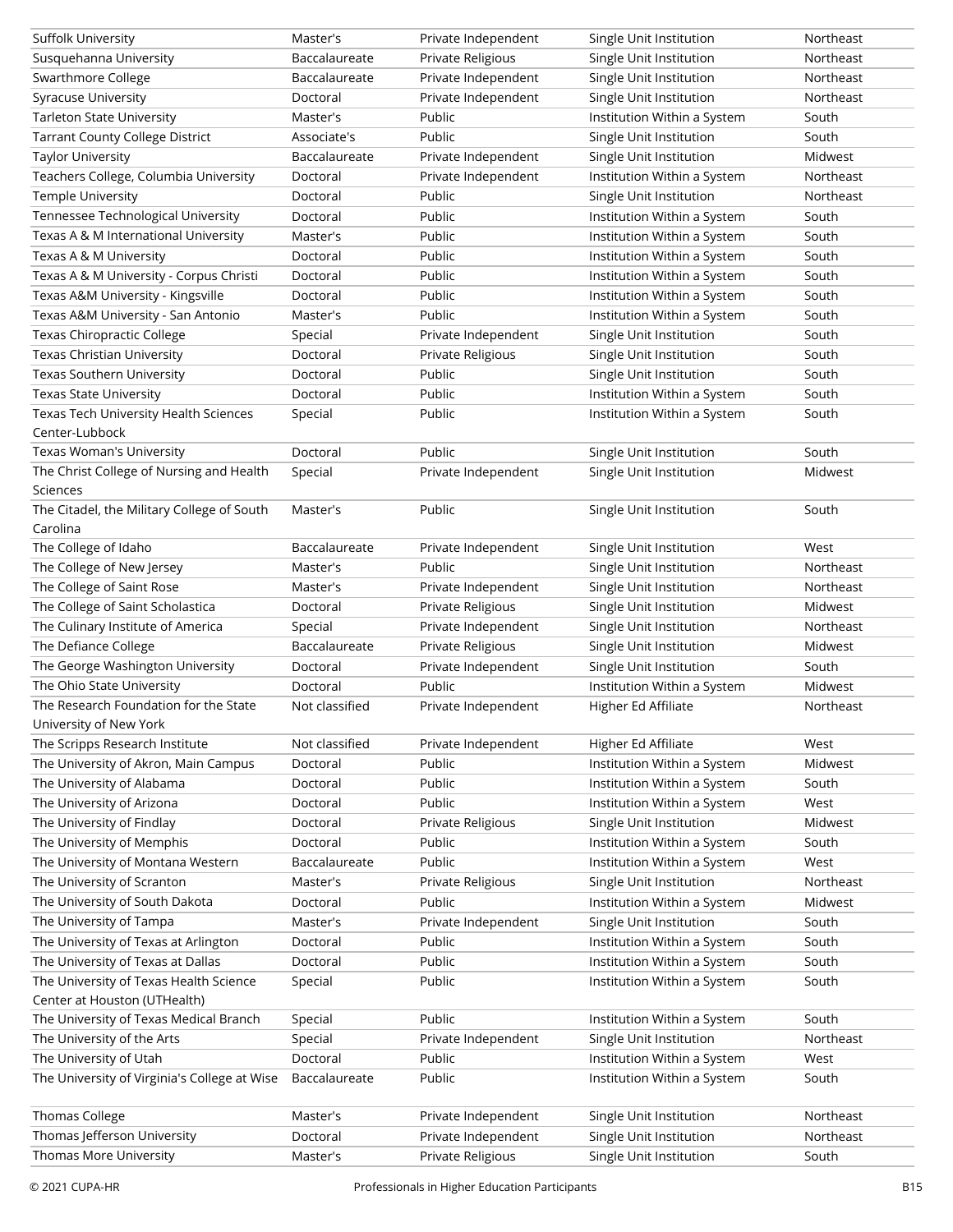| Touro University - Nevada                           | Special       | Private Independent | Institution Within a System | West      |
|-----------------------------------------------------|---------------|---------------------|-----------------------------|-----------|
| <b>Towson University</b>                            | Doctoral      | Public              | Institution Within a System | South     |
| Transylvania University                             | Baccalaureate | Private Religious   | Single Unit Institution     | South     |
| <b>Trinity Christian College</b>                    | Baccalaureate | Private Independent | Single Unit Institution     | Midwest   |
| <b>Trinity College</b>                              | Baccalaureate | Private Independent | Single Unit Institution     | Northeast |
| <b>Trinity University</b>                           | Master's      | Private Independent | Single Unit Institution     | South     |
| <b>Trinity Valley Community College</b>             | Associate's   | Public              | Single Unit Institution     | South     |
| <b>Trocaire College</b>                             | Special       | Private Independent | Single Unit Institution     | Northeast |
| <b>Tufts University</b>                             | Doctoral      | Private Independent | Single Unit Institution     | Northeast |
| <b>Tulane University</b>                            | Doctoral      | Private Independent | Single Unit Institution     | South     |
| <b>Tulsa Community College</b>                      | Associate's   | Public              | Single Unit Institution     | South     |
| Ultimate Medical Academy                            | Special       | Private Independent | Single Unit Institution     | South     |
| <b>Union College</b>                                | Baccalaureate | Private Independent | Single Unit Institution     | Northeast |
| United States Sports Academy                        | Special       | Private Independent | Single Unit Institution     | South     |
| University At Buffalo, State University of          | Doctoral      | Public              | Institution Within a System | Northeast |
| New York                                            |               |                     |                             |           |
| University of Alabama at Birmingham                 | Doctoral      | Public              | Institution Within a System | South     |
| University of Alabama in Huntsville                 | Doctoral      | Public              | Institution Within a System | South     |
| University of Alaska Anchorage                      | Master's      | Public              | Institution Within a System | West      |
|                                                     |               | Public              |                             |           |
| University of Alaska Fairbanks                      | Doctoral      |                     | Institution Within a System | West      |
| University of Alaska Southeast                      | Master's      | Public              | Institution Within a System | West      |
| University of Arkansas for Medical Sciences Special |               | Public              | Institution Within a System | South     |
|                                                     |               |                     |                             |           |
| University of Arkansas Main Campus                  | Doctoral      | Public              | Institution Within a System | South     |
| University of Baltimore                             | Master's      | Public              | Institution Within a System | South     |
| University of California-Berkeley                   | Doctoral      | Public              | Institution Within a System | West      |
| University of California-Davis                      | Doctoral      | Public              | Institution Within a System | West      |
| University of California-Irvine                     | Doctoral      | Public              | Institution Within a System | West      |
| University of California-Los Angeles                | Doctoral      | Public              | Institution Within a System | West      |
| University of California-Merced                     | Doctoral      | Public              | Institution Within a System | West      |
| University of California-Riverside                  | Doctoral      | Public              | Institution Within a System | West      |
| University of California-San Diego                  | Doctoral      | Public              | Institution Within a System | West      |
| University of California-San Francisco              | Special       | Public              | Institution Within a System | West      |
| University of California-Santa Barbara              | Doctoral      | Public              | Institution Within a System | West      |
| University of California-Santa Cruz                 | Doctoral      | Public              | Institution Within a System | West      |
| University of Central Arkansas                      | Doctoral      | Public              | Single Unit Institution     | South     |
| University of Central Florida                       | Doctoral      | Public              | Institution Within a System | South     |
| University of Central Missouri                      | Master's      | Public              | Single Unit Institution     | Midwest   |
| University of Central Oklahoma                      | Master's      | Public              | Institution Within a System | South     |
| University of Cincinnati Main Campus                | Doctoral      | Public              | Institution Within a System | Midwest   |
| University of Colorado Boulder                      | Doctoral      | Public              | Institution Within a System | West      |
| University of Colorado Colorado Springs             | Doctoral      | Public              | Institution Within a System | West      |
| University of Colorado Denver                       | Doctoral      | Public              | Institution Within a System | West      |
| University of Connecticut                           | Doctoral      | Public              | Institution Within a System | Northeast |
| University of Dallas                                | Master's      | Private Religious   | Single Unit Institution     | South     |
| University of Dayton                                | Doctoral      | Private Religious   | Single Unit Institution     | Midwest   |
| University of Denver                                | Doctoral      | Private Independent | Single Unit Institution     | West      |
| University of Evansville                            | Baccalaureate | Private Religious   | Single Unit Institution     | Midwest   |
| University of Florida                               | Doctoral      | Public              | Institution Within a System | South     |
| University of Georgia                               | Doctoral      | Public              | Institution Within a System | South     |
| University of Hawaii at Manoa                       | Doctoral      | Public              | Institution Within a System | West      |
| University of Houston                               | Doctoral      | Public              | Institution Within a System | South     |
|                                                     |               |                     |                             |           |
| University of Houston - Clear Lake                  | Master's      | Public              | Institution Within a System | South     |
| University of Houston - Downtown                    | Master's      | Public              | Institution Within a System | South     |
| University of Idaho                                 | Doctoral      | Public              | Single Unit Institution     | West      |
| University of Illinois at Chicago                   | Doctoral      | Public              | Institution Within a System | Midwest   |
| University of Indianapolis                          | Doctoral      | Private Religious   | Single Unit Institution     | Midwest   |
| University of Iowa                                  | Doctoral      | Public              | Single Unit Institution     | Midwest   |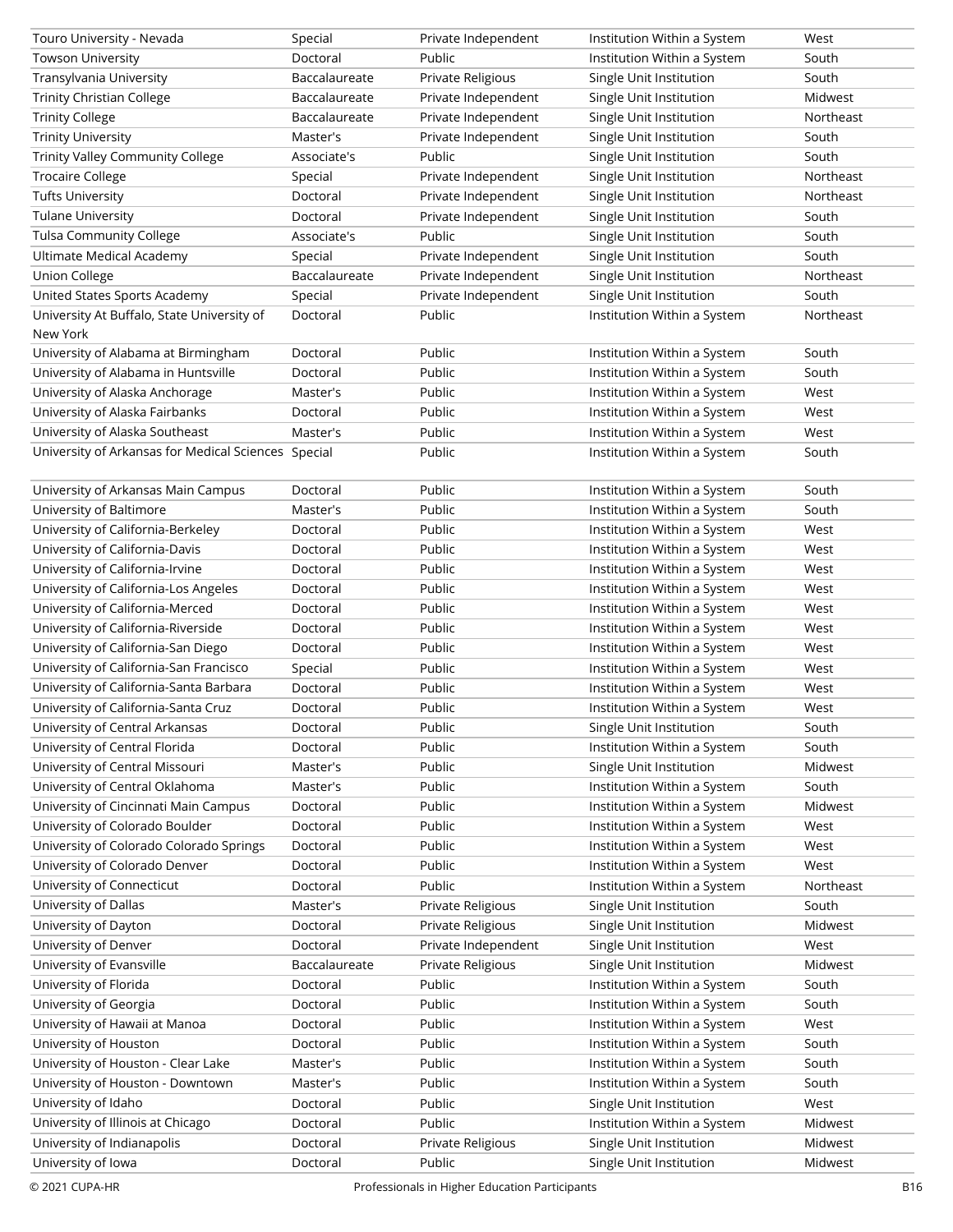| University of Kansas Main Campus                                 | Doctoral                  | Public              | Institution Within a System | Midwest        |
|------------------------------------------------------------------|---------------------------|---------------------|-----------------------------|----------------|
| University of Kansas Medical Center                              | Not classified            | Public              | Institution Within a System | Midwest        |
| University of Kansas School of Medicine,                         | Not classified            | Public              | Institution Within a System | Midwest        |
| Wichita Campus                                                   |                           |                     |                             |                |
| University of Kentucky                                           | Doctoral                  | Public              | Single Unit Institution     | South          |
| University of Louisiana at Lafayette                             | Doctoral                  | Public              | Institution Within a System | South          |
| University of Louisville                                         | Doctoral                  | Public              | Single Unit Institution     | South          |
| University of Lynchburg                                          | Master's                  | Private Religious   | Single Unit Institution     | South          |
| University of Maine                                              | Doctoral                  | Public              | Institution Within a System | Northeast      |
| University of Mary                                               | Doctoral                  | Private Religious   | Single Unit Institution     | Midwest        |
| University of Mary Hardin-Baylor                                 | Master's                  | Private Religious   | Single Unit Institution     | South          |
| University of Maryland Eastern Shore                             | Doctoral                  | Public              | Institution Within a System | South          |
| University of Massachusetts                                      | Doctoral                  | Public              | Institution Within a System | Northeast      |
| University of Massachusetts Dartmouth                            | Doctoral                  | Public              | Institution Within a System | Northeast      |
| University of Massachusetts Lowell                               | Doctoral                  | Public              | Institution Within a System | Northeast      |
| University of Miami                                              | Doctoral                  | Private Independent | Single Unit Institution     | South          |
| University of Michigan-Ann Arbor                                 | Doctoral                  | Public              | Institution Within a System | Midwest        |
| University of Michigan-Dearborn                                  | Master's                  | Public              | Institution Within a System | Midwest        |
| University of Michigan-Flint                                     | Doctoral                  | Public              | Institution Within a System | Midwest        |
| University of Minnesota-Twin Cities                              | Doctoral                  | Public              | Institution Within a System | Midwest        |
| University of Mississippi                                        | Doctoral                  | Public              | Institution Within a System | South          |
| University of Missouri - Columbia                                | Doctoral                  | Public              | Institution Within a System | Midwest        |
| University of Missouri - Kansas City                             | Doctoral                  | Public              | Institution Within a System | Midwest        |
| University of Missouri - Saint Louis                             | Doctoral                  | Public              | Institution Within a System | Midwest        |
| University of Montana - Missoula                                 | Doctoral                  | Public              | Institution Within a System | West           |
| University of Montevallo                                         | Master's                  | Public              | Single Unit Institution     | South          |
| University of Mount Union                                        | Baccalaureate             | Private Religious   | Single Unit Institution     | Midwest        |
| University of Nebraska - Lincoln                                 | Doctoral                  | Public              | Institution Within a System | Midwest        |
| University of Nebraska at Kearney                                | Master's                  | Public              | Institution Within a System | Midwest        |
| University of Nebraska at Omaha                                  | Doctoral                  | Public              | Institution Within a System | Midwest        |
| University of Nebraska Medical Center                            | Special                   | Public              | Institution Within a System | Midwest        |
| University of Nevada, Las Vegas                                  | Doctoral                  | Public              | Institution Within a System | West           |
| University of Nevada, Reno                                       | Doctoral                  | Public              | Institution Within a System | West           |
| University of New Hampshire                                      | Doctoral                  | Public              | Institution Within a System | Northeast      |
| University of New Haven                                          | Master's                  | Private Independent | Single Unit Institution     | Northeast      |
| University of New Mexico Main Campus                             |                           | Public              | Institution Within a System | West           |
| University of North Alabama                                      | Doctoral                  | Public              | Single Unit Institution     |                |
| University of North Carolina at Asheville                        | Master's<br>Baccalaureate | Public              | Institution Within a System | South<br>South |
| University of North Carolina at Chapel Hill                      | Doctoral                  | Public              |                             | South          |
|                                                                  |                           |                     | Institution Within a System |                |
| University of North Carolina at Charlotte                        | Doctoral                  | Public              | Institution Within a System | South          |
| University of North Carolina at Greensboro                       | Doctoral                  | Public              | Institution Within a System | South          |
| University of North Carolina at Pembroke                         | Master's                  | Public              | Institution Within a System | South          |
| University of North Carolina Wilmington                          | Doctoral                  | Public              | Institution Within a System | South          |
| University of North Dakota                                       | Doctoral                  | Public              | Institution Within a System | Midwest        |
| University of North Florida                                      | Doctoral                  | Public              | Institution Within a System | South          |
| University of North Georgia                                      | Master's                  | Public              | Institution Within a System | South          |
| University of North Texas at Dallas                              | Master's                  | Public              | Institution Within a System | South          |
| University of North Texas Denton Campus                          | Doctoral                  | Public              | Institution Within a System | South          |
|                                                                  |                           |                     |                             |                |
| University of North Texas Health Science<br>Center at Fort Worth | Special                   | Public              | Institution Within a System | South          |
| University of Northern Colorado                                  | Doctoral                  | Public              | Single Unit Institution     | West           |
| University of Northern Iowa                                      | Master's                  | Public              | Single Unit Institution     | Midwest        |
| University of Notre Dame                                         | Doctoral                  | Private Religious   | Single Unit Institution     | Midwest        |
|                                                                  |                           |                     |                             |                |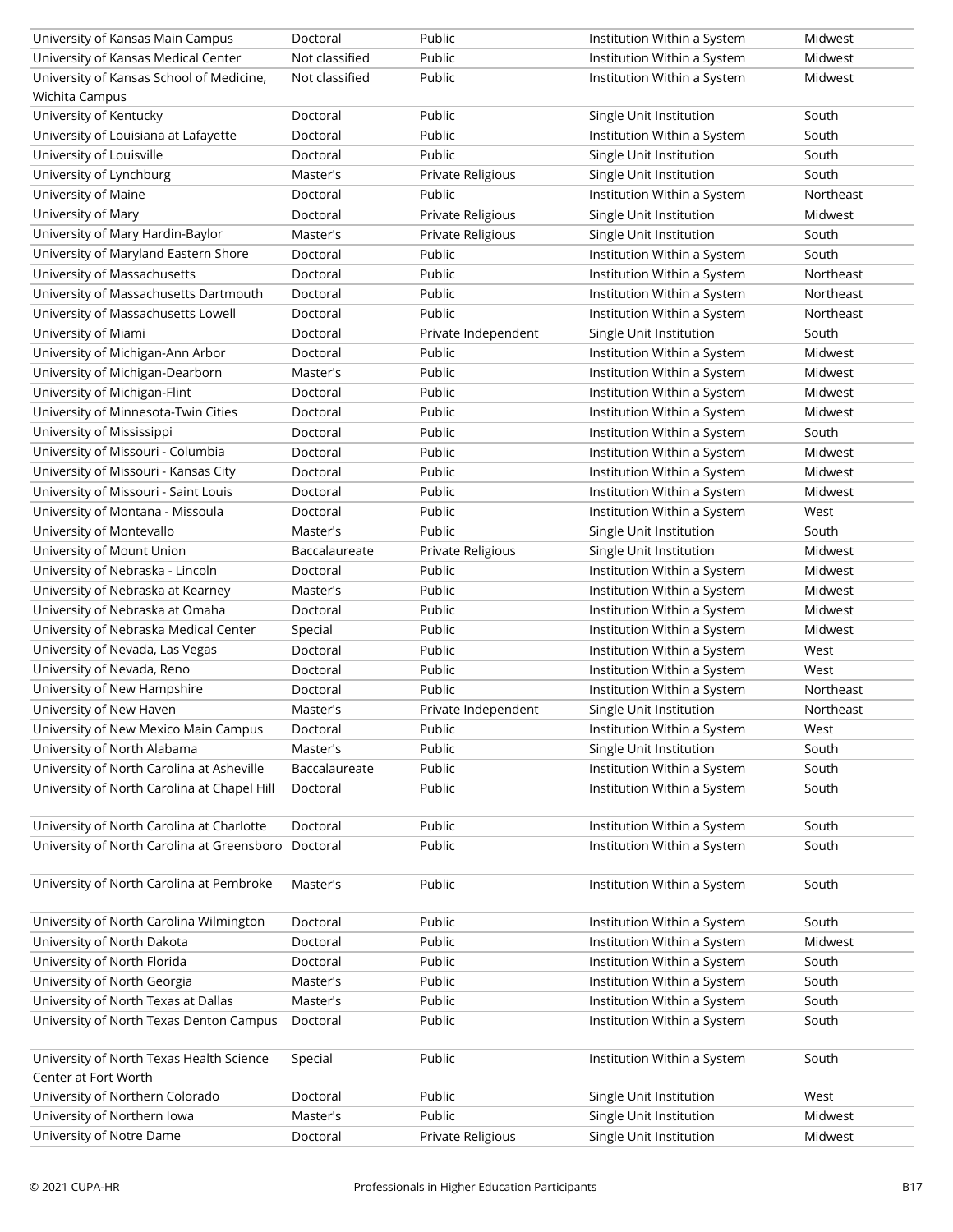| University of Oklahoma Health Sciences<br>Center | Special       | Public              | Single Unit Institution     | South     |
|--------------------------------------------------|---------------|---------------------|-----------------------------|-----------|
| University of Oklahoma Norman Campus             | Doctoral      | Public              | Single Unit Institution     | South     |
|                                                  |               |                     |                             |           |
| University of Oregon                             | Doctoral      | Public              | Single Unit Institution     | West      |
| University of Pennsylvania                       | Doctoral      | Private Independent | Single Unit Institution     | Northeast |
| University of Pikeville                          | Baccalaureate | Private Religious   | Single Unit Institution     | South     |
| University of Pittsburgh                         | Doctoral      | Public              | Institution Within a System | Northeast |
| University of Portland                           | Master's      | Private Independent | Single Unit Institution     | West      |
| University of Puget Sound                        | Baccalaureate | Private Independent | Single Unit Institution     | West      |
| University of Redlands                           | Master's      | Private Independent | Single Unit Institution     | West      |
| University of Rhode Island                       | Doctoral      | Public              | Single Unit Institution     | Northeast |
| University of Richmond                           | Baccalaureate | Private Independent | Single Unit Institution     | South     |
| University of Rochester                          | Doctoral      | Private Independent | Single Unit Institution     | Northeast |
| University of Saint Francis                      | Master's      | Private Religious   | Single Unit Institution     | Midwest   |
| University of Saint Joseph                       | Doctoral      | Private Religious   | Single Unit Institution     | Northeast |
| University of Saint Thomas                       | Doctoral      | Private Religious   | Single Unit Institution     | Midwest   |
| University of San Diego                          | Doctoral      | Private Religious   | Single Unit Institution     | West      |
| University of San Francisco                      | Doctoral      | Private Religious   | Single Unit Institution     | West      |
| University of South Alabama                      | Doctoral      | Public              | Single Unit Institution     | South     |
| University of South Carolina Aiken               | Baccalaureate | Public              | Institution Within a System | South     |
| University of South Carolina Columbia            | Doctoral      | Public              | Institution Within a System | South     |
| University of South Florida                      | Doctoral      | Public              | Single Unit Institution     | South     |
| University of Southern Mississippi               | Doctoral      | Public              | Institution Within a System | South     |
| University of St. Augustine for Health           | Special       | Private for-Profit  | Single Unit Institution     | South     |
| Sciences                                         |               |                     |                             |           |
| University of St. Francis                        | Doctoral      | Private Religious   | Single Unit Institution     | Midwest   |
| University of Tennessee at Chattanooga           | Doctoral      | Public              | Institution Within a System | South     |
| University of Tennessee at Martin                | Master's      | Public              | Institution Within a System | South     |
| University of Tennessee Health Science           | Special       | Public              | Institution Within a System | South     |
| Center                                           |               |                     |                             |           |
| University of Tennessee, Knoxville               | Doctoral      | Public              | Institution Within a System | South     |
| University of Texas at Austin                    | Doctoral      | Public              | Institution Within a System | South     |
| University of Texas at El Paso                   | Doctoral      | Public              | Institution Within a System | South     |
| University of Texas at San Antonio               | Doctoral      | Public              | Institution Within a System | South     |
| University of the Incarnate Word                 | Doctoral      | Private Religious   | Single Unit Institution     | South     |
| University of the Pacific                        | Doctoral      | Private Independent | Single Unit Institution     | West      |
| University of the Southwest                      | Master's      | Private Independent | Single Unit Institution     | West      |
| University of Tulsa                              | Doctoral      | Private Independent | Single Unit Institution     | South     |
| University of Vermont                            | Doctoral      | Public              | Single Unit Institution     | Northeast |
| University of Virginia                           | Doctoral      | Public              | Institution Within a System | South     |
| University of Washington                         | Doctoral      | Public              | Institution Within a System | West      |
| University of Washington - Tacoma                | Master's      | Public              | Institution Within a System | West      |
| University of Washington-Bothell Campus          | Master's      | Public              | Institution Within a System | West      |
|                                                  |               |                     |                             |           |
| University of West Florida                       | Master's      | Public              | Institution Within a System | South     |
| University of West Georgia                       | Doctoral      | Public              | Institution Within a System | South     |
| University of Wisconsin-Eau Claire               | Master's      | Public              | Institution Within a System | Midwest   |
| University of Wisconsin-Green Bay                | Master's      | Public              | Institution Within a System | Midwest   |
| University of Wisconsin-La Crosse                | Master's      | Public              | Institution Within a System | Midwest   |
| University of Wisconsin-Madison                  | Doctoral      | Public              | Institution Within a System | Midwest   |
| University of Wisconsin-Milwaukee                | Doctoral      | Public              | Institution Within a System | Midwest   |
| University of Wisconsin-Oshkosh                  | Master's      | Public              | Institution Within a System | Midwest   |
| University of Wisconsin-River Falls              | Master's      | Public              | Institution Within a System | Midwest   |
| University of Wisconsin-Stevens Point            | Master's      | Public              | Institution Within a System | Midwest   |
| University of Wisconsin-Stout                    | Master's      | Public              | Institution Within a System | Midwest   |
| University of Wyoming                            | Doctoral      | Public              | Single Unit Institution     | West      |
| Upper Iowa University                            | Master's      | Private Independent | Single Unit Institution     | Midwest   |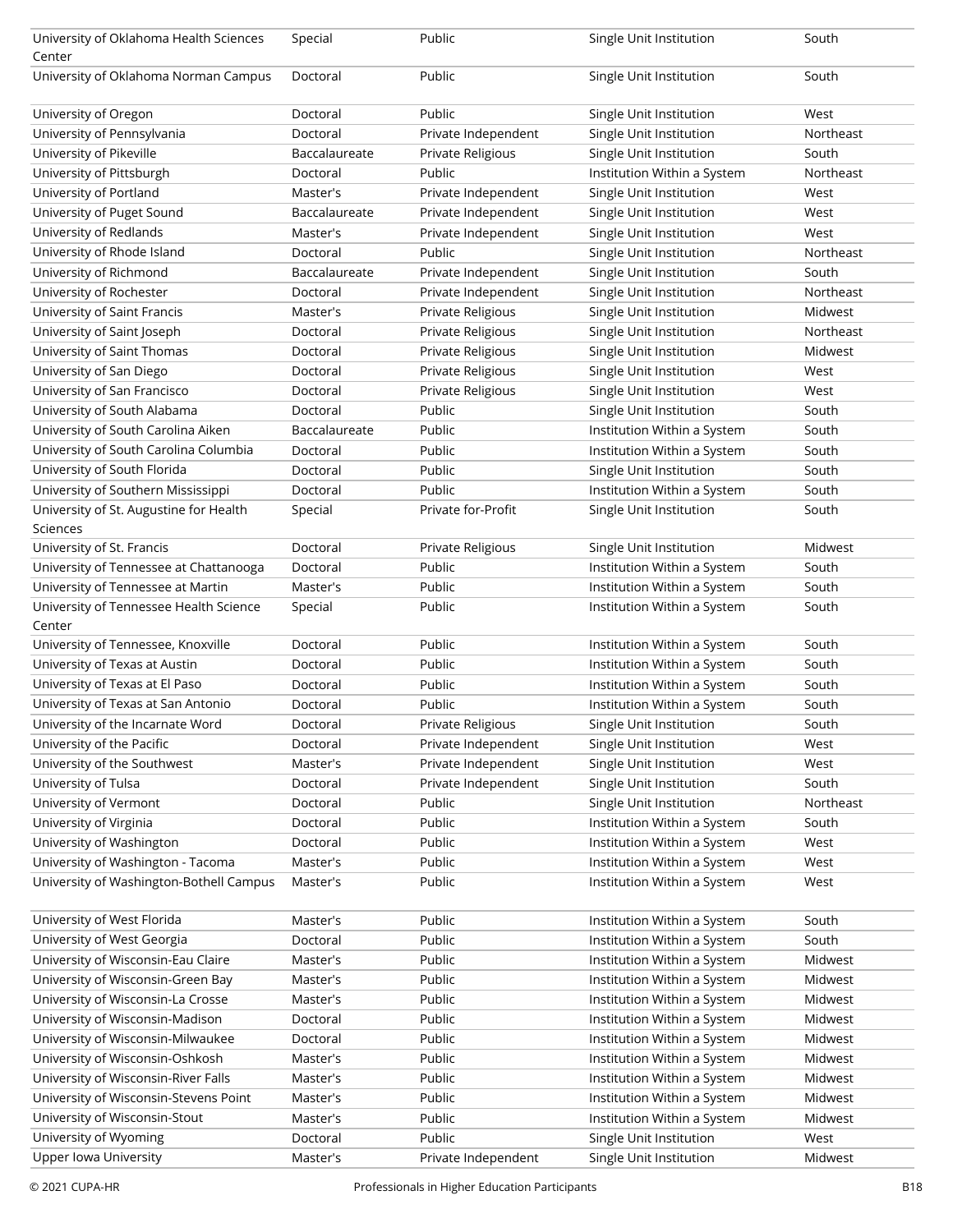| Ursuline College                                    | Master's                  | Private Religious                          | Single Unit Institution                            | Midwest            |
|-----------------------------------------------------|---------------------------|--------------------------------------------|----------------------------------------------------|--------------------|
| Utah State University                               | Doctoral                  | Public                                     | Institution Within a System                        | West               |
| Utah Valley University                              | Master's                  | Public                                     | Institution Within a System                        | West               |
| <b>Utica College</b>                                | Master's                  | Private Independent                        | Single Unit Institution                            | Northeast          |
| Valdosta State University                           | Doctoral                  | Public                                     | Institution Within a System                        | South              |
| Valley City State University                        | Baccalaureate             | Public                                     | Institution Within a System                        | Midwest            |
| Valparaiso University                               | Doctoral                  | Private Religious                          | Single Unit Institution                            | Midwest            |
| Vanderbilt University                               | Doctoral                  | Private Independent                        | Single Unit Institution                            | South              |
| Vanguard University of Southern California Master's |                           | Private Religious                          | Single Unit Institution                            | West               |
|                                                     |                           |                                            |                                                    |                    |
| Vassar College                                      | Baccalaureate             | Private Independent                        | Single Unit Institution                            | Northeast          |
| Villanova University                                | Doctoral                  | Private Religious                          | Single Unit Institution                            | Northeast          |
| Virginia Commonwealth University                    | Doctoral                  | Public                                     | Single Unit Institution                            | South              |
| Virginia Military Institute                         | Baccalaureate             | Public                                     | Single Unit Institution                            | South              |
| Virginia Tech                                       | Doctoral                  | Public                                     | Single Unit Institution                            | South              |
| Viterbo University                                  | Master's                  | Private Religious                          | Single Unit Institution                            | Midwest            |
| Wagner College                                      | Master's                  | Private Independent                        | Single Unit Institution                            | Northeast          |
| Walsh College of Accountancy and Business Special   |                           | Private Independent                        | Single Unit Institution                            | Midwest            |
| Administration                                      |                           |                                            |                                                    |                    |
| <b>Walsh University</b>                             | Master's                  | Private Religious                          | Single Unit Institution                            | Midwest            |
| Warner Pacific University                           | Baccalaureate             | Private Religious                          | Single Unit Institution                            | West               |
| Washington and Lee University                       | Baccalaureate             | Private Independent                        | Single Unit Institution                            | South              |
| Washington State University                         | Doctoral                  | Public                                     | Single Unit Institution                            | West               |
| Washington University in St. Louis                  | Doctoral                  | Private Independent                        | Single Unit Institution                            | Midwest            |
| <b>Waubonsee Community College</b>                  | Associate's               | Public                                     | Single Unit Institution                            | Midwest            |
| Wayne State College                                 | Master's                  | Public                                     | Institution Within a System                        | Midwest            |
| Wayne State University                              | Doctoral                  | Public                                     | Single Unit Institution                            | Midwest            |
| Weber State University                              | Master's                  | Public                                     | Institution Within a System                        | West               |
| <b>Webster University</b>                           | Master's                  | Private Independent                        | Single Unit Institution                            | Midwest            |
|                                                     |                           |                                            |                                                    |                    |
|                                                     |                           |                                            |                                                    |                    |
| Wells College                                       | Baccalaureate             | Private Independent                        | Single Unit Institution                            | Northeast          |
| West Chester University of Pennsylvania             | Master's                  | Public                                     | Institution Within a System                        | Northeast          |
| West Liberty University                             | Master's                  | Public                                     | Institution Within a System                        | South              |
| West Virginia School of Osteopathic                 | Special                   | Public                                     | Single Unit Institution                            | South              |
| Medicine                                            |                           |                                            |                                                    |                    |
| West Virginia University                            | Doctoral                  | Public                                     | Institution Within a System                        | South              |
| Western Illinois University                         | Master's                  | Public                                     | Single Unit Institution                            | Midwest            |
| Western Kentucky University                         | Doctoral                  | Public                                     | Single Unit Institution                            | South              |
| Western Michigan University                         | Doctoral                  | Public                                     | Single Unit Institution                            | Midwest            |
| Western Nevada College                              | Associate's               | Public                                     | Institution Within a System                        | West               |
| Western New England University                      | Doctoral                  | Private Independent                        | Single Unit Institution                            | Northeast          |
| Western New Mexico University                       | Master's                  | Public                                     | Single Unit Institution                            | West               |
| Western Oregon University                           | Master's                  | Public                                     | Single Unit Institution                            | West               |
| <b>Western Seminary</b>                             | Special                   | Private Independent                        | Single Unit Institution                            | West               |
| Western Washington University                       | Master's                  | Public                                     | Single Unit Institution                            | West               |
| Western Wyoming Community College                   | Associate's               | Public                                     | Single Unit Institution                            | West               |
| Westfield State University                          | Master's                  | Public                                     | Institution Within a System                        | Northeast          |
| Westminster College                                 | Baccalaureate             | Private Religious                          | Single Unit Institution                            | Northeast          |
| <b>Westmont College</b>                             | Baccalaureate             | Private Independent                        | Single Unit Institution                            | West               |
| <b>Wheaton College</b>                              | Baccalaureate             | Private Independent                        | Single Unit Institution                            | Midwest            |
| <b>Wheaton College</b>                              | Baccalaureate             | Private Independent                        | Single Unit Institution                            | Northeast          |
| Whitman College                                     | Baccalaureate             | Private Independent                        | Single Unit Institution                            | West               |
| Wichita State University                            | Doctoral                  | Public                                     | Single Unit Institution                            | Midwest            |
| <b>Widener University</b>                           | Doctoral                  | Private Independent                        | Single Unit Institution                            | Northeast          |
| Willamette University                               | Baccalaureate             | Private Independent                        | Single Unit Institution                            | West               |
| William Jewell College                              | Baccalaureate             | Private Independent                        | Single Unit Institution                            | Midwest            |
| William Peace University                            | Baccalaureate             | Private Religious                          | Single Unit Institution                            | South              |
| Williams College<br>Wilmington University           | Baccalaureate<br>Doctoral | Private Independent<br>Private Independent | Single Unit Institution<br>Single Unit Institution | Northeast<br>South |